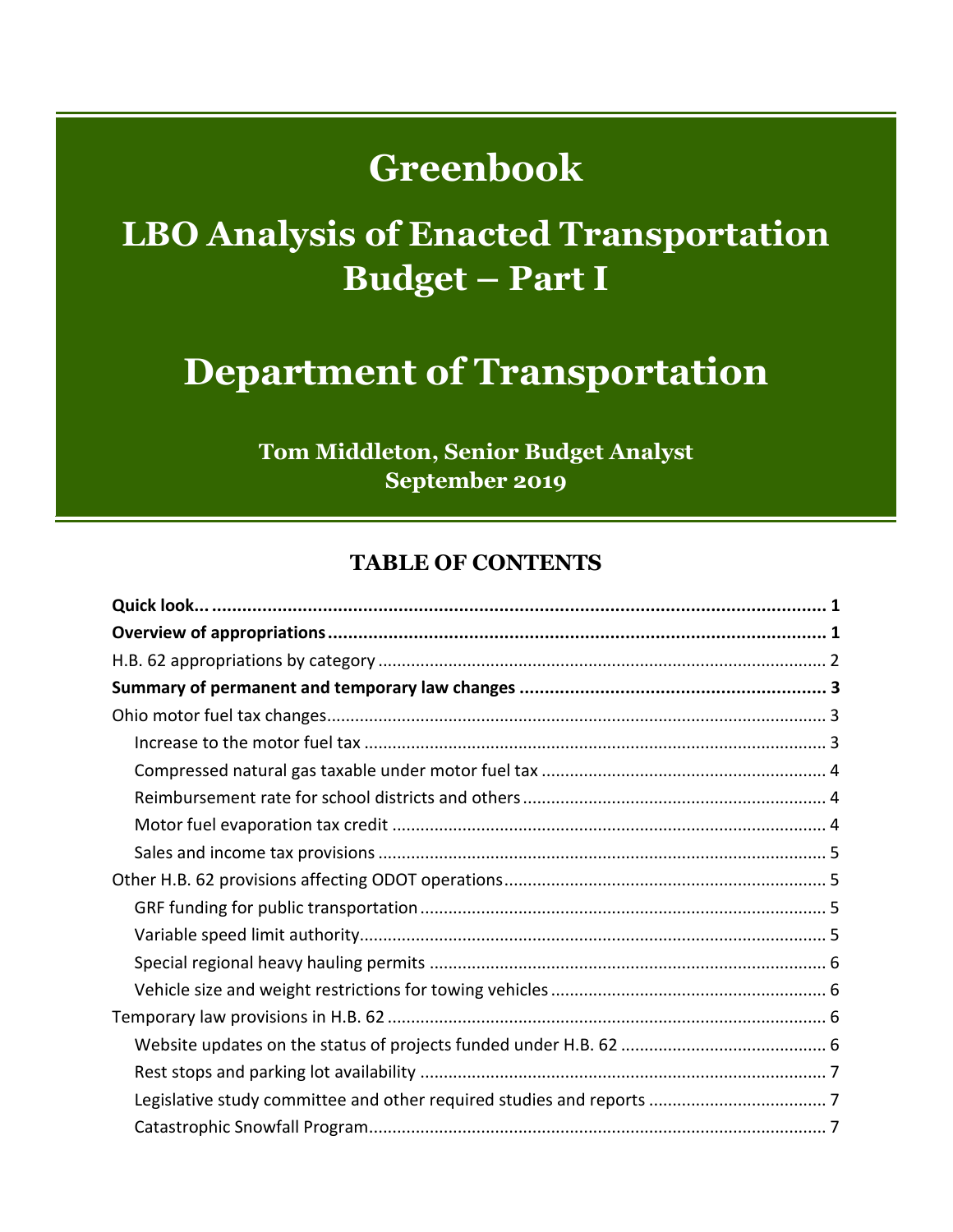| Authority for state highway bond issuances, transfers of appropriations, and |  |
|------------------------------------------------------------------------------|--|
|                                                                              |  |
|                                                                              |  |
|                                                                              |  |
|                                                                              |  |
|                                                                              |  |
|                                                                              |  |
|                                                                              |  |
|                                                                              |  |
|                                                                              |  |
|                                                                              |  |
|                                                                              |  |
|                                                                              |  |
|                                                                              |  |
|                                                                              |  |
|                                                                              |  |
|                                                                              |  |
|                                                                              |  |
|                                                                              |  |
| Construction at metropolitan parks and sites for other state agencies 17     |  |
|                                                                              |  |
|                                                                              |  |
|                                                                              |  |
| H.B. 62 provision - indefinite delivery indefinite quantity contracting  19  |  |
|                                                                              |  |
|                                                                              |  |
|                                                                              |  |
|                                                                              |  |
|                                                                              |  |
|                                                                              |  |
|                                                                              |  |
|                                                                              |  |
|                                                                              |  |
|                                                                              |  |
|                                                                              |  |
|                                                                              |  |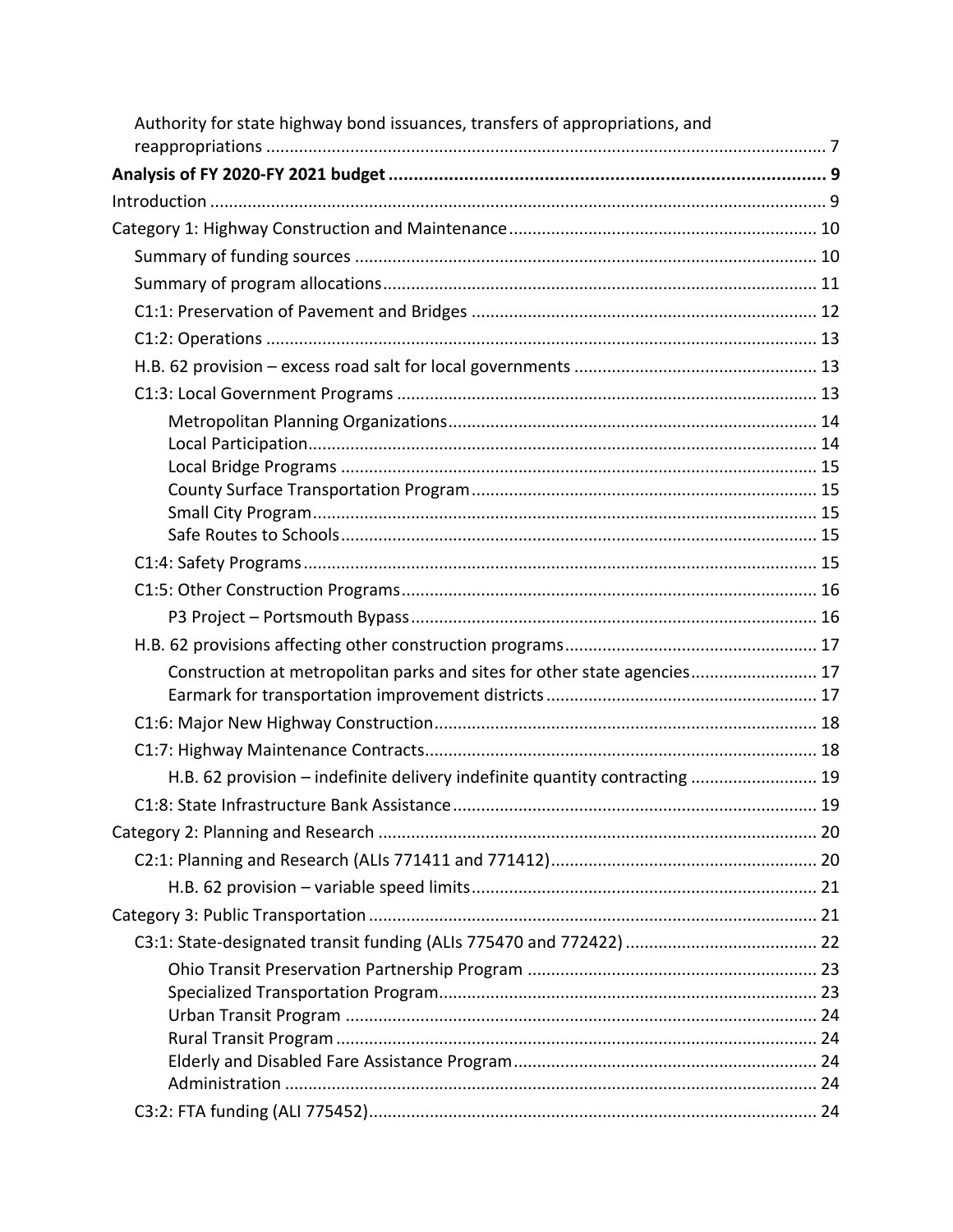| Use of local tax levy for infrastructure projects in Hamilton County 26 |  |
|-------------------------------------------------------------------------|--|
|                                                                         |  |
|                                                                         |  |
|                                                                         |  |
|                                                                         |  |
|                                                                         |  |
|                                                                         |  |
|                                                                         |  |
|                                                                         |  |
|                                                                         |  |
|                                                                         |  |
|                                                                         |  |
|                                                                         |  |
|                                                                         |  |
|                                                                         |  |

Attachment:

Appropriation Spreadsheet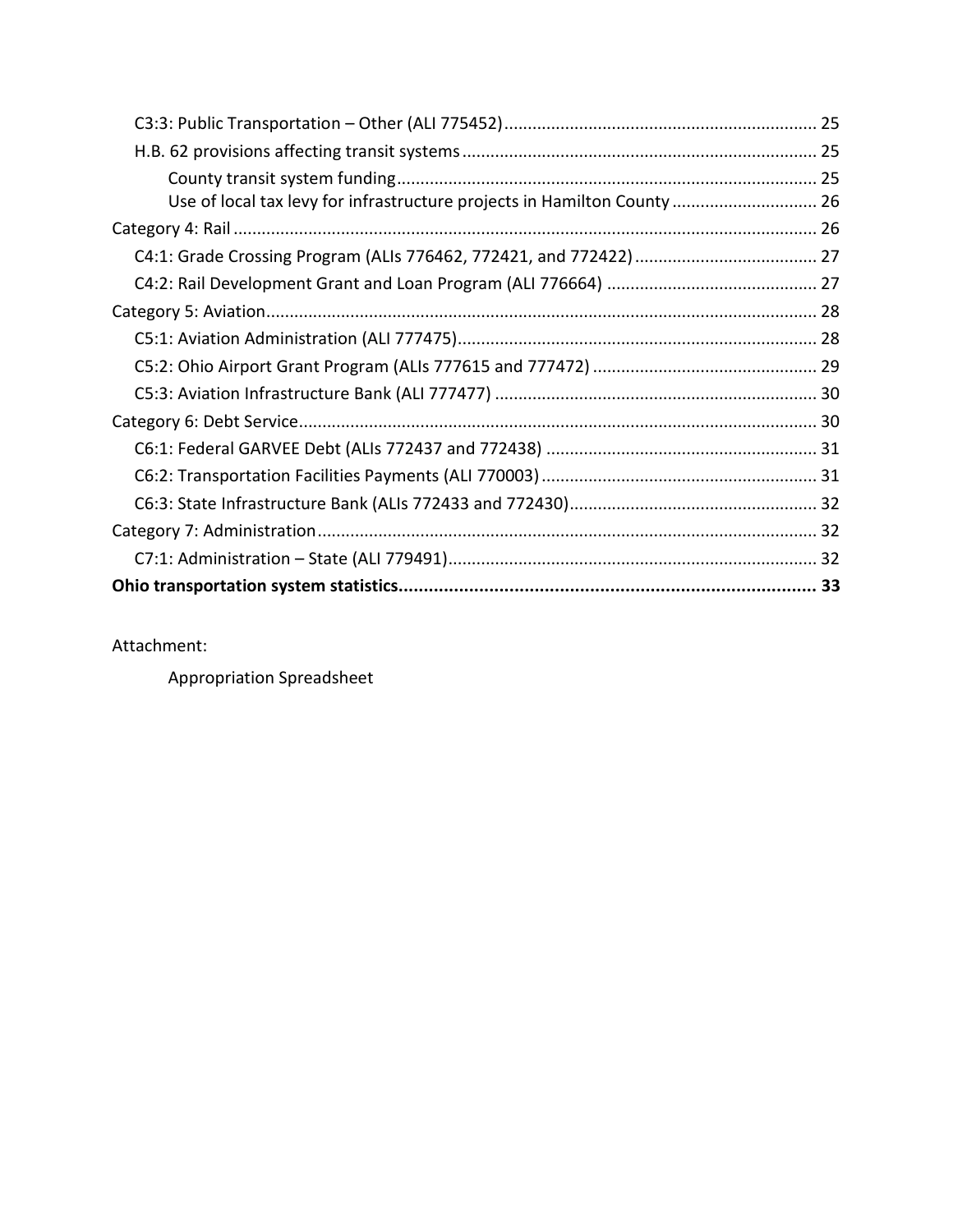## **LBO Greenbook**

# **Department of Transportation**

## <span id="page-3-0"></span>**Quick look...**

- $\triangleright$  H.B. 62 provides the Ohio Department of Transportation (ODOT) with funding of \$7.03 billion over the FY 2020-FY 2021 biennium. ODOT's primary funding sources include federal highway aid, the Ohio motor fuel tax (MFT), and bonds, the proceeds of which are appropriated in the transportation budget bill.
- $\triangleright$  H.B. 62 increases the Ohio MFT rate from 28¢ per gallon for all fuels to 38.5¢ per gallon for gasoline and 47¢ per gallon for diesel beginning July 1, 2020. This change is projected to increase MFT revenue by \$865 million in each of FY 2020 and FY 2021. Of that amount, 55% (\$476 million) would go to ODOT and 45% (\$389 million) would be received by local governments.
	- ODOT's MFT revenue is mainly deposited into the Highway Operating Fund (Fund 7002), for road and bridge maintenance and construction.

| <b>Fund Group</b>          | <b>FY 2018</b><br>Actual | <b>FY 2019</b><br>Actual | <b>FY 2020</b><br>Appropriation | <b>FY 2021</b><br>Appropriation |
|----------------------------|--------------------------|--------------------------|---------------------------------|---------------------------------|
| <b>Highway Operating</b>   | \$2,787.5                | \$2,885.0                | \$3,315.0                       | \$3,305.0                       |
| Capital Projects           | \$365.5                  | \$429.4                  | \$132.7                         | \$131.1                         |
| <b>GRF</b>                 | \$0                      | \$0                      | \$70.0                          | \$70.0                          |
| <b>Dedicated Purpose</b>   | \$2.2                    | \$2.3                    | \$3.5                           | \$3.5                           |
| Total                      | \$3,155.1                | \$3,316.7                | \$3,521.1                       | \$3,509.6                       |
| % change                   | --                       | 5.1%                     | 6.2%                            | $-0.3%$                         |
| Highway Operating % change |                          | 3.5%                     | 14.9%                           | $-0.3%$                         |

 $\triangleright$  H.B. 62 includes \$70 million in annual GRF appropriations for transit, a significant increase in state funding for this purpose compared to recent fiscal years.

## <span id="page-3-1"></span>**Overview of appropriations**

H.B. 62 provides ODOT with total funding of \$3.52 billion in FY 2020 and \$3.51 billion in FY 2021. Of total appropriations, 94% are made through the Highway Operating Fund (Fund 7002). This fund receives the federal highway aid passed down to the state, as well as the Ohio MFT. In addition to the funding authorized under H.B. 62, ODOT receives GRF appropriations of \$8.4 million in each fiscal year under H.B. 166, the main operating budget bill for the FY 2020-FY 2021 biennium, to supplement funding for nonhighway transportation modes: aviation, rail, and public transit. Appropriations for these purposes have ranged from around \$10 million to \$15 million annually over the last five fiscal years. H.B. 166 also includes non-GRF appropriations of \$11.0 million in FY 2020 and \$12.0 million in FY 2021 to support maritime development at Ohio port authorities. A summary of ODOT's funding under H.B. 166 is provided in a separate LSC Greenbook analysis prepared for the main operating budget act.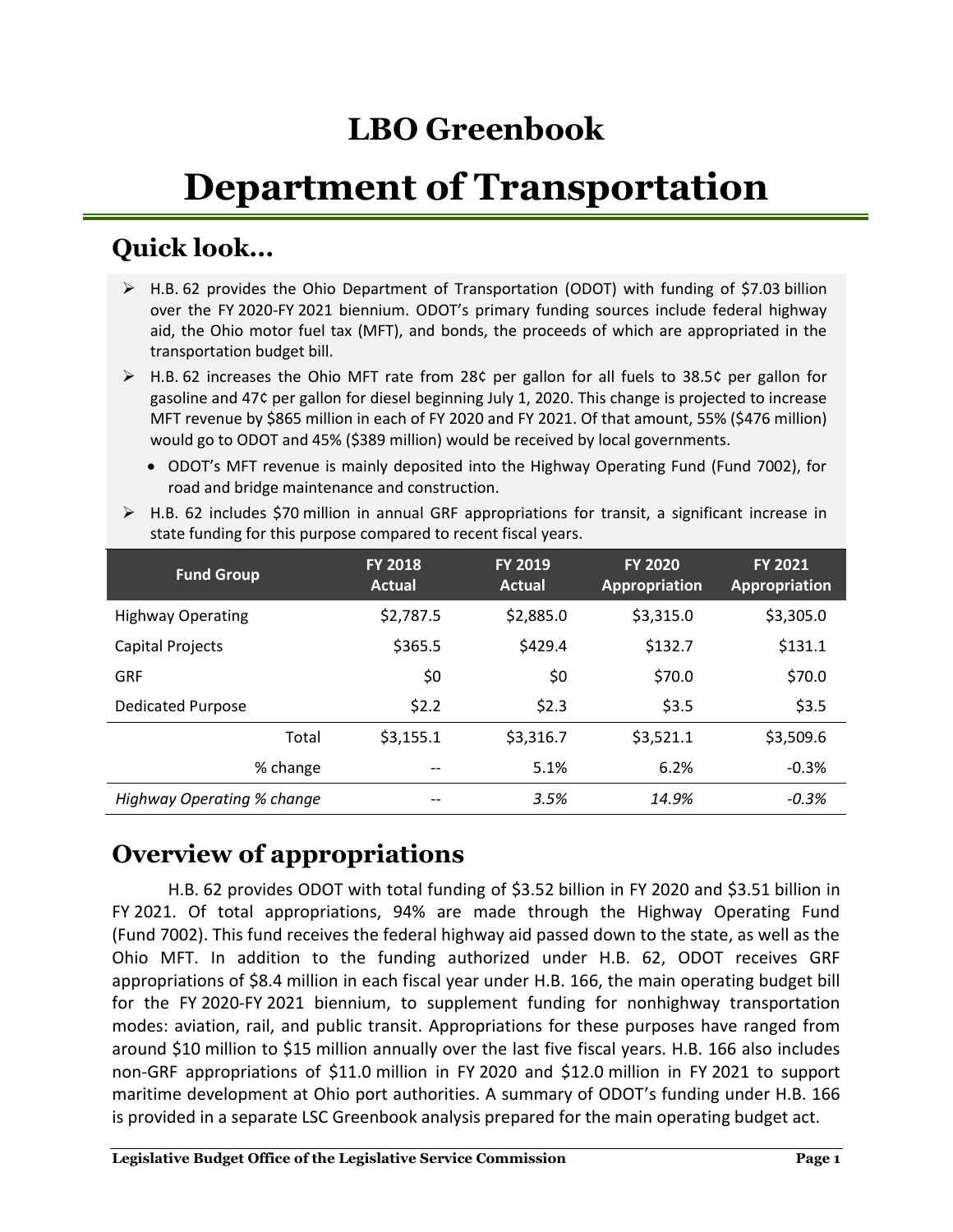Typically, about 70% of ODOT's budget is spent on capital improvements, principally roads and bridge maintenance and construction across the state. Among remaining areas, personnel costs account for approximately 10% to 15% annually; around 5% to 10% goes for supplies, maintenance, and equipment; and another 5% to 10% is for debt service and other expenses.

#### <span id="page-4-0"></span>**H.B. 62 appropriations by category**

Table 1 below shows the appropriations for the FY 2020-FY 2021 biennium by category, as defined in this Greenbook analysis. The vast majority of ODOT's budget is devoted to highway construction and maintenance, comprising about \$6.07 billion (86.8%) of appropriations over the biennium. The amount appropriated for debt service is \$407.5 million (5.8%). Funding for administration, planning and research, public transit, rail, and aviation combined make up the remaining \$557.6 million (7.9%) of appropriations.

| Table 1. H.B. 62 Appropriations by Greenbook Category (in millions) |                |                |                                 |            |  |  |
|---------------------------------------------------------------------|----------------|----------------|---------------------------------|------------|--|--|
| <b>Greenbook Category</b>                                           | <b>FY 2020</b> | <b>FY 2021</b> | <b>Biennial</b><br><b>Total</b> | % of Total |  |  |
| <b>Highway Construction</b><br>and Maintenance                      | \$3,035.6      | \$3,029.8      | \$6,065.4                       | 86.8%      |  |  |
| <b>Debt Service</b>                                                 | \$209.1        | \$198.4        | \$407.5                         | 5.8%       |  |  |
| Administration                                                      | \$107.8        | \$112.1        | \$219.9                         | 3.1%       |  |  |
| Transit                                                             | \$70.0         | \$70.0         | \$140.0                         | 2.0%       |  |  |
| Planning and<br>Research                                            | \$69.3         | \$69.8         | \$139.2                         | 2.0%       |  |  |
| Rail                                                                | \$19.1         | \$19.1         | \$38.2                          | 0.5%       |  |  |
| Aviation                                                            | \$10.1         | \$10.3         | \$20.5                          | 0.3%       |  |  |
| Total                                                               | \$3,521.1      | \$3,509.6      | \$7,030.5                       |            |  |  |

Note: Figures may not add to totals due to rounding.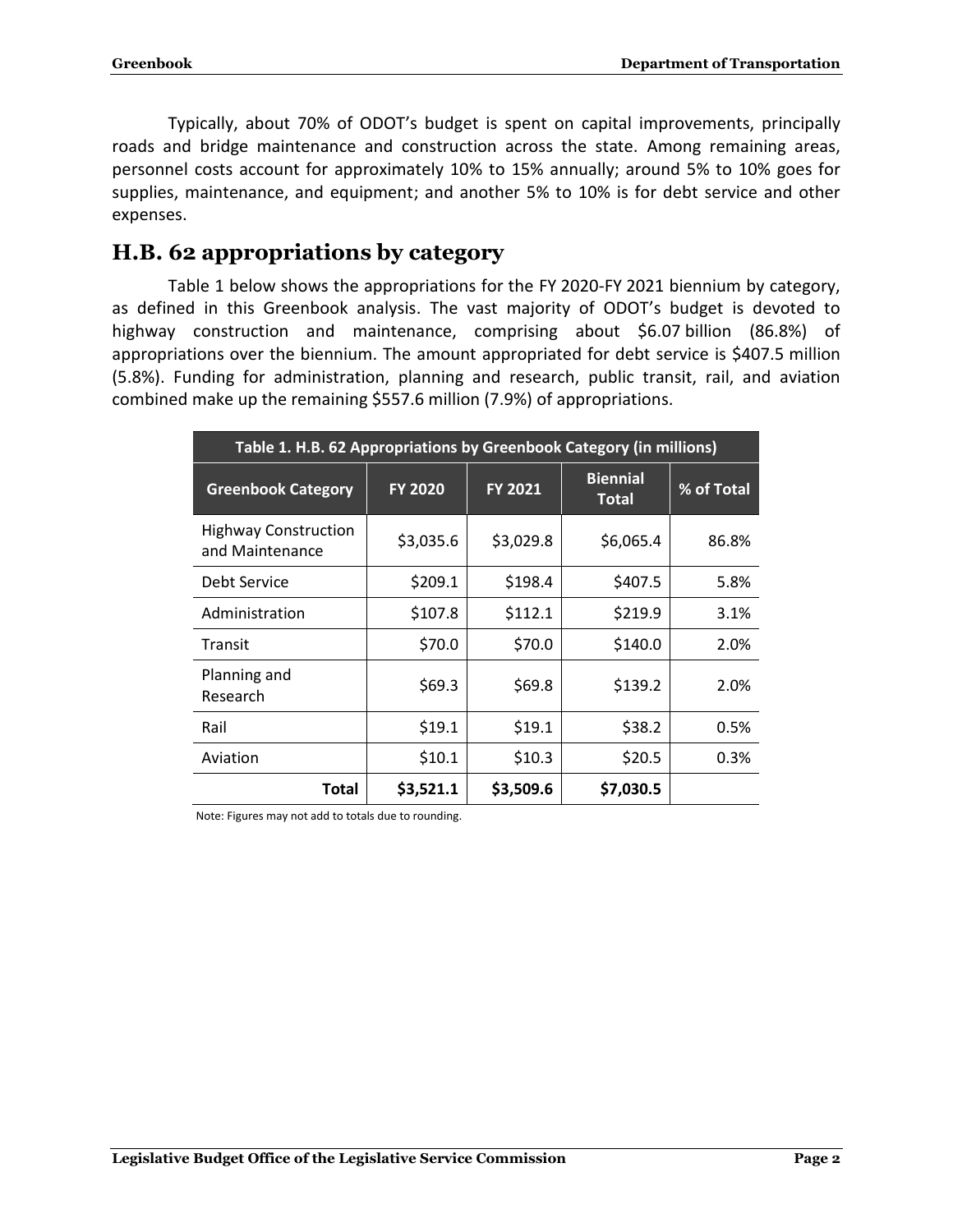## <span id="page-5-0"></span>**Summary of permanent and temporary law changes**

## <span id="page-5-2"></span><span id="page-5-1"></span>**Ohio motor fuel tax changes**

#### **Increase to the motor fuel tax**

H.B. 62 increased the tax rate for unleaded gasoline from 28¢ per gallon to 38.5¢ per gallon effective July 1, 2019.<sup>1</sup> The tax rate for other motor fuels, which includes diesel fuel, is increased from 28¢ per gallon to 47¢ per gallon. All motor fuel tax (MFT) revenue collected by the state is to be used for road and bridge maintenance and construction, and other related costs, as prescribed in the Ohio Constitution. The revenue is shared between ODOT, local governments, and other state agencies, each type of entity using it for these purposes under differing transportation-related duties and jurisdictions.

Approximately \$1.91 billion in MFT revenue was collected by the Ohio Department of Taxation during FY 2018, after refunds. H.B. 62's tax increase is expected to generate an additional \$865 million per fiscal year during the upcoming biennium. Of this additional funding, 55% (\$476 million) is to be allocated to the Highway Operating Fund (Fund 7002, used by ODOT) for the purpose of funding state highway projects and 45% (\$389 million) is to be allocated to Ohio's political subdivisions for local road and bridge projects.<sup>2</sup> Accounting for other changes to MFT funding distributions contained in H.B. 62, municipal governments are expected to receive increased funding in FY 2020 of approximately \$164 million, county governments are to receive increased funding of approximately \$142 million, and townships are to receive increased funding of approximately \$77 million.



#### **Estimated Ohio Motor Fuel Tax Distribution, FY 2020 (\$2.82 billion)**

 $\overline{a}$ 

 $1$  Unleaded gasoline includes ethanol fuel types E15 and E85.

 $2$  These percentages apply after accounting for a separate uncodified provision of the bill that allocates the first 2% of revenue from the motor fuel tax to the Highway Operating Fund. Of the 45% of new MFT revenue starting in FY 2020, 42.86% is allocated to municipalities, 37.14% is allocated to counties, and 20% is allocated to townships, though a separate provision of the bill increases the allocation to a handful of townships at the expense of the Highway Operating Fund, municipalities, and counties.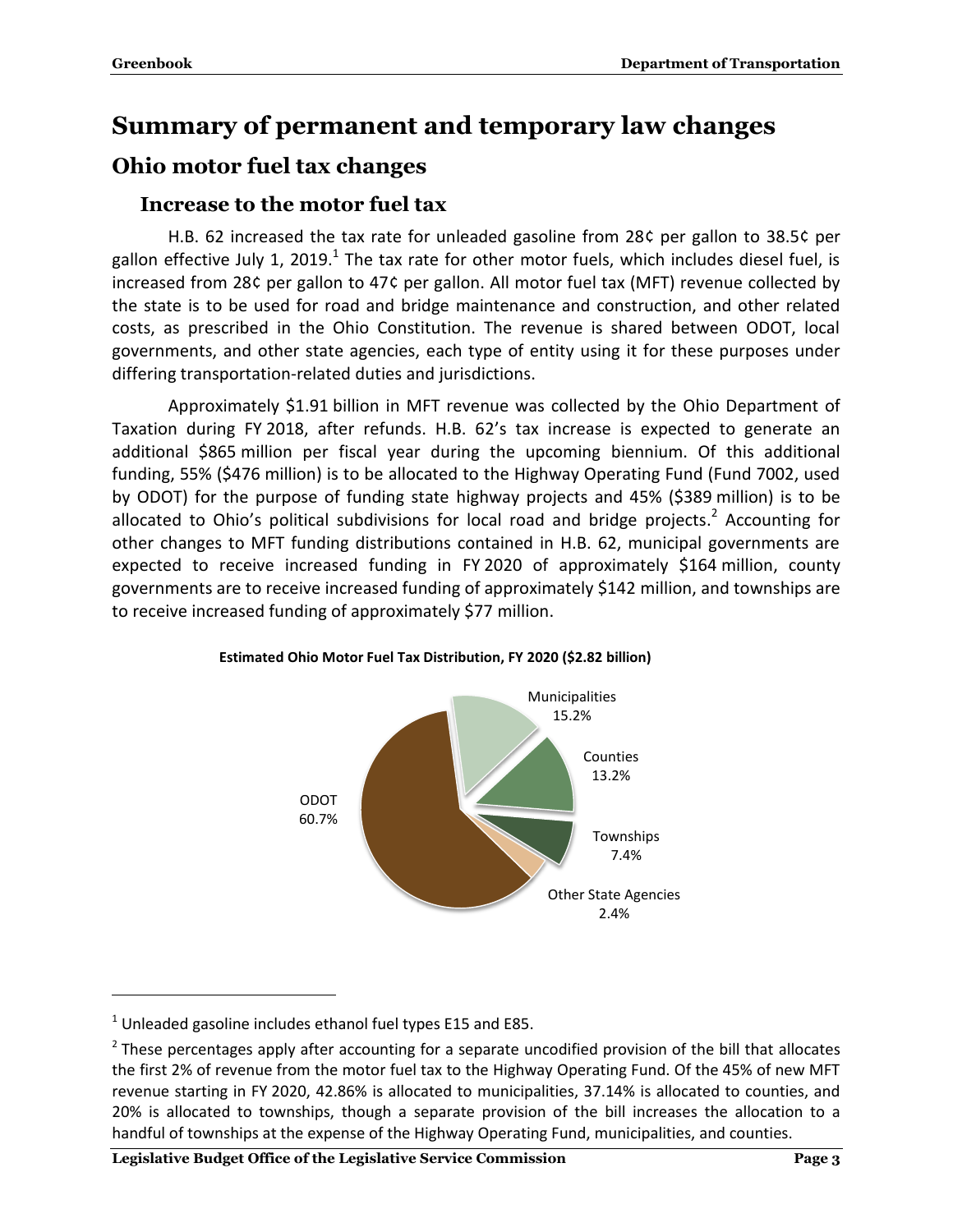The chart above shows LSC's estimated Ohio MFT distributions for FY 2020. Approximately \$1.71 billion is estimated to be distributed to Fund 7002. Approximately \$429 million is estimated to be distributed to municipal governments, while \$372 million is estimated to flow to counties, with townships to receive an estimated \$209 million.

The remaining amount, roughly \$90.0 million is distributed to other state agencies. Principally, this funding distributed to the Public Works Commission (PWC) to operate the Local Transportation Improvement Program (\$63 million per fiscal year) and to the Development Services Agency (DSA) for the Roadwork Development Grant Program (\$15 million per fiscal year). Part III of the Greenbook for H.B. 62 contains analysis of the PWC and DSA programs that are funded from MFT revenue. The other \$12 million per fiscal year will be divvied up between the Department of Natural Resources, the Public Utilities Commission of Ohio, the Department of Taxation, the Ohio Turnpike and Infrastructure Commission, and the Inspector General.

#### <span id="page-6-0"></span>**Compressed natural gas taxable under motor fuel tax**

H.B. 62 adds compressed natural gas (CNG) to the motor fuel tax base, subjecting CNG to the tax rate for other motor fuels. For purposes of applying the 47¢ tax rate, CNG is measured in "gallon equivalents," meaning 139.3 cubic feet or 6.38 pounds. The tax for CNG will be phased in over a period of five years as follows: 10¢ per gallon starting July 1, 2019, 20¢ per gallon starting July 1, 2020, 30¢ per gallon starting July 1, 2021, 40¢ per gallon starting July 1, 2022, and 47¢ per gallon starting July 1, 2023.

Currently, CNG is used as a motor fuel predominantly in government and private fleets, especially transit authorities. Under continuing law, transit authorities receive a refund of nearly all of the tax paid on motor fuel purchased by the authority (see next section). After such refunds are paid, net motor fuel tax revenue is expected to increase by approximately \$30,000 per fiscal year in the upcoming biennium as a result of this provision.

#### <span id="page-6-1"></span>**Reimbursement rate for school districts and others**

H.B. 62 increases the motor fuel tax reimbursement rate for motor fuel purchases by school districts, transit authorities, and county developmental disabilities boards. These entities received partial refunds of taxes paid on motor fuel that they purchase under prior law. School districts received refunds of 6¢ per gallon while transit authorities received refunds of 27¢ per gallon. Under H.B. 62, the motor fuel tax reimbursement rate for school districts, transit authorities, and county developmental disabilities boards increases by an amount to offset the increase in the motor fuel tax rate, rendering those political entities tax-neutral as a result. In addition, the bill extends the reimbursement rates to private contractors operating on behalf of these entities. Under this provision, a contractor receives the same reimbursement rate as the entity with which it is contracting. This offsetting provision will result in a transfer of funds amounting to \$5.1 million in FY 2020 which would have been distributed according to the percentages in the chart above, and will now be refunded to the above political entities.

#### <span id="page-6-2"></span>**Motor fuel evaporation tax credit**

The motor fuel evaporation tax credit allows for distributors and retailers of motor fuel to be credited for motor fuel which evaporates or is otherwise lost in the series of transfers occurring between the distributor and consumer. H.B. 62 continues a temporary reduction in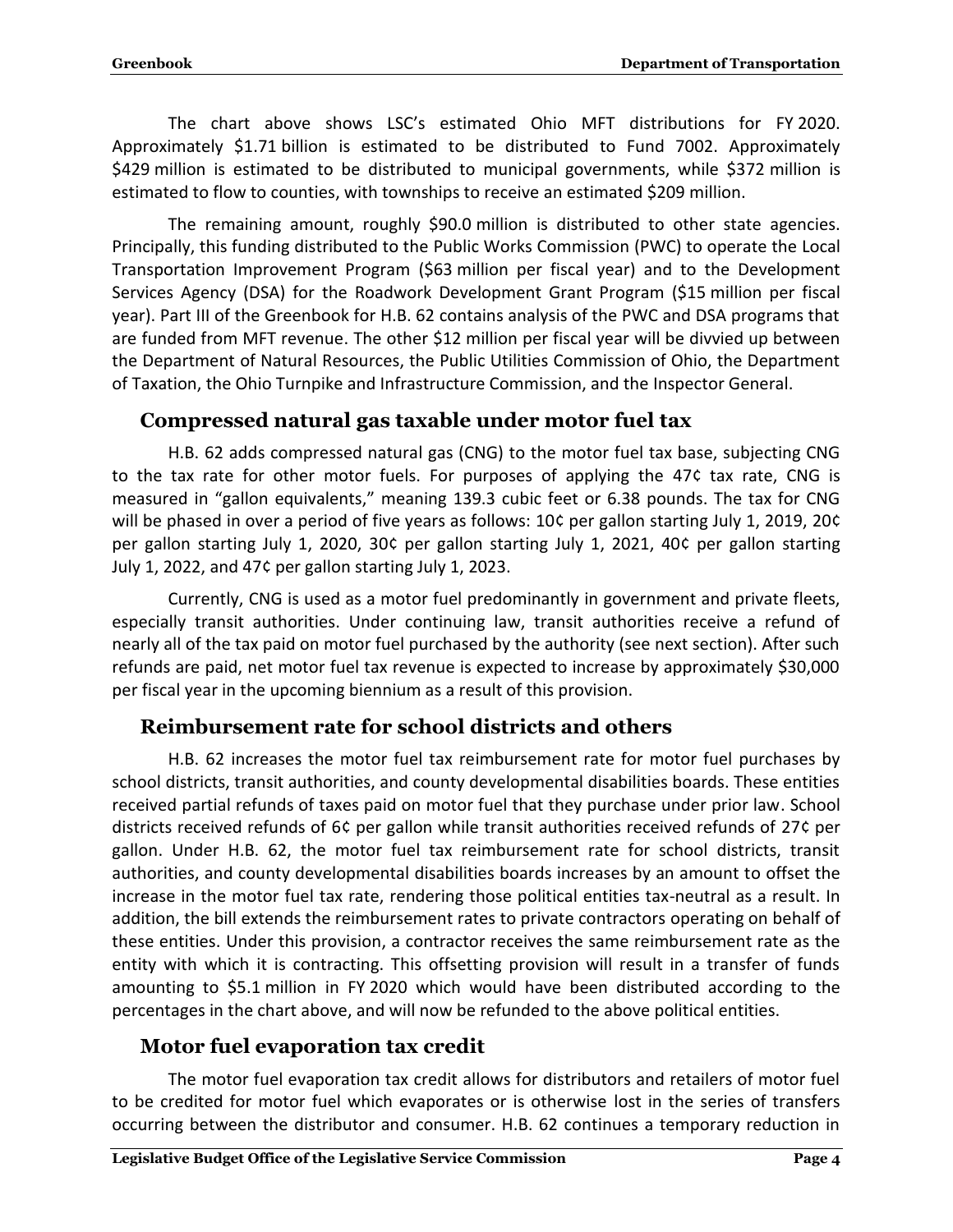MFT credits, which allows a total evaporation allowance of 1% (0.5% for distributors and 0.5% for retail dealers). Codified law allows for a total credit of 3%, however the reduced 1% allowance has been an ongoing uncodified provision contained in several recent transportation budgets. Based on the increased motor fuel tax rate, the difference between MFT revenue at the 1% and 3% allowances is approximately \$56 million. The smaller tax credit allowance represents additional MFT revenue that will be shared between the state and political subdivisions.

#### <span id="page-7-0"></span>**Sales and income tax provisions**

The bill exempts from the sales tax motor fuel purchased used to power a refrigeration unit on any vehicle other than a unit used for the comfort of vehicle occupants. The bill also enhances the Ohio earned income tax credit under the personal income tax. For a complete discussion of these provisions, see the H.B. 166 Greenbook for the Department of Taxation.

## <span id="page-7-2"></span><span id="page-7-1"></span>**Other H.B. 62 provisions affecting ODOT operations**

#### **GRF funding for public transportation**

The bill provides GRF appropriations of \$70 million in each of FY 2020 and FY 2021 for transit systems across Ohio. This is a significant increase in state funding for public transportation when compared to recent transportation budgets. GRF appropriations are typically contained in the main operating budget bill. From FY 2012 to FY 2019, annual appropriations for transit were between \$6.5 million and \$7.3 million under GRF line item 775451. $3$  H.B. 62 provides the \$70 million per fiscal year under new line item 775470.

In prior years, in addition to GRF funding, ODOT used "flex funding" to assist transit agencies, designating a portion of ODOT's Federal Highway Administration (FHWA) dollars for transit projects. ODOT has designated around \$20 million to \$33 million per year in flex funding for transit projects in recent years for transit purposes. Because of the increased GRF funding under H.B. 62, ODOT does not intend to utilize flex funding in the FY 2020-FY 2021 biennium. Even still, the GRF appropriations in H.B. 62 represent an annual increase of over \$30 million per fiscal year in state-designated funding for transit when compared to recent years. See "**Category 3: Public Transportation**" within this Greenbook for a more in-depth analysis of the usage of transit funding in FY 2020 and FY 2021.

#### <span id="page-7-3"></span>**Variable speed limit authority**

 $\overline{a}$ 

The previous transportation budget act gave ODOT the authority to establish speed limits that differ from the statutory speed limits on three interstate routes in three portions of the state: (1) all or portions of I-670, which is in the Columbus metropolitan area, (2) all or portions of I-275 surrounding Cincinnati, and (3) the portion of I-90 between I-71 and the Pennsylvania border, in the Cleveland and Greater Northeast Ohio region. ODOT could use this authority if it determines that the variable speed limits will facilitate the safe and orderly movement of traffic. Criteria for determining the use of variable speed limits include such

<sup>&</sup>lt;sup>3</sup> H.B. 166, the main operating budget bill for the FY 2020-FY 2021 biennium, does not include additional GRF appropriations for transit.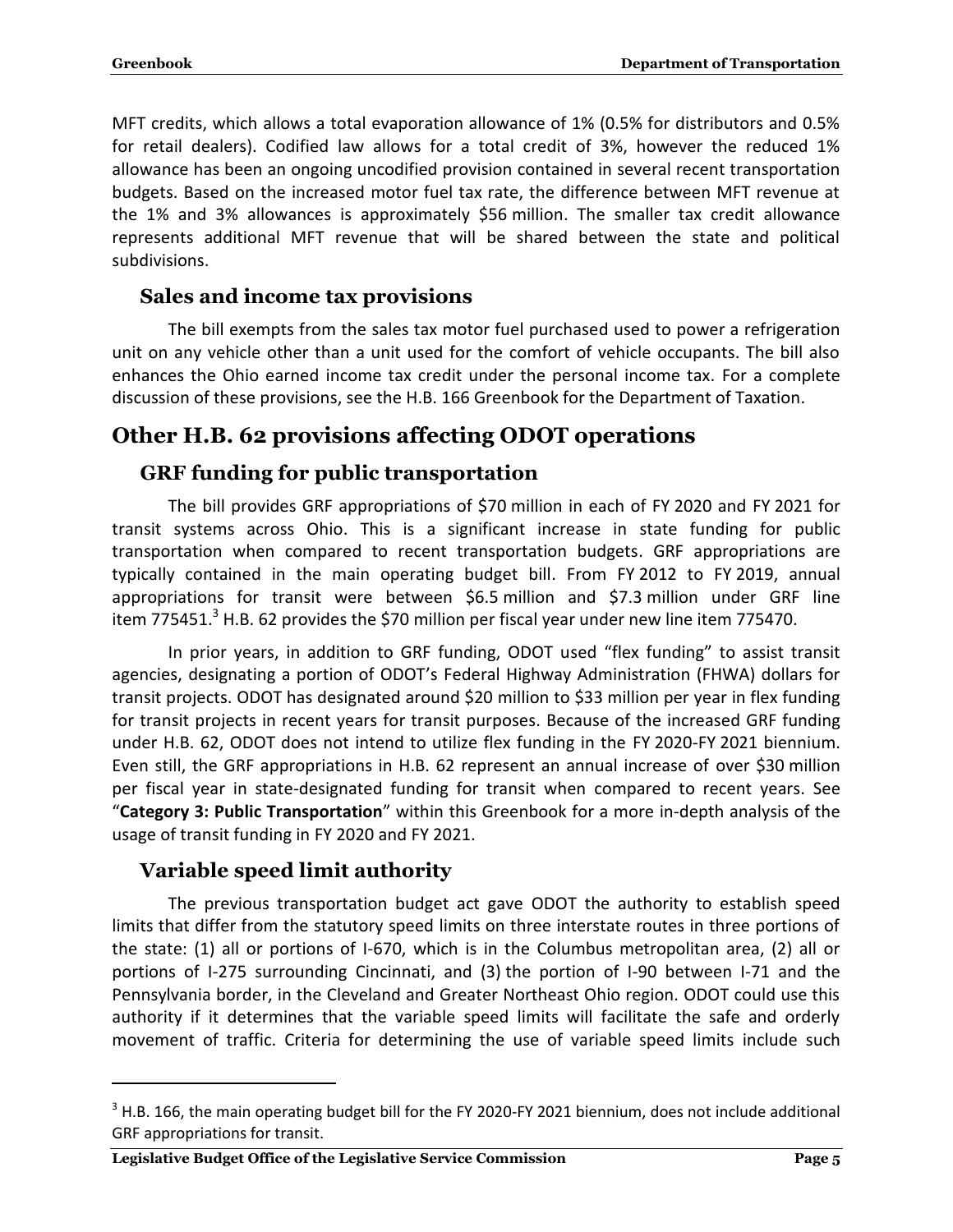factors as the time of day, weather conditions, and traffic incidents, among other factors that could affect the safe speed on a street or highway. The first variable speed limit established was the stretch of I-90 in Lake County. Variable speed limits will be deployed along the designated part of I-670 in Columbus by the end of October 2019, according to the Department.

H.B. 62 expands ODOT's authority to establish variable speed limits to two additional highways. ODOT stated that they are studying different potential locations, and will likely select the highways in 2020. This provision will result in additional costs to the Highway Operating Fund (Fund 7002) to pay for planning, analysis, and the installation of the new signs. There will also be an increase in costs to the Department of Public Safety for State Highway Patrol to enforce the variable speed limits.

H.B. 62 also amends current law to specify that any changes to speed limits established in statute (i.e., not variable speed limits) must occur based on criteria established by an engineering study as defined by ODOT. It is unclear if there is a direct fiscal effect to ODOT or local governments as a result of this change.

#### <span id="page-8-0"></span>**Special regional heavy hauling permits**

The bill removes the 150-mile restriction on the special regional hauling permit, and retains current law that makes it mandatory for ODOT and local authorities to issue the permit, provided that the applicant pays the permit fee and the applicant complies with weight limit restrictions on roads. This will result in decreased revenue to the Highway Operating Fund (Fund 7002). However, heavy hauling permit fees are set under rule, and each of the permit fees were increased by \$10 in October 2018. Consequently, in consideration of total permit fee revenue, ODOT does not expect a change in revenue to Fund 7002 in comparison to prior years. ODOT received approximately \$48 million in registrations, permits, and license fee revenues in FY 2018, including heavy hauling permit fees among other payments.

#### <span id="page-8-1"></span>**Vehicle size and weight restrictions for towing vehicles**

Temporary law in place for the FY 2018-FY 2019 biennium imposed an exemption of vehicle size and weight restrictions for towing vehicles heading to or departing from accidents. H.B. 62 makes this exemption permanent under the Ohio Revised Code. This provision will result in a loss in fines collected by the state and local governments that may have enforced the weight limits on towing vehicles in their jurisdictions. Presumably the revenue loss is minimal.

## <span id="page-8-3"></span><span id="page-8-2"></span>**Temporary law provisions in H.B. 62**

### **Website updates on the status of projects funded under H.B. 62**

The bill requires ODOT to post website updates on how funding appropriated in H.B. 62 was spent for projects on an annual basis. The Department is in the process of developing a new website that will handle this responsibility. In addition to ODOT, other state agencies and political subdivisions must provide MFT-funded project updates on their websites. This applies to entities that either (1) receive over \$500,000 in MFT funding, or (2) expend MFT funds on a project that takes over seven days to complete.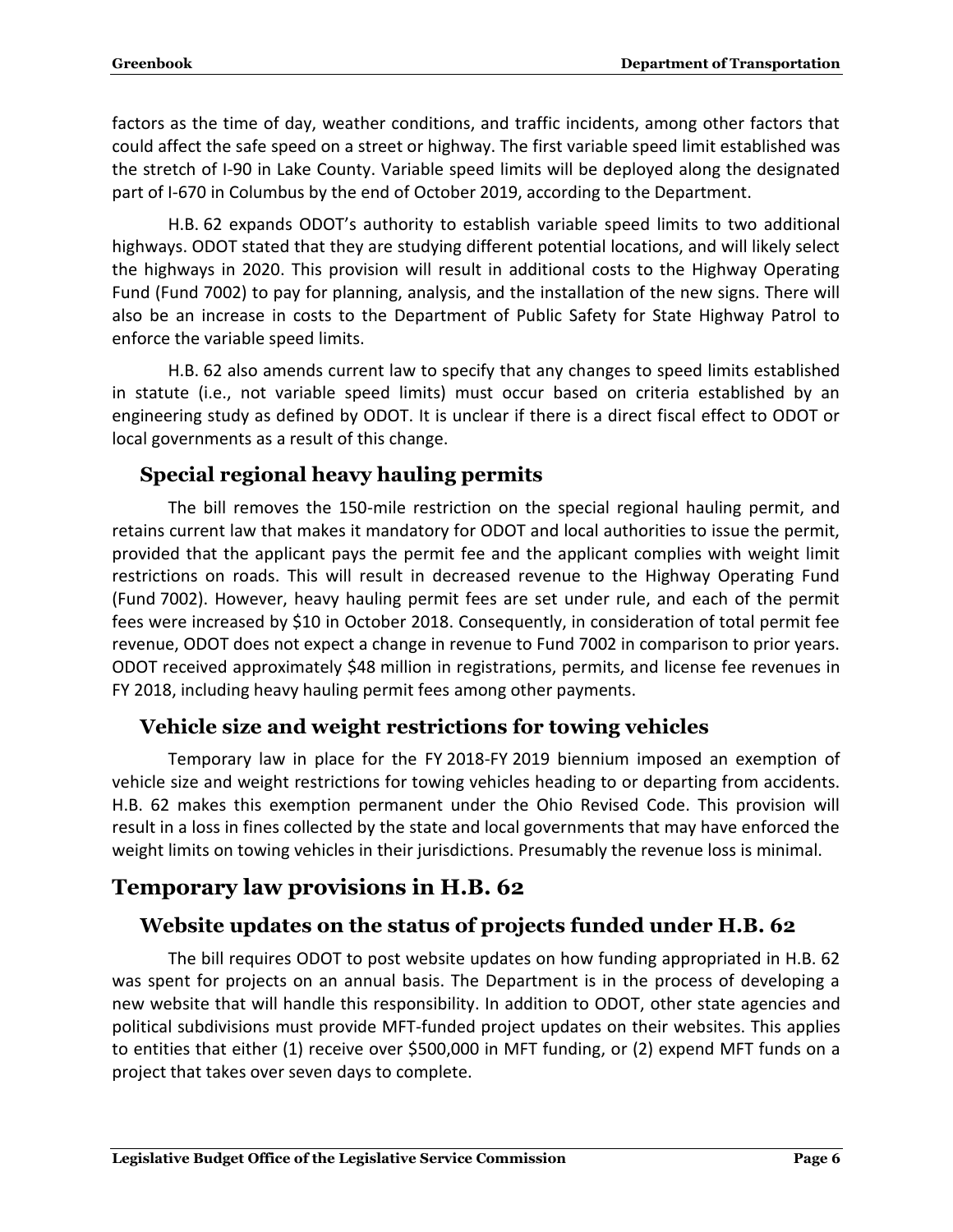#### <span id="page-9-0"></span>**Rest stops and parking lot availability**

The bill allows ODOT to close rest stops in the FY 2020-FY 2021 biennium, but only if the rest area's parking lot remains available for commercial motor vehicles. According to ODOT, it has not yet been decided whether rest stops will be closed in the next two years. Currently there are 84 rest stops across the state, plus two parking-only facilities.

#### <span id="page-9-1"></span>**Legislative study committee and other required studies and reports**

The bill creates the Ohio's Road to Our Future Joint Legislative Study Committee, to consist of five members of the Senate and five members of the House of Representatives. The committee is to review six subjects relating to ODOT: (1) alternative sources of revenue, (2) expense mitigation, (3) evolving technology, (4) innovative finance techniques, (5) asset leverage and conditions, and (6) employee demographics. The committee is also to review various other transportation-related issues as set out in Section 755.20 of H.B. 62. ODOT is required to provide administrative assistance to the committee as requested. A report is due December 1, 2020, to be presented to the Speaker of the House and Senate President.

Three other temporary law provisions require ODOT to study transportation-related issues and submit reports of the studies' findings to the Governor and the legislature. First, the bill requires a study of the Ohio River's economic impact on Ohio, including determining the amount of steel, fertilizer, and coal, including the megawatt capacity generated by that coal, delivered by barges that travel on the river. ODOT has contracted with Martin and Associates to complete the study in FY 2020. The contract price is \$323,380. Second, ODOT is to study the fees associated with overweight vehicle permits and the general impact of overweight vehicles on Ohio's infrastructure. ODOT has contracted with HTNB Ohio Inc. to complete the study by the March 1, 2020 deadline. The contract price is \$307,717. Third, ODOT is to submit a report by December 31, 2019, pertaining to the Eastern Bypass of southwest Ohio and Greater Cincinnati. The report is to contain a commentary on ODOT's work with the Kentucky Transportation Cabinet and review next steps ODOT will take to construct the Eastern Bypass.

#### <span id="page-9-2"></span>**Catastrophic Snowfall Program**

H.B. 62 requires ODOT to create the Catastrophic Snowfall Program for the FY 2020- FY 2021 biennium to provide aid to counties that receive 18 or more inches of snow in a 24-hour period. ODOT will award funding under this program on an as-needed basis.

#### <span id="page-9-3"></span>**Authority for state highway bond issuances, transfers of appropriations, and reappropriations**

H.B. 62 authorizes the issuance of \$57 million in state highway bonds. This revenue would be deposited into the Highway Capital Improvement Fund (Fund 7042) to supplement Highway Operating Fund (Fund 7002) revenues for road and bridge construction. The bill also includes several provisions of temporary law that provide for the transfer of appropriations and cash in the Highway Operating Fund (Fund 7002) and other funds, including the reappropriation of unspent amounts. In prior years, almost all of these allowances were subject to approval by the Office of Budget and Management (OBM). For the FY 2020-FY 2021 biennium, H.B. 62 requires the Controlling Board to approve these transfers.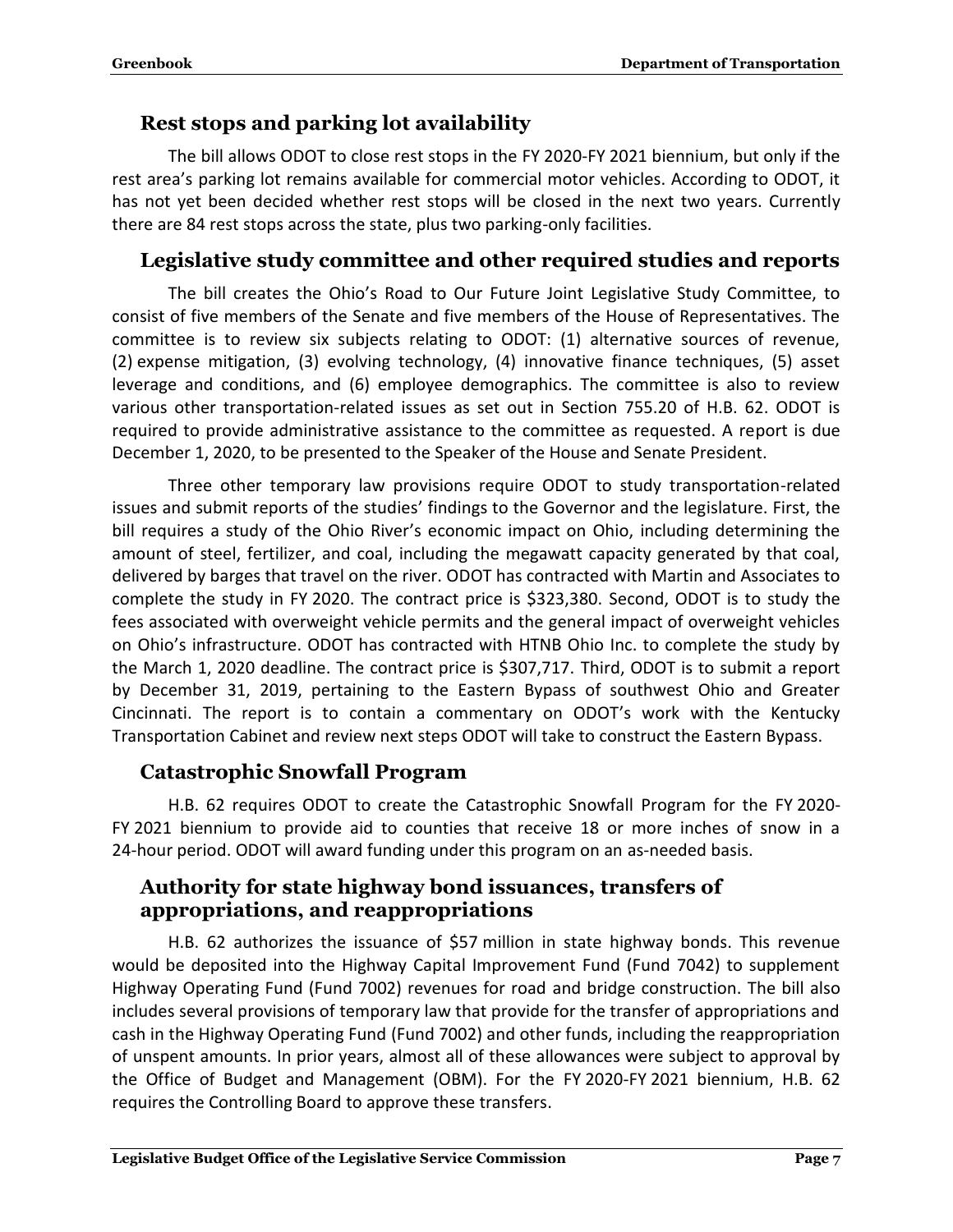Specifically, the bill allows the Controlling Board to approve requests of ODOT to (1) transfer appropriations between various line items within Fund 7002 to cover unforeseen costs and optimize the use of federal funds, (2) transfer appropriations and cash between various State Infrastructure Bank funds and line items, (3) transfer appropriations and cash from the Highway Operating Fund to the State Infrastructure Bank funds subject to certain requirements, (4) transfer appropriations and cash from the Ohio Toll Fund and any subaccounts created within the Ohio Toll Fund, and (5) increase appropriations out of the Highway Operating Fund in the event that there is an emergency or federal highway revenue exceeds estimates. Finally, the bill specifies that appropriations from certain funds – Fund 7002, the Highway Capital Improvement Fund (Fund 7042), and the State Infrastructure Bank funds – that remain unencumbered at the end of FY 2018 and FY 2019 be reappropriated for the same purposes in FY 2020 and FY 2021, respectively, subject to Controlling Board approval.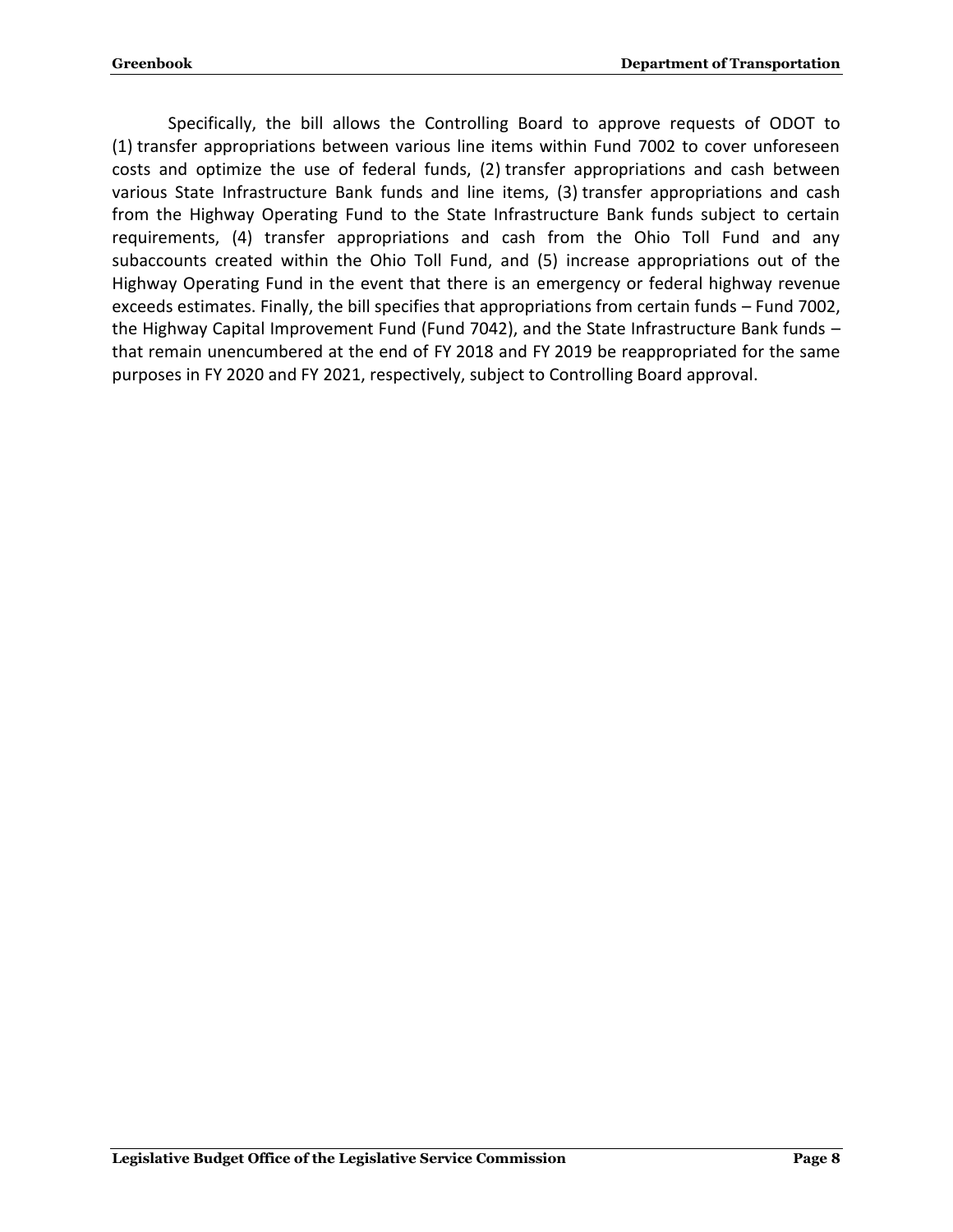## <span id="page-11-0"></span>**Analysis of FY 2020-FY 2021 budget**

## <span id="page-11-1"></span>**Introduction**

This section provides an analysis of H.B. 62 funding for each appropriation line item (ALI) in ODOT's budget. For organizational purposes, these ALIs are grouped into seven major categories based on their funding purposes. The analysis for an ALI with a lower category or subcategory designation will appear before that for an ALI with a higher category or subcategory designation. That is, the analysis for an ALI with a category designation of C1:8 will appear before the analysis for an ALI with a category designation of C2:1 and the analysis for an ALI with a category designation of C1:3 will appear before the analysis for an ALI with a category designation of C1:8.

To aid the reader in locating each ALI in the analysis, the following table shows the category in which each ALI has been placed, listing the ALIs in order within their respective fund groups and funds. This is the same order the ALIs appear in the DOT section of the budget bill.

In the analysis each appropriation item's actual expenditures for FY 2019 and appropriations for FY 2020 and FY 2021 are listed in a table. The exception to this is in Category 1, Highway Construction and Maintenance, where appropriations are analyzed on a program basis, since funding for the seven particular programs is dispersed among six line items. Following the table, a narrative describes how the appropriation is used and any changes affecting the appropriation. If the appropriation is earmarked, the earmarks are listed and described.

|             | Categorization of ODOT's Appropriation Line Items for Analysis of FY 2020-FY 2021 Enacted Budget<br>(H.B. 62 Appropriations Only) |                                                                |    |                                               |  |  |
|-------------|-----------------------------------------------------------------------------------------------------------------------------------|----------------------------------------------------------------|----|-----------------------------------------------|--|--|
| <b>Fund</b> | <b>ALI</b><br><b>ALI Name</b><br><b>Category</b>                                                                                  |                                                                |    |                                               |  |  |
|             |                                                                                                                                   | <b>Highway Operating Fund Group</b>                            |    |                                               |  |  |
| <b>GRF</b>  | 775470                                                                                                                            | Public Transportation – State                                  | 3  | <b>Public Transportation</b>                  |  |  |
| 2120        | 772426                                                                                                                            | Highway Infrastructure Bank - Federal                          | 1  | Highway Construction & Maintenance            |  |  |
| 2120        | 772427                                                                                                                            | Highway Infrastructure Bank - State                            | 1  | Highway Construction & Maintenance            |  |  |
| 2120        | 772430                                                                                                                            | Infrastructure Debt Reserve Title 23-49                        | 6  | Debt Service                                  |  |  |
| 2130        | 772431                                                                                                                            | Roadway Infrastructure Bank - State                            | 1  | <b>Highway Construction &amp; Maintenance</b> |  |  |
| 2130        | 772433                                                                                                                            | Infrastructure Debt Reserve - State                            | 6  | Debt Service                                  |  |  |
| 2130        | 777477                                                                                                                            | Aviation Infrastructure Bank - State                           | 5. | Aviation                                      |  |  |
| 7002        | 770003                                                                                                                            | <b>Transportation Facilities Lease Rental Bond</b><br>Payments | 6  | Debt Service                                  |  |  |
| 7002        | 771411                                                                                                                            | Planning and Research – State                                  | 2  | Planning & Research                           |  |  |
| 7002        | 771412                                                                                                                            | Planning and Research - Federal                                | 2  | Planning & Research                           |  |  |
| 7002        | 772421                                                                                                                            | Highway Construction - State                                   | 1  | Highway Construction & Maintenance            |  |  |
|             |                                                                                                                                   |                                                                | 4  | Rail                                          |  |  |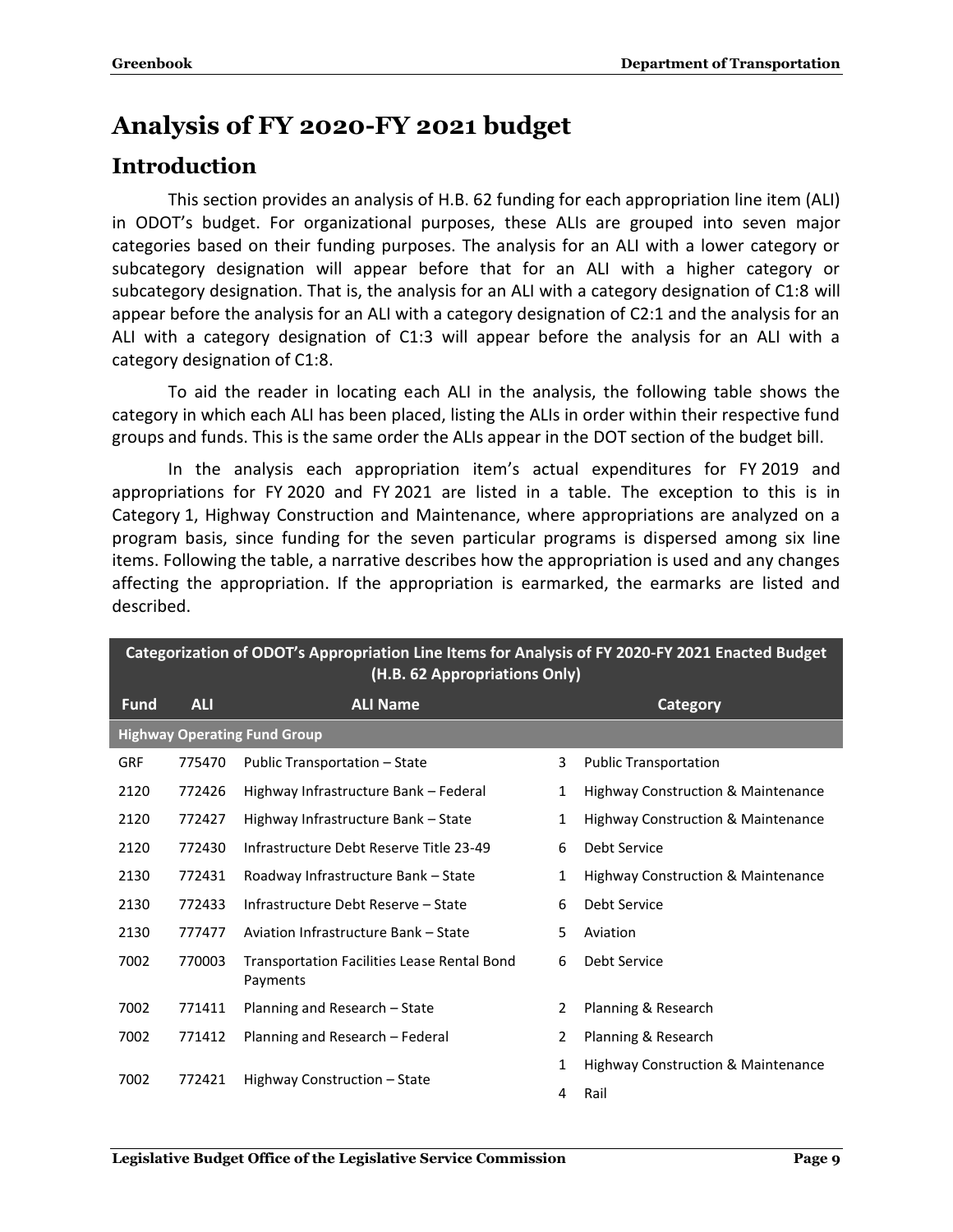|      | Categorization of ODOT's Appropriation line items for Analysis of FY 2020-FY 2021 Enacted Budget<br>(H.B. 62 Appropriations Only) |                                                               |              |                                               |  |  |
|------|-----------------------------------------------------------------------------------------------------------------------------------|---------------------------------------------------------------|--------------|-----------------------------------------------|--|--|
| 7002 | 772422                                                                                                                            | $\mathbf{1}$<br>Highway Construction - Federal<br>4           |              | <b>Highway Construction &amp; Maintenance</b> |  |  |
|      |                                                                                                                                   |                                                               |              | Rail                                          |  |  |
| 7002 | 772424                                                                                                                            | Highway Construction - Other                                  | $\mathbf{1}$ | <b>Highway Construction &amp; Maintenance</b> |  |  |
| 7002 | 772437                                                                                                                            | Major New State Infrastructure Bond Debt<br>Service - State   | 6            | <b>Debt Service</b>                           |  |  |
| 7002 | 772438                                                                                                                            | Major New State Infrastructure Bond Debt<br>Service - Federal | 6            | Debt Service                                  |  |  |
| 7002 | 773431                                                                                                                            | Highway Maintenance - State                                   | $\mathbf{1}$ | <b>Highway Construction &amp; Maintenance</b> |  |  |
| 7002 | 775452                                                                                                                            | Public Transportation - Federal                               | 3            | <b>Public Transportation</b>                  |  |  |
| 7002 | 775454                                                                                                                            | Public Transportation - Other                                 | 3            | <b>Public Transportation</b>                  |  |  |
| 7002 | 776462                                                                                                                            | <b>Grade Crossings - Federal</b>                              | 4            | Rail                                          |  |  |
| 7002 | 777472                                                                                                                            | Airport Improvements - Federal                                | 5            | Aviation                                      |  |  |
| 7002 | 777475                                                                                                                            | <b>Aviation Administration</b>                                | 5            | Aviation                                      |  |  |
| 7002 | 779491                                                                                                                            | Administration - State                                        | 7            | Administration                                |  |  |
|      |                                                                                                                                   | <b>Dedicated Purpose Fund Group</b>                           |              |                                               |  |  |
| 4N40 | 776664                                                                                                                            | Rail Transportation - Other                                   | 4            | Rail                                          |  |  |
| 5W90 | 777615                                                                                                                            | <b>County Airport Maintenance</b>                             | 5            | Aviation                                      |  |  |
|      | <b>Capital Projects Fund Group</b>                                                                                                |                                                               |              |                                               |  |  |
| 7042 | 772723                                                                                                                            | Highway Construction - Bonds                                  | $\mathbf{1}$ | Highway Construction & Maintenance            |  |  |
| 7045 | 772429                                                                                                                            | Highway Infrastructure Bank - Bonds                           | $\mathbf{1}$ | <b>Highway Construction &amp; Maintenance</b> |  |  |

# **Categorization of ODOT's Appropriation Line Items for Analysis of FY 2020-FY 2021 Enacted Budget**

### <span id="page-12-0"></span>**Category 1: Highway Construction and Maintenance**

This category of appropriations includes the major sources of state and federal funding for the design, purchase of right-of-way, building, and rehabilitation of the highway system.

#### <span id="page-12-1"></span>**Summary of funding sources**

A group of six line items funds ODOT's highway construction and maintenance programs using a combination of federal, state, and local participation funds. Table 2 below displays the H.B. 62 appropriations from these line items by funding source.

This collection of appropriations comprises the largest component of ODOT's budget, totaling approximately \$5.95 billion in the FY 2020-FY 2021 biennium, making up approximately 84.6% of total appropriations to ODOT in H.B. 62.

Table 2 shows that the vast majority of the H.B. 62 funding for highway construction and maintenance in FY 2020 and FY 2021 (95.6% overall) comes from the Highway Operating Fund (Fund 7002). In contrast, in H.B. 26 of the  $132<sup>nd</sup>$  General Assembly, the prior transportation budget bill, 17.0% of total highway funding to ODOT was sourced from bond proceeds. As discussed in the "**Overview**" section, LSC estimates ODOT will receive \$476 million in each of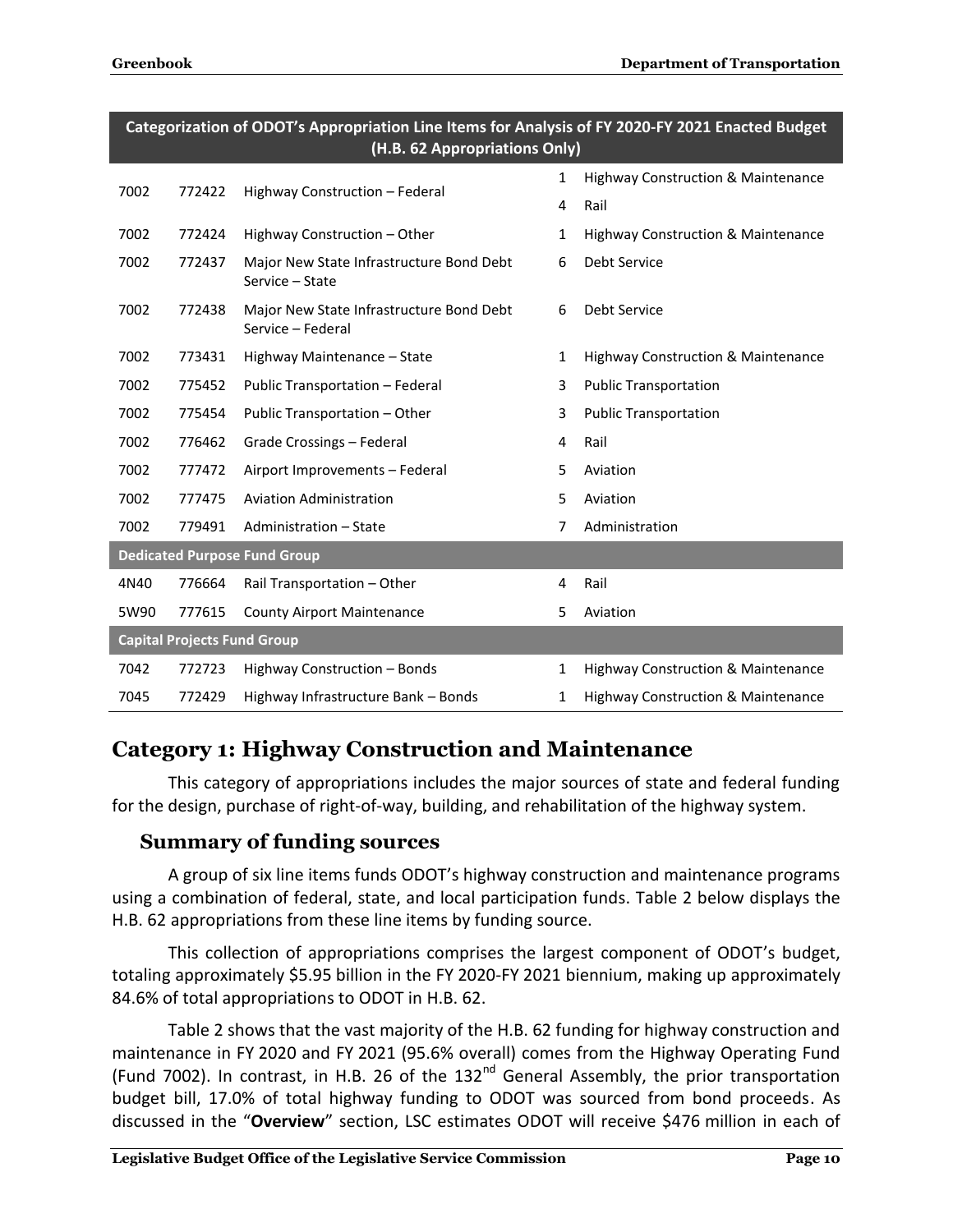| Table 2. Funding Sources of ODOT Highway Construction and Maintenance<br>Appropriations, FY 2020-FY 2021 (in millions) |                  |                                                |                                     |  |  |
|------------------------------------------------------------------------------------------------------------------------|------------------|------------------------------------------------|-------------------------------------|--|--|
| <b>Line</b><br><b>Funding Source</b><br>Item(s)                                                                        |                  | <b>Total Biennial</b><br><b>Appropriations</b> | % of Total<br><b>Appropriations</b> |  |  |
| State motor fuel tax                                                                                                   | 772421<br>773431 | \$3,057.4                                      | 51.4%                               |  |  |
| Federal highway aid                                                                                                    | 772422           | \$2,466.9                                      | 41.5%                               |  |  |
| Local participation<br>772424                                                                                          |                  | \$160.0                                        | 2.7%                                |  |  |
| <b>Total Highway Operating Fund (Fund 7002)</b>                                                                        | \$5,684.3        | 95.6%                                          |                                     |  |  |
| <b>Federal GARVEE bonds</b>                                                                                            | 772428           | \$133.8                                        | 2.2%                                |  |  |
| State highway bonds                                                                                                    | 772723           | \$130.0                                        | 2.2%                                |  |  |
| Total Bond Funding (Fund 7042 and Fund 7045)                                                                           | \$263.8          | 4.4%                                           |                                     |  |  |
| <b>Total All Funding Sources</b>                                                                                       |                  | \$5,948.1                                      |                                     |  |  |

FY 2020 and FY 2021 from the increased motor fuel tax. Consequently, bond revenue will not be relied on at the level it has been in prior years.

Note that only the amounts used for highways are included in Table 2. While used predominantly for highway construction, portions of funding under line item 772421 and 772422 are to be used for rail, discussed in "**Category 4: Rail**" within this Greenbook. Additionally, the table does not include appropriations for the State Infrastructure Bank (SIB), which provides funding for construction but is funded through a separate revolving loan program. SIB appropriations are analyzed within this category under C1:8 below.

#### <span id="page-13-0"></span>**Summary of program allocations**

Table 3 below summarizes ODOT's highway construction and maintenance allocations by program. When comparing appropriations for highway purposes shown in Table 2 with allocations by particular use for the FY 2020-FY 2021 biennium, please be aware that the programmatic funding allocations in Table 3 include reappropriations carried over from FY 2019 to FY 2020. Also note that the allocations listed in Table 3 are subject to change due to circumstances that arise throughout each fiscal year, such as weather events and availability of federal funds.

The three most apparent increases that can be identified in the table when comparing actual FY 2019 spending to FY 2020 funding are: (1) an approximate \$169.6 million increase slotted for Preservation of Pavement and Bridges, (2) an \$80 million increase in funding for local government-related programs, and (3) a \$54.7 million rise in Safety Program funding. The increases are primarily due to the motor fuel tax increase in H.B. 62. As for decreases in funding when compared to FY 2019 spending, namely in the Major New Construction and Other Construction Programs categories, these are a result of FY 2019 spending including significant carryover spending of encumbrances to line items in prior years. Highway projects may take years to complete after the initial approval of funding.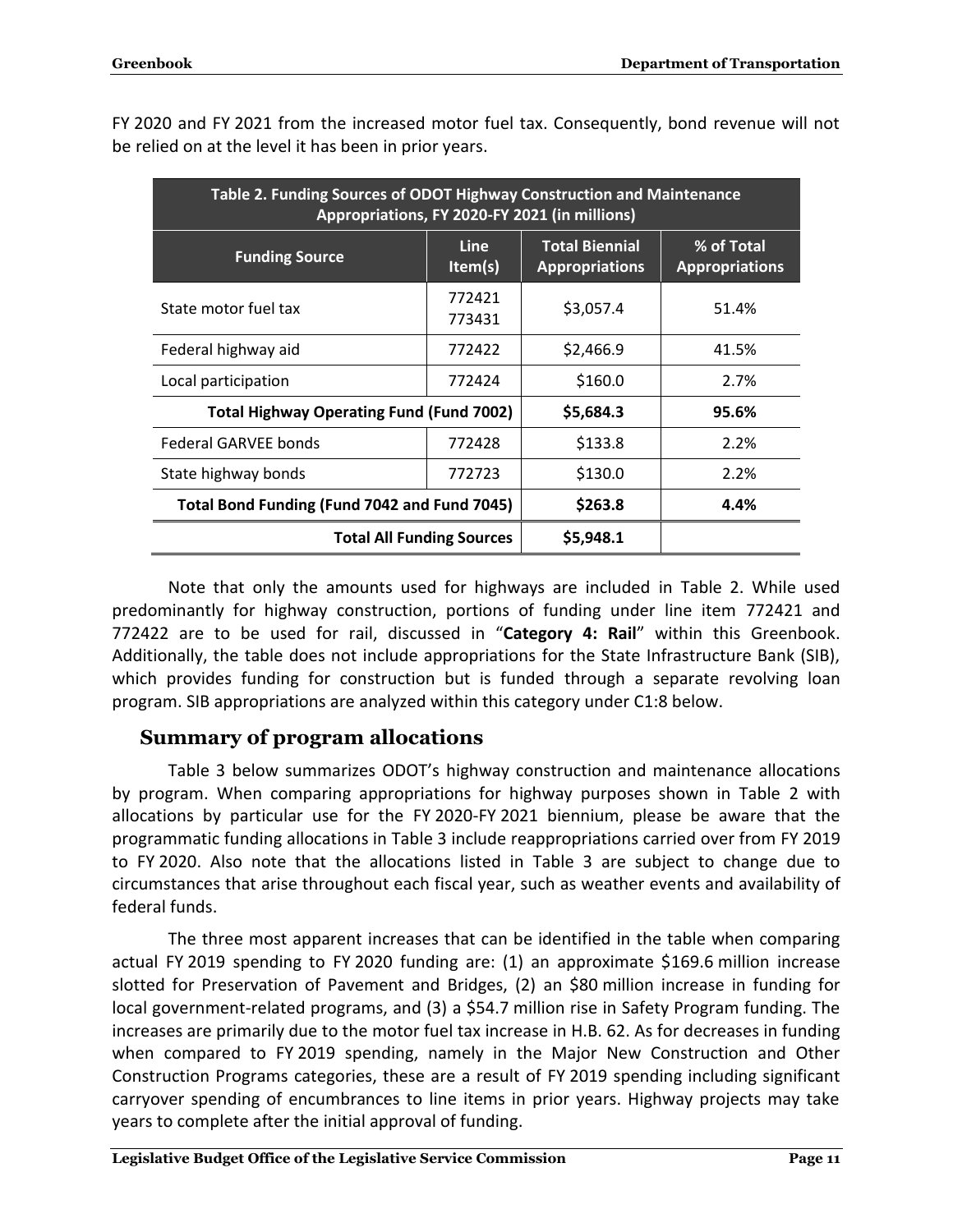| Table 3. Highway Construction and Maintenance Program Allocations (in millions) |                                          |                                     |                                     |                               |  |
|---------------------------------------------------------------------------------|------------------------------------------|-------------------------------------|-------------------------------------|-------------------------------|--|
| Program                                                                         | <b>FY 2019</b><br><b>Actual Spending</b> | <b>FY 2020</b><br><b>Allocation</b> | <b>FY 2021</b><br><b>Allocation</b> | % of Total<br>FY 2020-FY 2021 |  |
| Preservation of<br>Pavement and Bridges                                         | \$1,096.0                                | \$1,265.6                           | \$1,342.4                           | 43.3%                         |  |
| Operations                                                                      | \$784.8                                  | \$732.0                             | \$733.3                             | 24.3%                         |  |
| Local Government<br>Programs                                                    | \$333.3                                  | \$413.3                             | \$413.3                             | 5.3%                          |  |
| <b>Safety Programs</b>                                                          | \$103.8                                  | \$158.5                             | \$158.5                             | 13.7%                         |  |
| <b>Other Construction</b><br>Programs                                           | \$299.5                                  | \$168.4                             | \$169.1                             | 5.6%                          |  |
| Major New Highway<br>Construction                                               | \$283.3                                  | \$182.7                             | \$179.7                             | 6.0%                          |  |
| <b>Highway Maintenance</b><br>Contracts                                         | \$58.4                                   | \$54.8                              | \$51.8                              | 1.8%                          |  |
| <b>Total All Programs</b>                                                       | \$2,959.1                                | \$2,975.3                           | \$3,048.1                           | 100.0%                        |  |

The following analysis discusses funding for these seven individual programs, all of which are funded through a mix of funding provided by six line items. Consequently, the clearest way to discuss ODOT's highway construction and maintenance funding is on a program-by-program basis.

#### <span id="page-14-0"></span>**C1:1: Preservation of Pavement and Bridges**

| Program                                            | <b>FY 2019</b><br>Actual | <b>FY 2020</b> | <b>FY 2021</b><br><b>Appropriation Appropriation</b> |
|----------------------------------------------------|--------------------------|----------------|------------------------------------------------------|
| Preservation of Pavement and Bridges (\$ millions) | \$1,096.0                | \$1,265.6      | \$1,342.4                                            |
| % change                                           | $\qquad \qquad -$        | 15.5%          | 6.1%                                                 |

The largest area of spending in the ODOT budget, this program provides funds to the 12 ODOT districts in order to maintain the existing programs on two-lane state routes (the General System); interstate routes, freeways, and multi-lane roads (the Priority System); and U.S. and state routes within municipal boundaries (the Urban System). In addition, the program remedies deficiencies in bridge paint condition, wearing surfaces, and deck condition. The funding covers costs for capital expenditures, such as engineering and design services, right-ofway acquisition, utility relocation, construction, and construction inspection. Generally, two-thirds of the program's funding is budgeted for pavement projects while the remaining one-third is allocated to bridge preservation projects. Pavement and bridge preservation needs are usually fully funded prior to addressing new capacity or congestion reduction projects. Increases in labor costs and fluctuations in the price of fuel, asphalt, concrete, and steel products all factor into what can be accomplished with the given funding.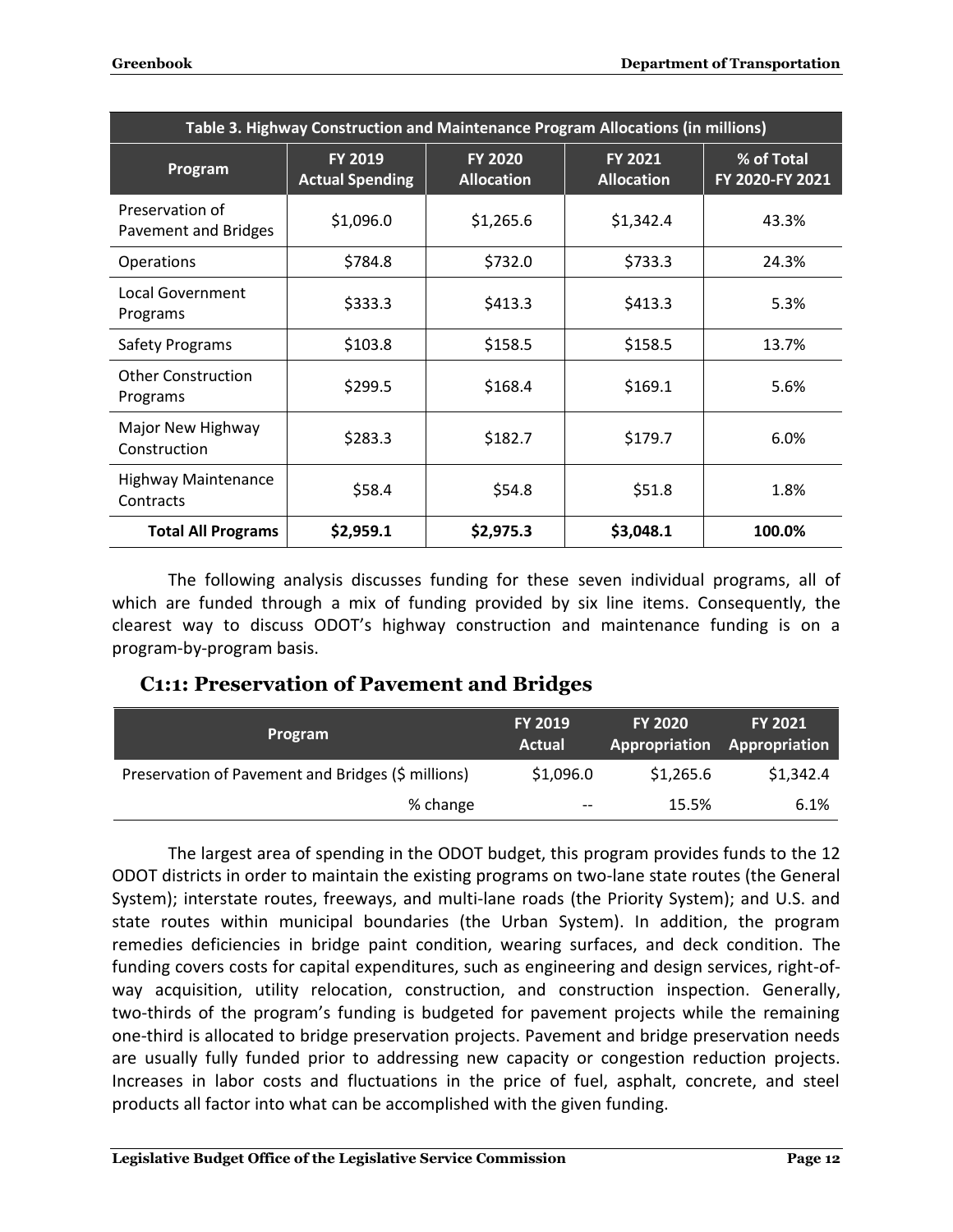### <span id="page-15-0"></span>**C1:2: Operations**

| <b>Program</b>           |          | <b>FY 2019</b><br>Actual | <b>FY 2020</b><br>Appropriation | <b>FY 2021</b><br>Appropriation |
|--------------------------|----------|--------------------------|---------------------------------|---------------------------------|
| Operations (\$ millions) |          | \$784.8                  | \$732.0                         | \$733.3                         |
|                          | % change | $- -$                    | $-6.7%$                         | 0.2%                            |

This program funds the vast majority of operating costs of ODOT, supporting over 4,200 full-time equivalent (FTE) employees whose work relates to highway construction and maintenance. The operating costs include payroll, supplies, and equipment for all of ODOT's highway construction programs. The funding also provides for facilities and equipment management, aerial and geotechnical engineering, real estate management, snow and ice control, special hauling permits, coordination with federal authorities, traffic policies and procedures, legal counsel and contract administration, and construction project administration. ODOT's facilities include the central office in Columbus, 12 district headquarters, 90 full-service highway service facilities, 130 outposts or yard locations, and 90 rest areas. The Department maintains a fleet of around 160 trucks to manage snow and ice control. Spending in FY 2019 was higher than projected primarily due to weather-related events, including the tornadoes in the Dayton area and flooding in various parts of the state.

#### <span id="page-15-1"></span>**H.B. 62 provision – excess road salt for local governments**

H.B. 62 allows ODOT to provide road salt to a political subdivision if the following three requirements are met: (1) the Department has excess road salt, (2) the political subdivision is otherwise unable to acquire road salt, and (3) the political subdivision is in an emergency situation. The local government is to subsequently reimburse ODOT for the price the Department paid for the salt. This is an ongoing practice, giving political subdivisions flexibility to buy salt in the most convenient and cost-effective manner. Any reimbursed moneys would be deposited into the Highway Operating Fund (Fund 7002).

| Program                                 | <b>FY 2019</b><br>Actual | <b>FY 2020</b><br>Appropriation | <b>FY 2021</b><br>Appropriation |
|-----------------------------------------|--------------------------|---------------------------------|---------------------------------|
| Local Government Programs (\$ millions) | \$333.3                  | \$413.3                         | \$413.3                         |
| % change                                | $- -$                    | 24.0%                           | $0.0\%$                         |

#### <span id="page-15-2"></span>**C1:3: Local Government Programs**

Table 4 below provides a listing of each local subprogram and the amount budgeted for each program in the next two years. Many of the subprograms under the Local Government Programs area entail highway funding distributed under FHWA formula requirements. However, ODOT has discretionary authority to administer a portion of money designated for this program. The seven various subprograms that make up the Local Government Programs are described in more detail below.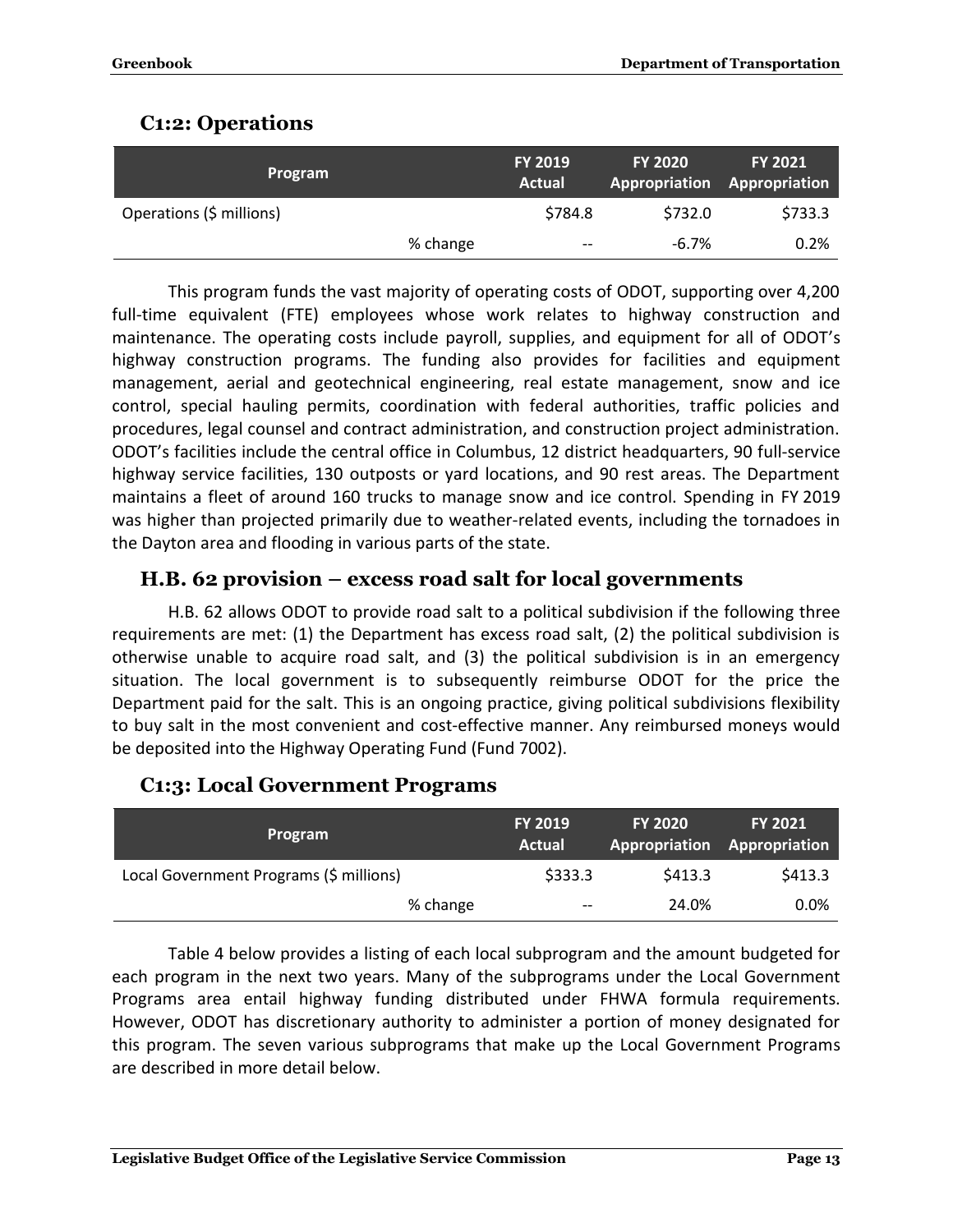| Table 4. Local Government Subprogram Allocations (in millions) |                                          |                                     |                                     |  |  |  |
|----------------------------------------------------------------|------------------------------------------|-------------------------------------|-------------------------------------|--|--|--|
| Program                                                        | <b>FY 2019</b><br><b>Actual Spending</b> | <b>FY 2020</b><br><b>Allocation</b> | <b>FY 2021</b><br><b>Allocation</b> |  |  |  |
| <b>Metropolitan Planning Organizations</b>                     | \$175.0                                  | \$211.3                             | \$211.3                             |  |  |  |
| Local Participation (match)                                    | \$58.8                                   | \$80.0                              | \$80.0                              |  |  |  |
| Local Bridge Programs                                          |                                          |                                     |                                     |  |  |  |
| <b>County Local Bridge</b>                                     | \$30.1                                   | \$34.4                              | \$34.4                              |  |  |  |
| Local Major Bridge                                             | \$3.8                                    | \$20.0                              | \$20.0                              |  |  |  |
| <b>Municipal Bridge</b>                                        | \$7.1                                    | \$11.0                              | \$11.0                              |  |  |  |
| <b>Bridge Partnership</b>                                      | \$6.7                                    | \$0.0\$                             | \$0.0\$                             |  |  |  |
| <b>Subtotal - Local Bridge Programs</b>                        | \$47.7                                   | \$65.4                              | \$65.4                              |  |  |  |
| <b>County Surface Transportation</b>                           | \$27.2                                   | \$28.6                              | \$28.6                              |  |  |  |
| <b>Small City</b>                                              | \$12.6                                   | \$10.6                              | \$10.6                              |  |  |  |
| Safe Routes to Schools                                         | \$2.7                                    | \$4.0                               | \$4.0                               |  |  |  |
| Enhancements/Other Discretionary                               | \$9.2                                    | \$13.5                              | \$13.5                              |  |  |  |
| <b>Total All Programs</b>                                      | \$333.3                                  | \$413.3                             | \$413.3                             |  |  |  |

#### **Metropolitan Planning Organizations**

<span id="page-16-0"></span>This program provides funds to each of the 17 Metropolitan Planning Organizations (MPOs) and five large cities outside MPOs for multi-modal transportation system improvement projects and programs in Ohio's urban areas. The MPOs are located in urban regions with populations of more than 50,000 people, while the five large cities have populations between 25,000 and 50,000.

Typically a significant portion of MPO funding is under the federal Surface Transportation Block Grant Program, which provides funds to preserve local roads, bridges, pedestrian and bicycle infrastructure, and transit projects. ODOT supplies this funding for the local organizations by population. Additionally, the federal Congestion Mitigation and Air Quality Program awards funding to MPOs and the large cities to meet federal Clean Air Act requirements. Finally, the Transportation Alternatives Program provides funding for various surface transportation projects, such as the conversion of unused railroad corridors to bike trails and the building of safe routes for nondrivers.

#### **Local Participation**

<span id="page-16-1"></span>Local Participation funding represents the local share of construction projects to be awarded and administered by ODOT. Funding could be supplied entirely by the local government or funded 80% by the federal government with the local government supplying the 20% match.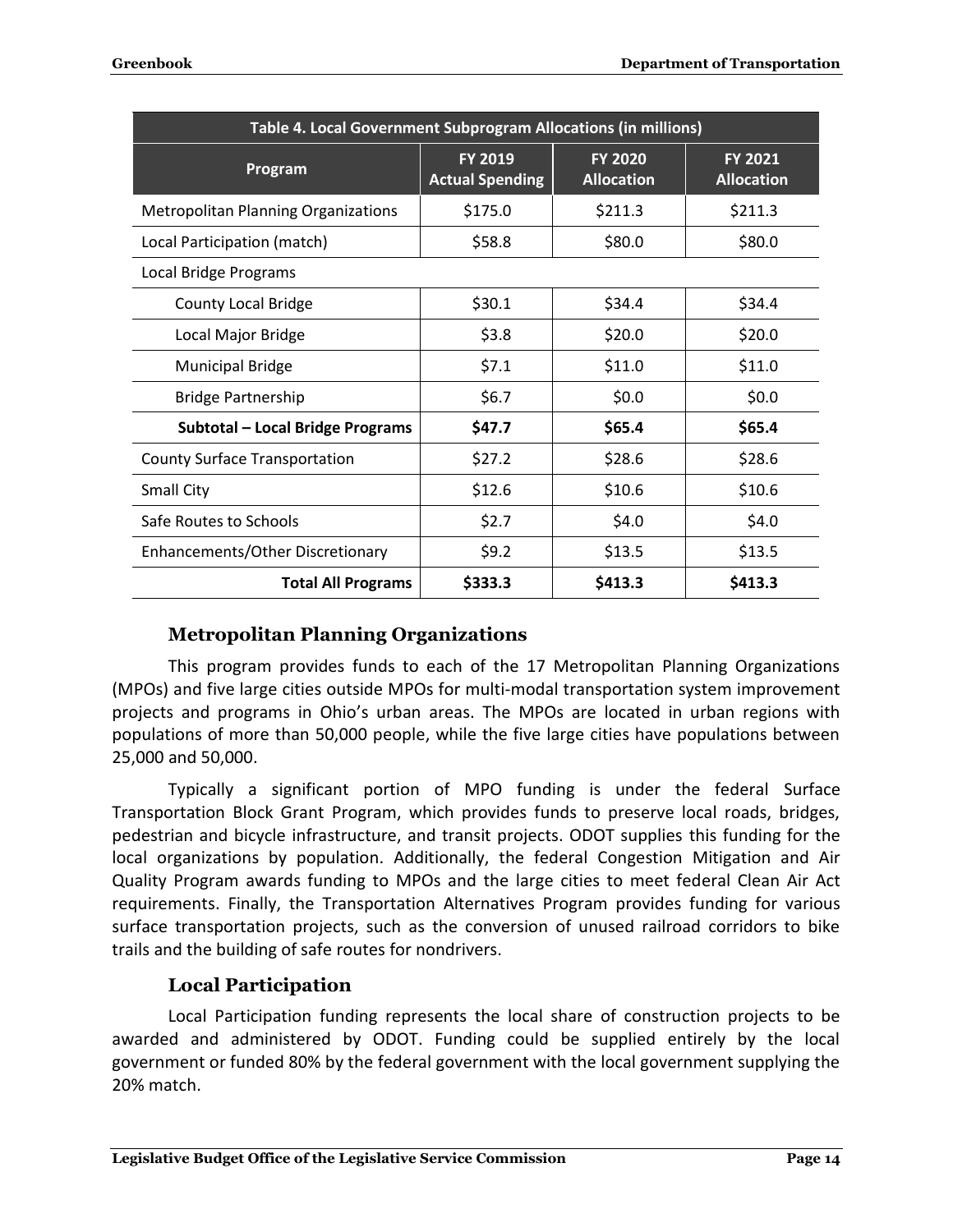#### **Local Bridge Programs**

<span id="page-17-0"></span>Federal funding for local bridge projects falls under four ODOT programs: (1) the County Local Bridge Program, (2) the Local Major Bridge Program, and (3) the Municipal Bridge Program. Generally, each program requires an 80% federal, 20% local match. The programs differ by the type of local government eligible and the administrative agency. The Local Major Bridge Program is available to both counties and municipalities. The County Local Bridge (CLB) Program is managed by the County Engineers Association of Ohio (CEAO), which is responsible for project selection, funding criteria, and program priorities. The CLB Program provides counties with ongoing federal money for bridge replacement or rehabilitation. Each county has a \$7.5 million federal funding limit for projects within any four-year program period, subject to a six-year statewide programming limit. The Bridge Partnership Program has been funded in prior years, but is zeroed out for the FY 2020-FY 2021 biennium.

#### **County Surface Transportation Program**

<span id="page-17-1"></span>The County Surface Transportation Program, like the CLB Program, is managed by CEAO, and aims to provide regular construction funding for roadway improvements. With the standard federal share of 80%, each county is permitted to program-eligible construction projects up to a \$2 million limit per project.

#### **Small City Program**

<span id="page-17-2"></span>This federally funded program provides assistance to cities with populations between 5,000 and 25,000 and not within an MPO in Ohio. This program may be used for construction only to support any road, safety, or signal project on the federal-aid highway system.

#### **Safe Routes to Schools**

<span id="page-17-3"></span>This program provides funds to local communities to make walking and bicycling to school a safe and routine activity. Funding is available for a wide variety of programs and projects, from building safer street crossings to establishing programs that encourage children and their parents to walk and bicycle safely to school.

#### <span id="page-17-4"></span>**C1:4: Safety Programs**

| <b>Program</b>                |          | <b>FY 2019</b><br><b>Actual</b> | <b>FY 2020</b> | <b>FY 2021</b><br>Appropriation Appropriation |
|-------------------------------|----------|---------------------------------|----------------|-----------------------------------------------|
| Safety Programs (\$ millions) |          | \$103.8                         | \$158.5        | \$158.5                                       |
|                               | % change | $- -$                           | 52.7%          | 0.0%                                          |

Typically consisting mostly of federal funding, spending in this area provides funding for safety projects that contribute to improving safety and reducing the severity, frequency, and rate of crashes on the state highway system and local roads. Using the federal safety funding, eligible projects include signing, striping, clearing brush, traffic signal coordination, two-way left turn lanes, additional lanes, and other roadway modifications. The increased safety funding is due to the MFT rate increase in the bill.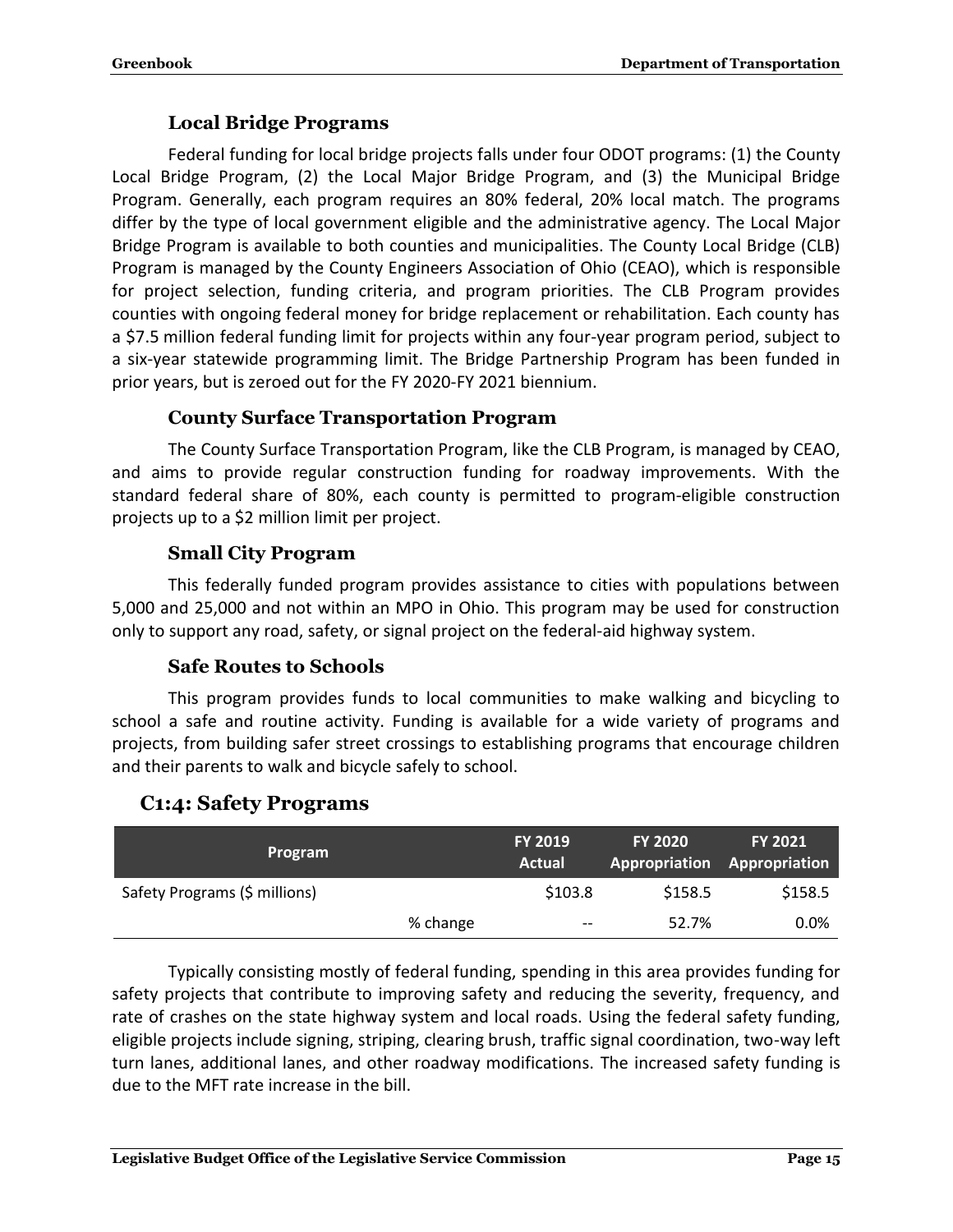The program's goals are to reduce the state's crash fatality rate by 1% annually. In calendar year (CY) 2017, 1,094 people were killed on Ohio roadways according to data collected by the National Highway Traffic Safety Administration. This 2017 figure is 9.2% above the average of just under 1,002 fatalities per year over the five-year period from CY 2013 to CY 2017.

| <b>Program</b>                            | <b>FY 2019</b><br>Actual | <b>FY 2020</b> | <b>FY 2021</b><br><b>Appropriation Appropriation</b> |
|-------------------------------------------|--------------------------|----------------|------------------------------------------------------|
| Other Construction Programs (\$ millions) | \$299.5                  | \$168.4        | \$169.1                                              |
| % change                                  | $- -$                    | -43.8%         | 0.4%                                                 |

#### <span id="page-18-0"></span>**C1:5: Other Construction Programs**

This category covers a wide array of highway construction activities. This category appears to see a significant drop in allocations; however, FY 2019 actual spending included a considerable amount of carryover spending from prior year encumbrances. The allocations for the FY 2020-FY 2021 biennium are not actual decreases from prior years. The programs in this category include the following construction activities, among others: (1) the allocation of federally earmarked funds to the appropriate local government entity, (2) oversight of ODOT's funding of the new federal National Highway Freight Program that was created by the FAST Act, (3) the construction of the Appalachian corridor highways in Ohio, (4) assistance for geological site management projects, including slopes and slides, rockfalls, underground mines, and erosion, (5) emergency funds for the repair or reconstruction of federal-aid highways and roads on federal lands that have suffered serious damage by natural disasters or catastrophic failures from an external cause, (6) grant assistance to businesses through the Jobs and Commerce Unrestricted Program in removing transportation barriers in order to create jobs, (7) administration of the disadvantaged business enterprises and on-the-job training programs to ensure businesses owned by women and minorities can fairly compete for transportation contracts, (8) the exploration and development of public-private partnership (P3) projects, (9) funding for the replacement and rehabilitation for the rest areas on the state and national highway system, (10) the construction, reconstruction, and maintenance of public access roads to and within facilities owned or operated by the Department of Natural Resources, the Ohio Expositions Commission, the Ohio History Connection, and within the boundaries of metropolitan parks, (11) retrofitting of roadways with noise barriers statewide, and (12) transportation improvement projects that improve safety for motorists and horse drawn vehicles in areas with substantial Amish populations.

#### **P3 Project – Portsmouth Bypass**

<span id="page-18-1"></span>In December 2014, ODOT entered into a public-private partnership (P3) agreement to design, build, operate, and maintain the Portsmouth Bypass in southern Ohio. Four years later, in December 2018, the roadway is open to traffic. This was not only the largest single construction project that the Department has been involved with, but also the first highway P3 agreement in ODOT's history of operations. The bypass, named the Southern Ohio Veterans Memorial Highway, is a 16-mile, four-lane highway from U.S. Route 23 north of Lucasville to U.S. Route 52 near Sciotoville. The P3 agreement was agreed to with the Portsmouth Gateway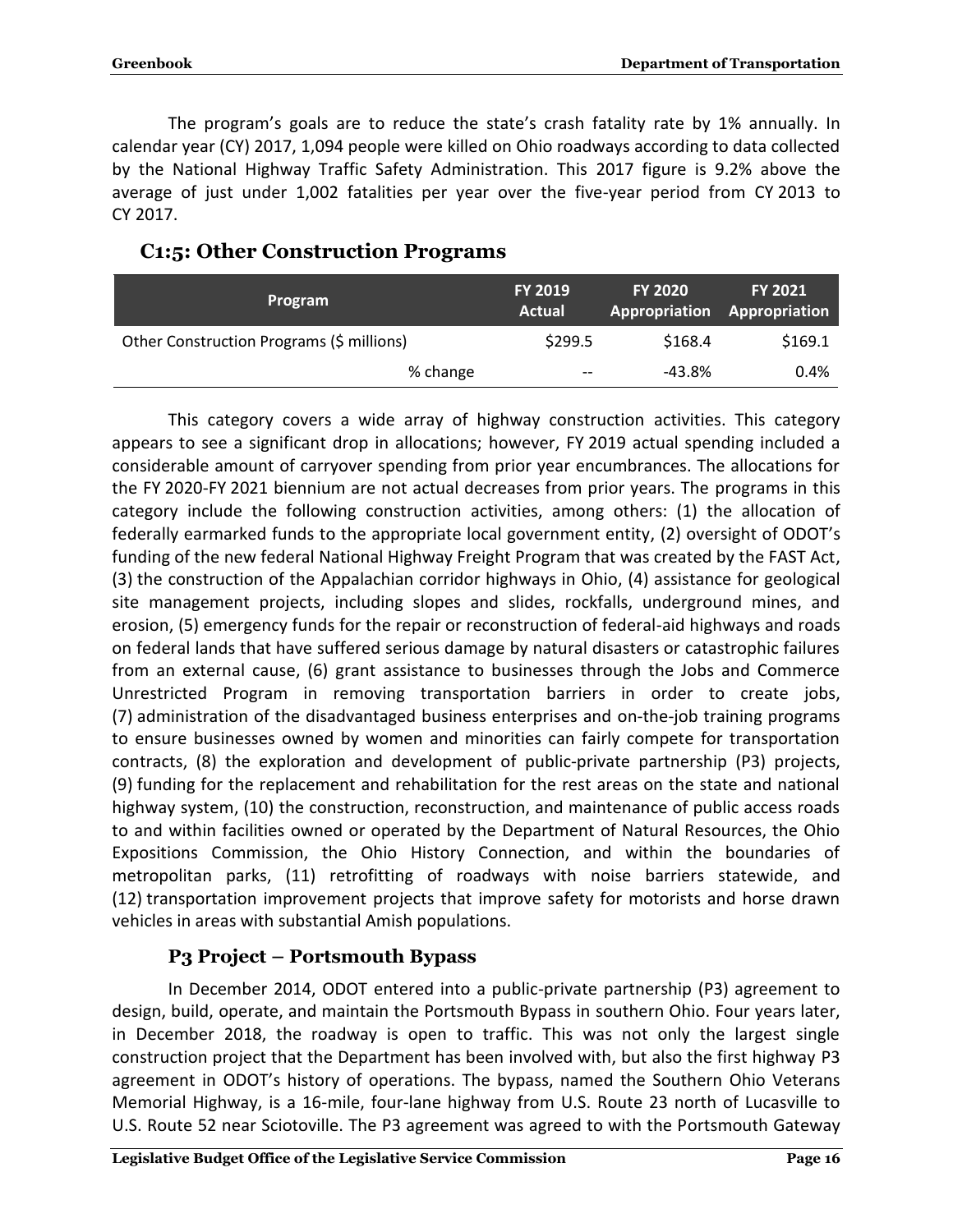Group, the developer for the project responsible for project delivery. Now that the bypass is open, private entities are in charge of maintaining the roadway while under ODOT oversight until the year 2054.

Altogether, it cost the Portsmouth Gateway Group approximately \$557 million to complete (including costs for preconstruction activities, design, preliminary engineering, financing, and construction). To pay for these expenses, the private group used a variety of funding sources, including (1) private activity bonds, (2) a Transportation Infrastructure Financing and Innovation Act (TIFIA) loan approved by the federal government, (3) other private investment, and (4) ODOT payments. ODOT's share for the design and construction phase of the project included \$110 million paid for upfront costs, as well as around \$44 million in milestone payments.

In projecting the full amount of ODOT payments under the P3, the total cost to the state is expected to be around \$1.23 billion for construction and maintenance of the bypass. This number includes \$110 million in upfront costs already incurred by ODOT, as well as \$1.12 billion in "availability" and milestone payments to the Group. These subsequent payments cover the cost to complete construction of the road, plus the expenditures needed to service and maintain the bypass for 35 years. To make these payments in the upcoming biennium, H.B. 62 includes appropriations of \$51.7 million for the FY 2020-FY 2021 biennium through line items 772421 and 772422.

#### <span id="page-19-1"></span><span id="page-19-0"></span>**H.B. 62 provisions affecting other construction programs**

#### **Construction at metropolitan parks and sites for other state agencies**

H.B. 62 provides uncodified law carried over from previous biennia specifying that portions of appropriation item 772421, Highway Construction – State, are to be used for the construction, reconstruction, or maintenance of certain roads that support local governments and other state agencies. Specifically, the language requires that the line item pay for work on public access roads, including support features, to and within state facilities owned or operated by the Department of Natural Resources. Additionally, the bill earmarks approximately \$2.6 million in each fiscal year from the line item to be used by the maintenance of roads within the boundaries of metropolitan parks. Finally, the bill allows the line item be used to perform road reconstruction or maintenance work on behalf of the Ohio Expositions Commission at the state fairgrounds and for the Ohio History Connection, at state historic sites. These provisions affecting line item 772421 have also been included in recent transportation budget acts.

#### **Earmark for transportation improvement districts**

<span id="page-19-2"></span>The transportation budget bill earmarks \$4.5 million in each fiscal year for distribution to transportation improvement districts (TIDs) from line item 772421, Highway Construction – State. TIDs are intergovernmental or public-private entities that designate a transportation project or program of projects to be facilitated within a defined region. There are currently 40 TIDs located around the state. The earmarked funds are to be distributed to TIDs to assist with eligible transportation improvement projects, up to \$250,000 per project. Funds may be used for preliminary engineering, detailed design, right-of-way acquisition, and construction costs, but may not be used for administrative or staffing expenses. A similar provision was in place for the current FY 2018-FY 2019 biennium.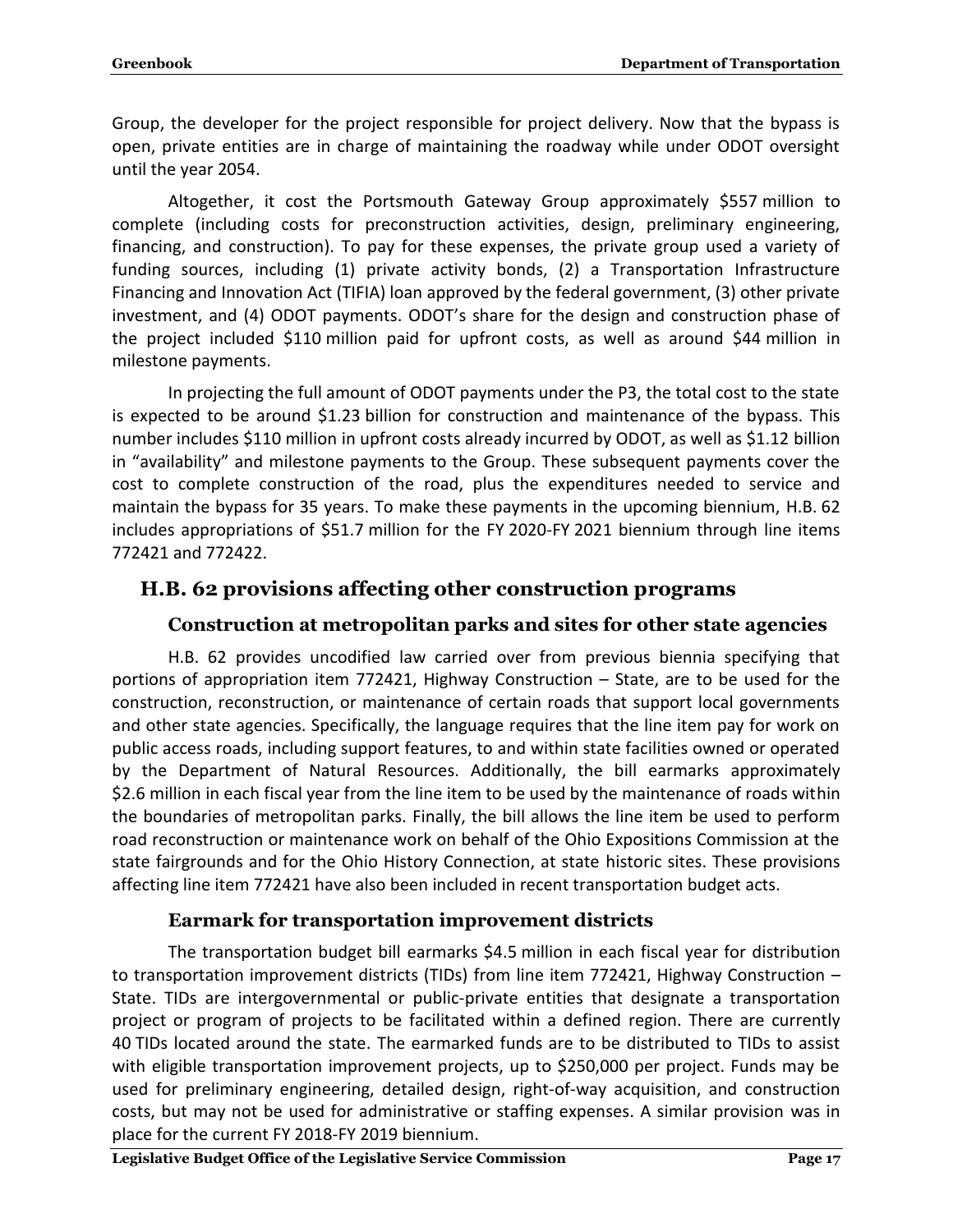| <b>Program</b>                               | <b>FY 2019</b><br>Actual | <b>FY 2020</b><br><b>Appropriation</b> | <b>FY 2021</b><br>Appropriation |
|----------------------------------------------|--------------------------|----------------------------------------|---------------------------------|
| Major New Highway Construction (\$ millions) | \$283.3                  | \$182.7                                | \$179.7                         |
| % change                                     | $- -$                    | $-35.5%$                               | $-1.6%$                         |

#### <span id="page-20-0"></span>**C1:6: Major New Highway Construction**

This program provides funding for projects that increase mobility, provide connectivity, ease accessibility of a region for economic development, grow the capacity of a transportation facility, and reduce congestion throughout the state. These projects must have costs of \$12 million or more and be approved by the Transportation Review Advisory Council (TRAC). The Council typically approves each project annually through a series of phases before completion. These phases include planning and engineering, design, right-of-way acquisition, and construction. Since the Major New Program is funded last on ODOT's list of funding priorities, the program usually absorbs the brunt of the impact if state and federal revenues decrease or if other program costs escalate. Without the MFT increase in the bill, ODOT would have nearly zeroed out funding for new Major New projects in the FY 2020-FY 2021 biennium.

Actual FY 2019 spending includes carryover spending from prior fiscal years, including highway projects funded by bonds issued by the Ohio Turnpike and Infrastructure Commission. Another potential source of funding for Major New construction is financing through P3 agreements, such as the private financing used to construct the Portsmouth Bypass, estimated to cost \$1.23 billion. This financing arrangement allows for ODOT to undertake large-scale projects, paying for them over time.

#### <span id="page-20-1"></span>**C1:7: Highway Maintenance Contracts**

| Program                                     | <b>FY 2019</b><br>Actual | <b>FY 2020</b> | <b>FY 2021</b><br><b>Appropriation Appropriation</b> |
|---------------------------------------------|--------------------------|----------------|------------------------------------------------------|
| Highway Maintenance Contracts (\$ millions) | \$58.4                   | \$54.8         | \$51.8                                               |
| % change                                    | $- -$                    | $-6.2%$        | -5.5%                                                |

These contracts provide for the maintenance of the state highway system, including keeping the system in a safe and attractive condition, collecting traffic management information, providing tourist material and clean rest areas for the motoring public, and maintaining ODOT facilities and equipment. Other activities supported by the funding include rest area maintenance and cleaning, and roadway maintenance, such as pothole patching, guardrail repair, and vegetation control.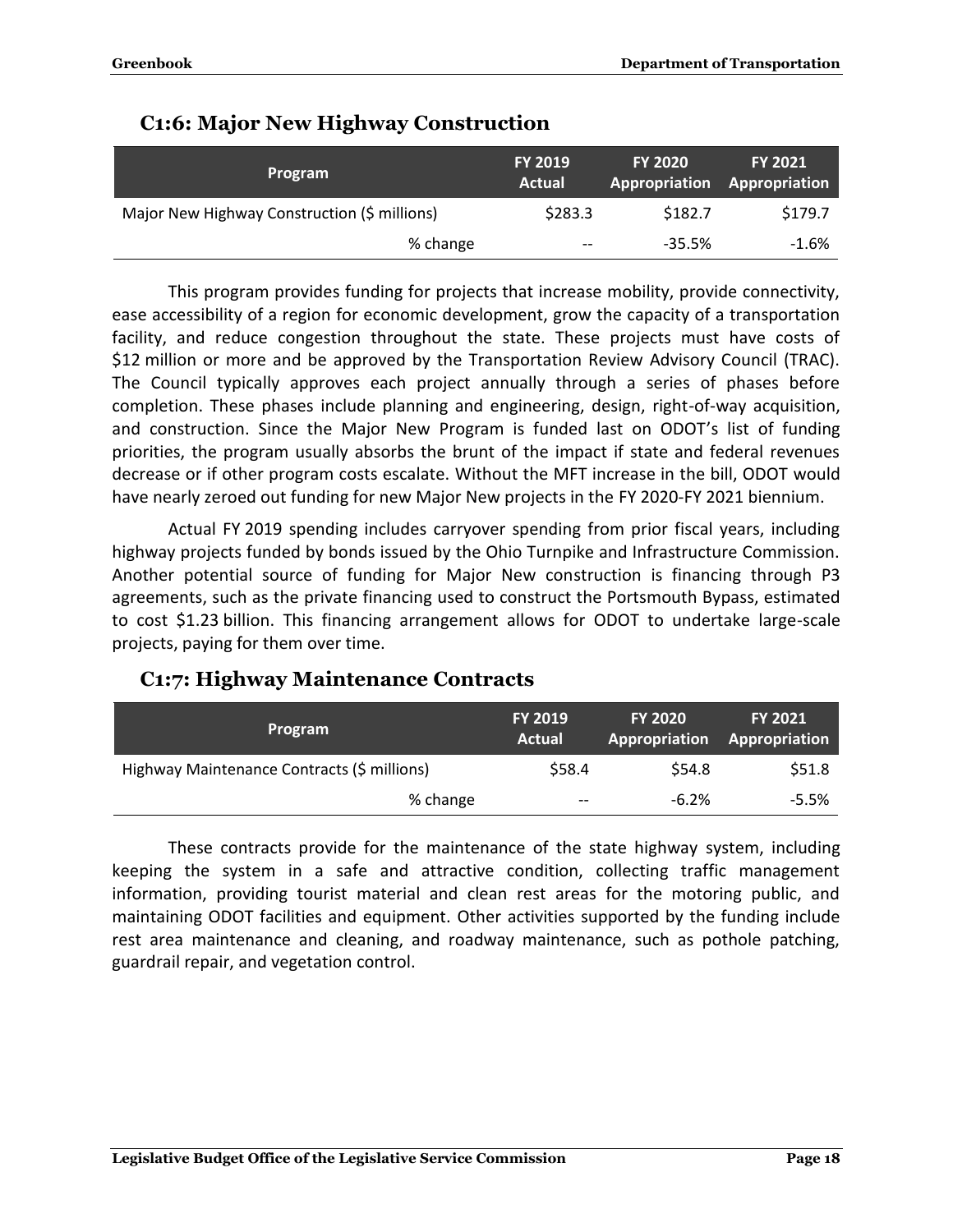#### **H.B. 62 provision – indefinite delivery indefinite quantity contracting**

<span id="page-21-0"></span>H.B. 62 continues a temporary law authorization for ODOT to enter into up to two indefinite delivery indefinite quantity (IDIQ) contracts per year. The bill defines an IDIQ contract as a contract for an indefinite quantity, within stated limits, of supplies or services that will be delivered by the awarded bidder over a defined contract period. Subject to the terms and conditions that ODOT develops in setting the conditions of these IDIQ contracts, this additional flexibility could also lead to potential savings on the selected projects where the IDIQ contract format is used, depending on the supplies or services to be provided, and the circumstances involved with the projects. On the other hand, the IDIQ contracts might result in higher costs than could have been agreed to under ODOT's standard operating procedure, if other variables transpired. In FY 2020, the Department plans to pursue two IDIQ contracts: (1) a guardrail repair and replacement contract in ODOT District 4, and (2) a bridge patching contract in District 8. FY 2021 contracts are still being evaluated, but may include another guardrail repair and replacement contract and an electrical maintenance contract.

| Program                                                | <b>FY 2019</b><br>Actual | <b>FY 2020</b><br>Appropriation | <b>FY 2021</b><br>Appropriation |
|--------------------------------------------------------|--------------------------|---------------------------------|---------------------------------|
| 2120 ALI 772426, Highway Infrastructure Bank - Federal | \$6,344,422              | \$5,000,000                     | \$5,000,000                     |
| % change                                               |                          | $-21.1%$                        | 0.0%                            |
| 2120 ALI 772427, Highway Infrastructure Bank - State   | \$18,200,343             | \$15,250,000                    | \$15,250,000                    |
| % change                                               |                          | $-16.2%$                        | 0.0%                            |
| 2130 ALI 772431, Roadway Infrastructure Bank - State   | \$3,485,204              | \$3,500,000                     | \$3,500,000                     |
| % change                                               | --                       | 0.4%                            | 0.0%                            |

#### <span id="page-21-1"></span>**C1:8: State Infrastructure Bank Assistance**

Aside from federal and MFT funding available for roadway infrastructure, ODOT oversees the State Infrastructure Bank (SIB) Program, a revolving loan program that can be tapped by local governments to finance construction. Under the program, ODOT provides direct loans and bond financing assistance to public entities for local highway projects in order to accelerate projects and spur economic development. Funds can be used for right-of-way and construction costs. Local governments may pledge their MFT revenues as loan repayments.

Funding for the SIB Program is divided among these three line items because of particular restrictions that apply: item 772426 must meet federal highway funding requirements, and item 772427 is also partially limited by federal regulations, whereas item 772431 is fully state funded. Program utilization fluctuates depending on needs and the availability of funding from loan repayments. There is no set limit and 100% financing is available. Loans have ranged in size from \$72,000 up to \$20 million and require the borrower to pay closing costs. Loans are offered to projects that typically do not qualify for federal or state funds. SIB may also issue bonds on behalf of the borrower.

The SIB Program was originally capitalized in 1997 with \$142 million in funding: \$87 million from the federal government, \$40 million from the GRF, and \$15 million from the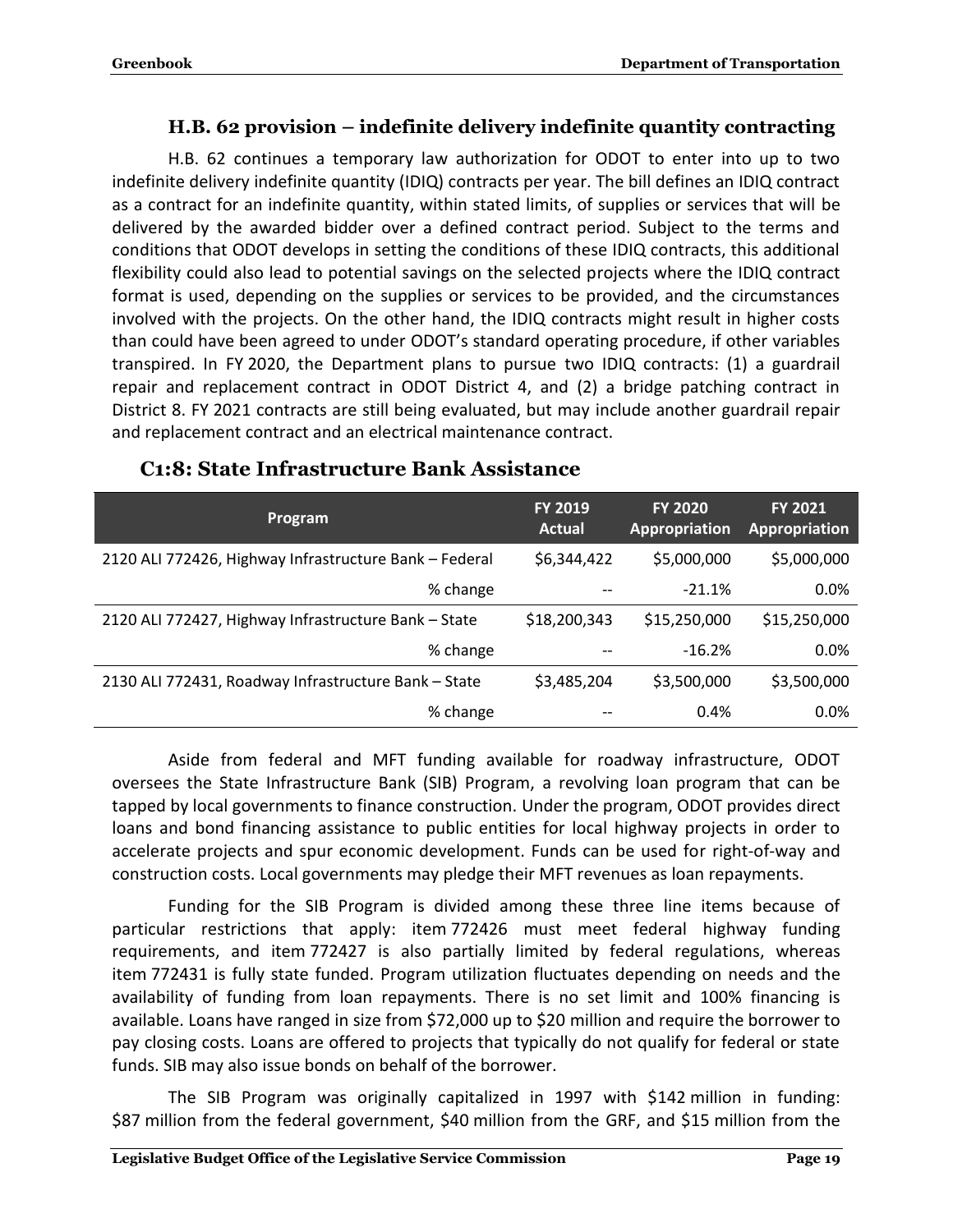Ohio MFT. Since the program's inception, there has been approximately \$597.8 million in road and bridge funding allocated through the initiative under 199 separate projects, accounting for 83.6% of all SIB award funding, though SIB has also funded rail, transit, airport, and bikeway projects. As of the end of FY 2018, over the course of the entire SIB Program, there have been 227 loans issued totaling \$574.6 million, as well as ten bonds amounting to \$73.9 million. The average loan size is just under \$2.8 million, and the average bond amount is \$7.4 million. Airport projects have been the second most funded mode of transportation funded under the State Infrastructure Bank. H.B. 62 includes \$2 million in each fiscal year for aviation SIB projects, which is discussed in greater detail in "**Category 5: Aviation**" within this Greenbook.

There are two line items under the ODOT budget that also relate to the SIB Program. Line items 772430 and 772433 are used to pay debt service on bonds issued to further capitalize the SIB Program in the mid-2000s. These line items are discussed in more detail below in "**Category 6: Debt Service**" within this Greenbook.

## <span id="page-22-0"></span>**Category 2: Planning and Research**

This category of appropriations is used to support the Division of Planning within ODOT, comprised of various offices. Three offices within the Division together coordinate the management of statewide planning efforts: (1) Statewide Planning and Research, (2) Systems Planning and Program Management, and (3) Asset Inventory and Systems Integration. These three offices' duties include long-range transportation planning, collaboration with other agencies and district offices, the production of traffic forecasts, and the conducting of research to address transportation issues. The Office of Environmental Services reviews and monitors compliance with state and federal environmental regulations. ODOT collects data on Ohio's roadways and traffic systems through the Office of Technical Services. Finally, the Office of Local Programs coordinates construction projects with local governments.

| Fund/ALI                                         | FY 2019<br><b>Actual</b> | <b>FY 2020</b><br>Appropriation | <b>FY 2021</b><br>Appropriation |
|--------------------------------------------------|--------------------------|---------------------------------|---------------------------------|
| 7002 ALI 771412, Planning and Research - Federal | \$37,642,567             | \$41,742,250                    | \$41,742,251                    |
| % change                                         |                          | 10.9%                           | 0.0%                            |
| 7002 ALI 771411, Planning and Research - State   | \$25,288,495             | \$27,591,086                    | \$28,089,039                    |
| % change                                         | --                       | 9.1%                            | 1.8%                            |
| <b>Total Planning and Research</b>               | \$62,931,063             | \$69,333,336                    | \$69,831,290                    |
| % change                                         |                          | 10.2%                           | 0.7%                            |

#### <span id="page-22-1"></span>**C2:1: Planning and Research (ALIs 771411 and 771412)**

Current federal law requires that states set aside 2% of their federal-aid highway program apportionments for statewide planning and research. This money is appropriated under line item 771412 in the ODOT budget. Within this set-aside, states must use at least 25% for research purposes, including research, development, and technology transfer activities necessary for planning, constructing, and maintaining highway, public transit, transportation alternatives, and intermodal systems. Most research and development requires a 20% state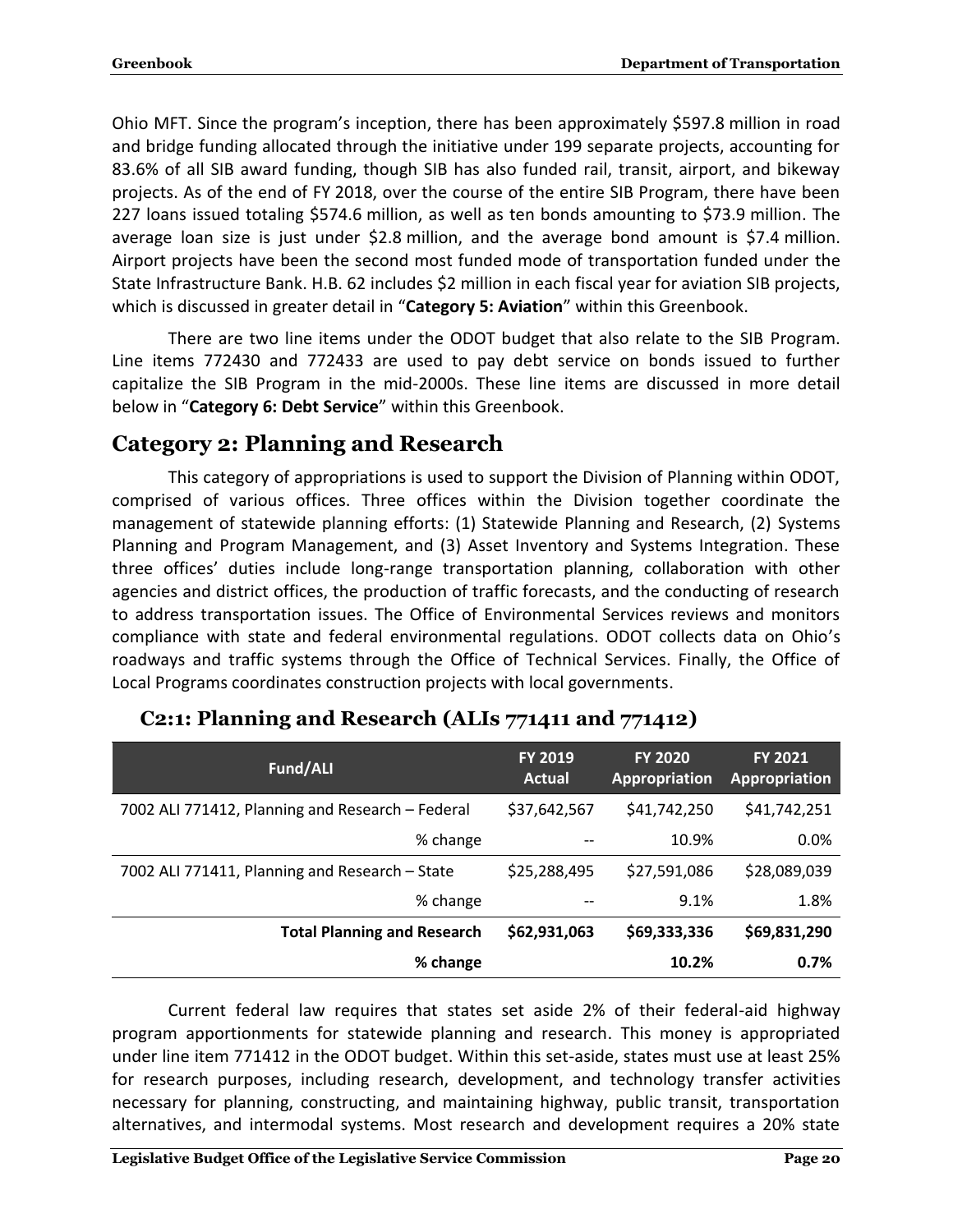match, the funding for which is provided in line item 771411. ODOT is also required by the federal government to support urban transportation planning programs in each of Ohio's 17 MPOs, which cover 30 urban counties. Those programs are 80% federally funded with 10% matches each from the state and local governments.

Planning and research funds can be used for transportation planning for highways, transit (intercity passenger rail, urban passenger rail, and other transit services), and rail freight. Planning operations include traffic and roadway monitoring, roadway inventory, local road mileage certification, computer mapping and database development, air quality monitoring, special planning projects, updates to the Department's long-range plan, coordination with MPOs, and review of traffic congestion and travel demand. Research projects are conducted through contracts with research institutions. The Department also participates in pooled fund studies led by other states or the Federal Highway Administration, which generates substantial research with minimal financial investment.

Most of the appropriations to this category are slated for contracts, which are used for many purposes, including (1) to collect, edit, monitor, and review statewide traffic data, (2) to maintain a Geographic Information System (GIS) to support transportation facilities, engineering, and other highway activities, and (3) to conduct studies, fund management systems, and purchase data collection equipment. Of the remaining planning funds over the biennium, some are budgeted for payroll, and the rest will pay for equipment, supplies, and maintenance. This helps the Division of Planning staff for their planning and research operations.

#### **H.B. 62 provision – variable speed limits**

<span id="page-23-0"></span>H.B. 62 expands ODOT's authority to establish variable speed limits to two additional highways. This provision will result in additional costs to the Highway Operating Fund (Fund 7002) to pay for planning, analysis, and the installation of the new signs.

#### <span id="page-23-1"></span>**Category 3: Public Transportation**

This category of appropriations provides funding to transit systems across Ohio, administered under the Office of Transit. The Office oversees various programs to award capital, operating, technical, and planning assistance to the 61 transit systems in the state. Of the total, 27 transit systems are in urban areas and 34 are in rural areas. Data gathered by ODOT show that over 117 million passenger trips were provided by the state's transit systems in 2016. Transit services are used heavily by senior citizens and the disabled, with their 14.6 million trips accounting for 12.4% of all transit ridership.

In total, H.B. 62 appropriates \$106.6 million in each fiscal year of the FY 2020-FY 2021 biennium for transit. The funding for transit is derived from three revenue sources: (1) state funding through the GRF, comprising \$70 million (65.7% of total transit funding) per fiscal year, (2) Federal Transit Administration (FTA) funding received by ODOT and passed through to transit systems, making up \$35 million (32.9%) per fiscal year, and (3) local government funding received by ODOT as local match on projects, which is \$1.5 million (1.4%) per fiscal year.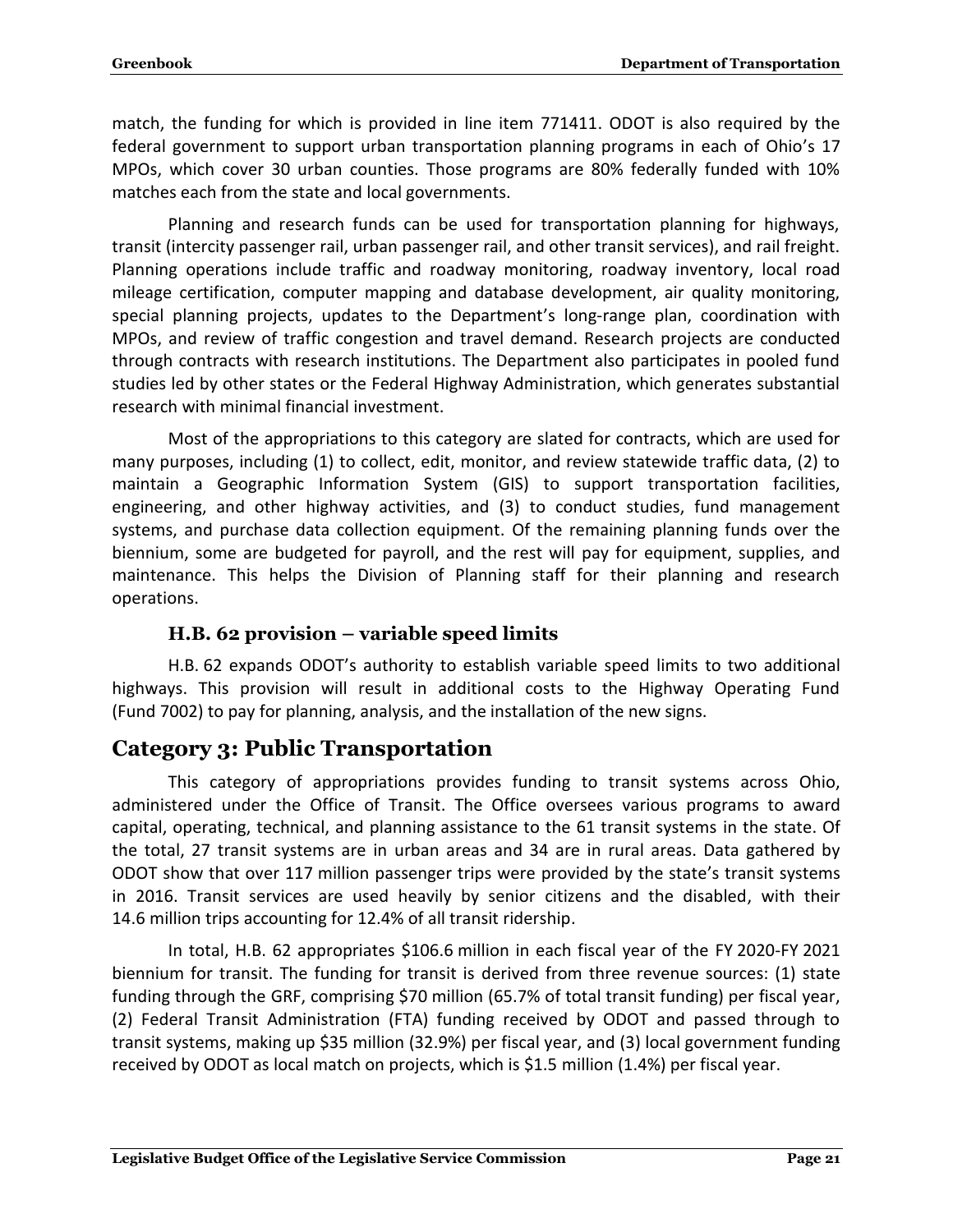#### <span id="page-24-0"></span>**C3:1: State-designated transit funding (ALIs 775470 and 772422)**

Typically all GRF appropriations are contained in the main operating budget bill enacted every two years. H.B. 62 bucks this trend, appropriating \$70 million in each of FY 2020 and FY 2021 under GRF line item 775470. In contrast, H.B. 166, the main operating budget act for the FY 2020-FY 2021 biennium, does not include appropriations for transit. The table below summarizes state-designated funding over the period from FY 2019 to FY 2021.

In prior years, in addition to GRF funding, ODOT used "flex funding" to assist transit agencies, designating a portion of ODOT's Federal Highway Administration (FHWA) dollars for transit projects. ODOT has designated around \$20 million to \$34 million per year in flex funding for transit projects in recent years. Because of the increased GRF funding under H.B. 62, ODOT does not intend to utilize flex funding in the FY 2020-FY 2021 biennium.

| Fund/ALI                                                                    | <b>FY 2019</b><br><b>Actual</b> | <b>FY 2020</b><br><b>Appropriation</b> | <b>FY 2021</b><br><b>Appropriation</b> |
|-----------------------------------------------------------------------------|---------------------------------|----------------------------------------|----------------------------------------|
| GRF ALI 775470, Public Transportation - State                               | \$0                             | \$70,000,000                           | \$70,000,000                           |
| % change                                                                    |                                 | N/A                                    | 0.0%                                   |
| GRF ALI 775451, Public Transportation - State*                              | \$6,505,199                     | \$0                                    | \$0                                    |
| % change                                                                    |                                 | N/A                                    | $0.0\%$                                |
| <b>Total GRF funding for transit</b>                                        | \$6,505,199                     | \$70,000,000                           | \$70,000,000                           |
| % change                                                                    |                                 | 1,076.1%                               | 0.0%                                   |
| FHWA Flex Funding (Fund 7002 ALI 772422, Highway<br>Construction – Federal) | \$23,920,000                    | \$0                                    | \$0                                    |
| % change                                                                    |                                 | N/A                                    | $0.0\%$                                |
| Total - All state-designated funding for transit                            | \$30,425,199                    | \$70,000,000                           | \$70,000,000                           |
| % change                                                                    |                                 | 130.1%                                 | 0.0%                                   |

\*Funding under GRF ALI 775451 is typically appropriated in the main operating budget bill each biennium, but this is not the case for the FY 2020-FY 2021 biennium, when the GRF funding was appropiated under the transportation budget act.

Table 5 below summarizes the allocations for transit programs funded by statedesignated revenue sources. In prior years, this funding was allocated using primarily the flex funding, with GRF appropriations to line item 775451 providing supplemental amounts. For the FY 2020-FY 2021 biennium, all program funding comes from GRF line item 775470. Table 5 indicates that, for the FY 2020-FY 2021 biennium, ODOT is devoting two-thirds of available GRF transit funding toward competitive grant programs. The largest increase is to the Ohio Transit Preservation Partnership Program, receiving \$26.1 million more in FY 2020 compared to actual FY 2019 spending on the program. The remaining one-third of GRF transit funding will come in the form of formula aid to transit systems, plus leftover amounts for operating costs of the Office of Transit and other discretionary funds.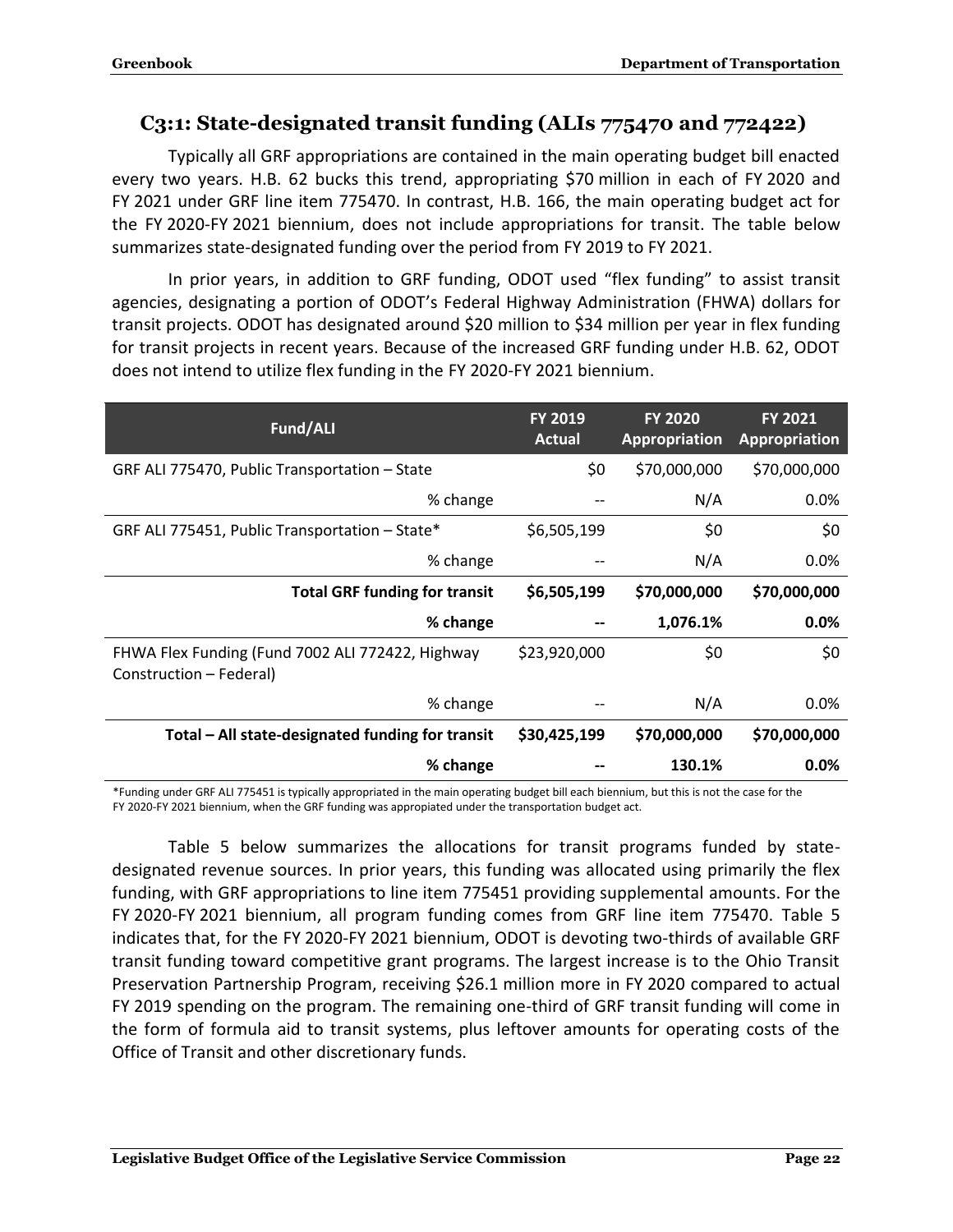| Table 5. State-Designated Transit Allocations (in millions), FY 2020-FY 2021 |                                 |                          |                                     |                                     |                               |
|------------------------------------------------------------------------------|---------------------------------|--------------------------|-------------------------------------|-------------------------------------|-------------------------------|
| Program                                                                      | <b>FY 2018</b><br><b>Actual</b> | FY 2019<br><b>Actual</b> | <b>FY 2020</b><br><b>Allocation</b> | <b>FY 2021</b><br><b>Allocation</b> | % of Total<br>FY 2020-FY 2021 |
| <b>Ohio Transit Preservation</b><br>Partnership                              | \$27.9                          | \$18.3                   | \$44.4                              | \$44.4                              | 63.4%                         |
| <b>Specialized Transportation</b>                                            | \$0.4\$                         | \$1.4                    | \$2.5                               | \$2.5                               | 3.6%                          |
| <b>Total - Competitive Grant</b><br><b>Programs</b>                          | \$28.3                          | \$19.7                   | \$46.9                              | \$46.9                              | 67.0%                         |
| Urban Transit                                                                | \$7.1                           | \$5.4                    | \$16.6                              | \$16.6                              | 23.7%                         |
| <b>Rural Transit</b>                                                         | \$2.6                           | \$1.8                    | \$2.0                               | \$2.0                               | 2.9%                          |
| <b>Elderly and Disabled Fare</b><br>Assistance                               | \$2.0                           | \$1.9                    | \$2.0                               | \$2.0                               | 2.9%                          |
| Total - Formula Aid<br><b>Programs</b>                                       | \$11.7                          | \$9.1                    | \$20.6                              | \$20.6                              | 29.5%                         |
| Administration                                                               | \$0.4\$                         | \$0.6                    | \$0.4                               | \$0.4\$                             | 0.6%                          |
| Unallocated/Discretionary                                                    | \$0.0\$                         | \$0.0\$                  | \$2.1                               | \$2.1                               | 3.0%                          |
| <b>Total - All Transit</b><br><b>Programs</b>                                | \$40.4                          | \$29.4                   | \$70.0                              | \$70.0                              |                               |

#### **Ohio Transit Preservation Partnership Program**

<span id="page-25-0"></span>This competitive grant program is receiving a sizable increase in funding in FY 2020. In prior years, ODOT selected projects with an emphasis on preservation, to replace transit vehicles and assist with facilities. With the increased funding for the program beginning in FY 2020, ODOT will expand the eligible purposes to include (1) matching federal grants, (2) preservation, (3) coordination, (4) technology, (5) workforce initiatives, and (6) healthcare initiatives, among other possible categories.

In prior years, the program was mainly used by the eight largest transit agencies in the state, taking advantage of the flexible FHWA funding. The federal funding required a 20% local match, with the larger transit agencies most often able to provide this match. For the FY 2020- FY 2021 biennium, because the funding source is the GRF, smaller transits may be more likely to receive grants.

#### **Specialized Transportation Program**

<span id="page-25-1"></span>This is an FTA program that ODOT supplements with state-designated funding. In prior years, this was sourced from flex funding. The program offers competitive grants to enhance mobility for seniors and persons with disabilities, funding projects that serve the special needs of transit-dependent populations beyond traditional public transportation services and Americans with Disabilities Act complementary paratransit services.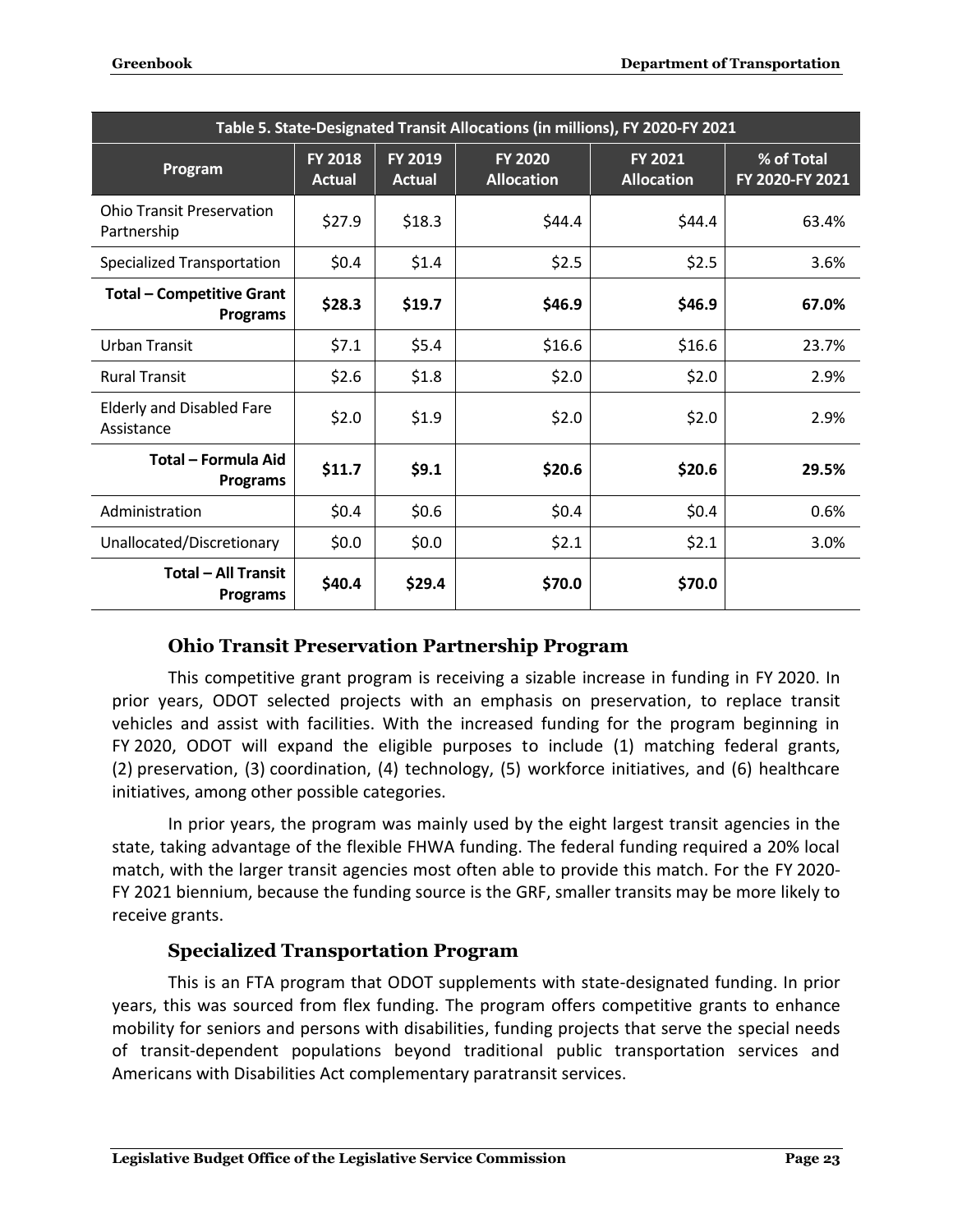#### **Urban Transit Program**

<span id="page-26-0"></span>The Urban Transit Program is a formula funding for the 27 transit systems in urbanized areas (areas with populations of 50,000 or greater). The formula follows the FTA Section 5307 funding formula allocations, such that the amount that each transit received totaled 15% of their FTA formula funding. The funding may be used for a broad array of transit projects, used for capital or operating expenditures, and to match federal FTA funding for projects.

#### **Rural Transit Program**

<span id="page-26-1"></span>The Rural Transit Program is also a formula funding program for the 34 transit systems in rural areas. Like the Urban Transit Program, the funds may be used for capital or operating expenditures at the transit systems.

#### **Elderly and Disabled Fare Assistance Program**

<span id="page-26-2"></span>The GRF funding for this program provides state assistance to public transit agencies that offer half fares or lower to qualifying riders. According to ODOT, this program supported over 1.5 million trips on public transit vehicles in FY 2017. For rural areas, the elderly and disabled populations accounted for around 33% of all rural transit trips in FY 2017.

While this program is funded by formula, only 44 public transit systems offer half fares and receive assistance under this program. For financial reasons, the remaining systems have chosen not to offer reduced fares. The eight large urban systems are not eligible for GRF assistance. If they were eligible, ODOT estimates that it would cost another \$11.1 million annually to reimburse those systems under the program.

#### **Administration**

<span id="page-26-3"></span>Around \$400,000 in each of FY 2020 and FY 2021 will be used to cover the operating costs for ODOT's Office of Transit, including payroll, supplies, and equipment. The Office's administration and oversight duties include program development, grant application review and project selection, contract preparation, invoice payment, quality assurance, site visits, data collection reviews, drug and alcohol audits, financial audits, training, and technical assistance. To reduce GRF expenses, the Office of Transit has in recent years moved eligible payroll to federal sources of reimbursement, among other cost-saving measures.

## <span id="page-26-4"></span>**C3:2: FTA funding (ALI 775452)**

| Fund/ALI                                         | <b>FY 2019</b><br>Actual | <b>FY 2020</b><br>Appropriation | <b>FY 2021</b><br>Appropriation |
|--------------------------------------------------|--------------------------|---------------------------------|---------------------------------|
| 7002 ALI 775452, Public Transportation - Federal | \$35,602,016             | \$35,143,571                    | \$35,846,442                    |
| % change                                         | $- -$                    | $-1.3%$                         | 2.0%                            |

This funding is passed through from the FTA to transit systems. Much of the funding is formula funding distributed using criteria set by the FTA. Criteria include such statistics as (1) the percentage of general public ridership, (2) passenger trips per hour, (3) cost per vehicle mile, and (4) cost per passenger trip, among others. The uses of the funds are most often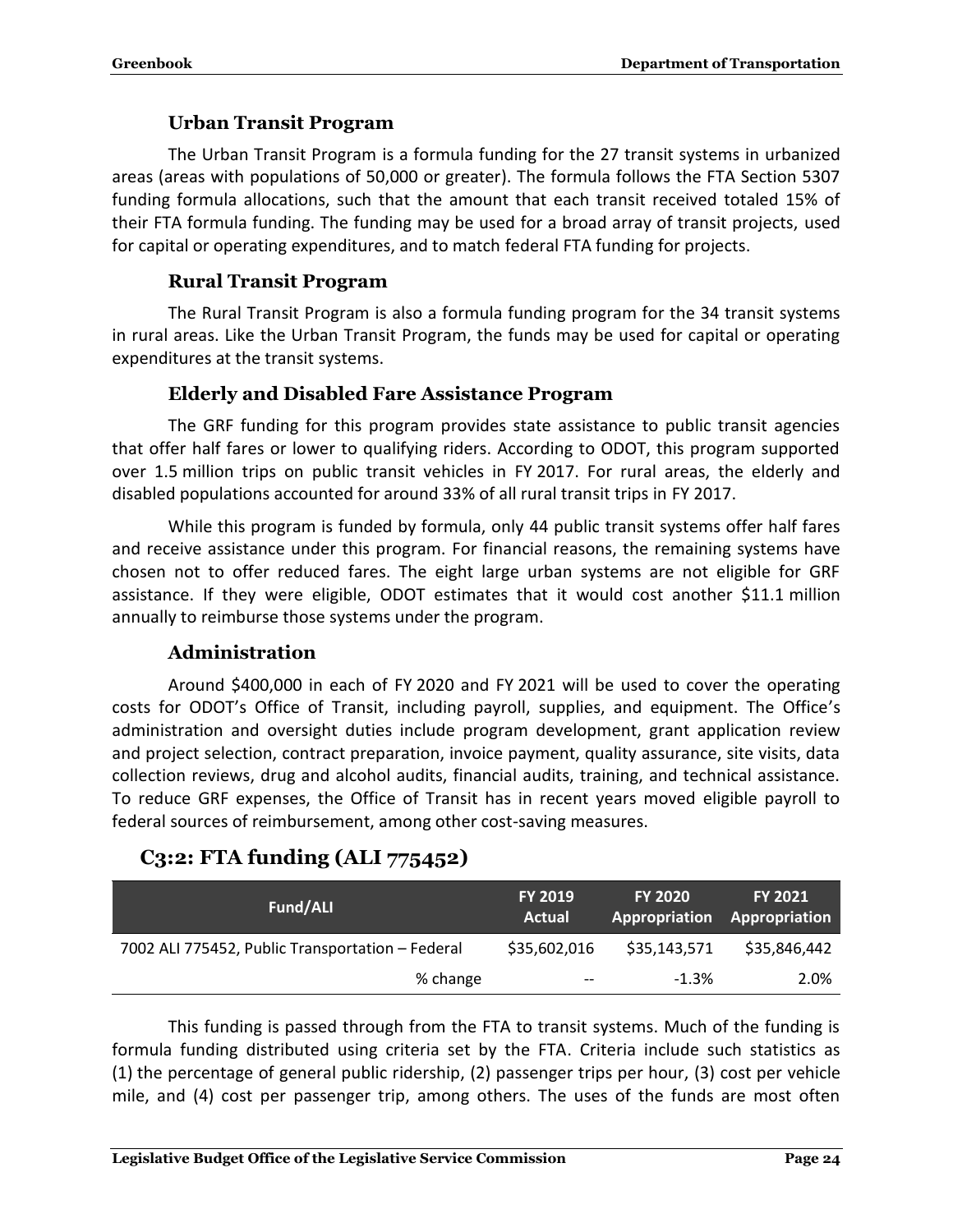limited to capital projects, such as bus purchases, rail improvements, or other facility expenditures. Generally, federal funding requires an 80% federal, 20% local or state match.

Federal funds are also used for Office of Transit costs for technical assistance given to Ohio transits. This includes the coordination of transit service, or for purposes like contract rate analysis, the establishment of an operating service plan, and the development of transit materials for employees of systems and citizens. ODOT serves as a consultant to public transit systems, offering guidance on ODOT grant programs, and conducting program reviews and quality assurance reviews, site visits, and training workshops. This includes oversight of the rail fixed guideway systems.

Other FTA program funding includes a federal elderly and disabled competitive grant program (which is separate from the GRF-funded elderly and disabled formula program described above), the Specialized Transportation Program, and the Ohio Mobility Management Program. Local match and other requirements are set on a program-by-program basis.

| Fund/ALI                                       | <b>FY 2019</b><br><b>Actual</b>     | <b>FY 2020</b> | <b>FY 2021</b><br>Appropriation Appropriation |
|------------------------------------------------|-------------------------------------|----------------|-----------------------------------------------|
| 7002 ALI 775452, Public Transportation - Other | \$593,436                           | \$1,500,000    | \$1,500,000                                   |
| % change                                       | $\hspace{0.04in}$ $\hspace{0.04in}$ | 152.8%         | $0.0\%$                                       |

#### <span id="page-27-0"></span>**C3:3: Public Transportation – Other (ALI 775452)**

This line item is used to help pay for vehicles purchased through the federal Specialized Transportation Program described above in line item 775452, Public Transportation – Federal. The Federal Transit Administration requires a 20% local match to federal funding. ODOT requires the local portion of funding to be paid to the Department up front, and then purchases vehicles on behalf of the recipient agencies.

#### <span id="page-27-2"></span><span id="page-27-1"></span>**H.B. 62 provisions affecting transit systems**

#### **County transit system funding**

The bill specifies that funds expended for social services in a county may be used as the local match needed to obtain state or federal funds for the county transit system. The provision could result in potentially more state or federal funding being available to county transit systems. On the other hand, the provision may not change current practice at counties.

More specifically, the provision defines "social services" as services for (1) senior citizens, (2) persons with developmental disabilities, (3) programs funded under the Community Development Block Grant program, and (4) individuals, families, and communities that assist the overall social well-being. Funds raised by a county tax levy may be used as local transit matching money only to the extent that such use is both consistent with the purpose of the tax levy, and does not jeopardize the state's or county's eligibility for federal funding for one or more purposes. Before it can use social services money for transit matching purposes, the county transit system must enter into an agreement with the local government, department, agency, board, or commission responsible for administering those funds.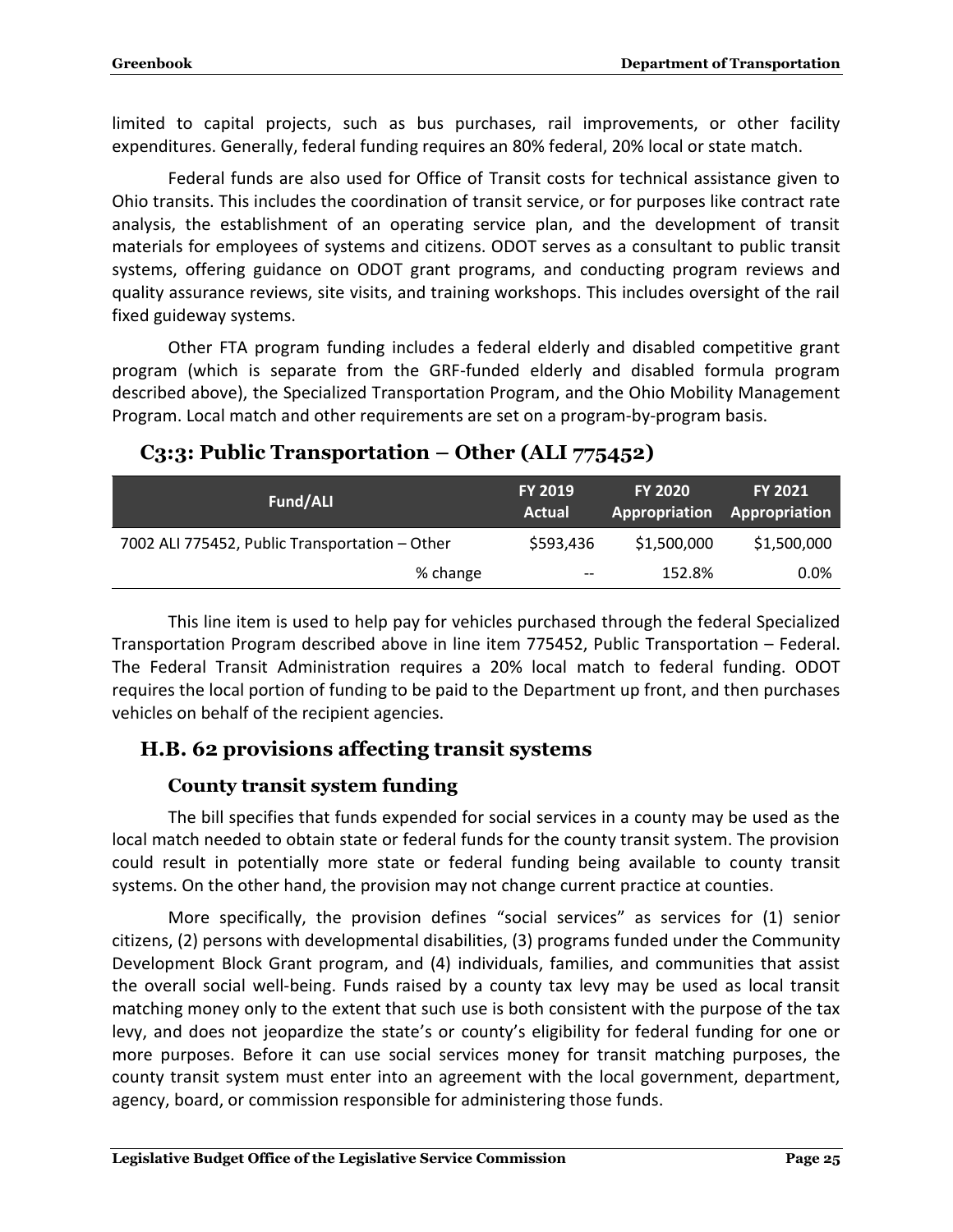#### **Use of local tax levy for infrastructure projects in Hamilton County**

<span id="page-28-0"></span>H.B. 62 authorizes a transit authority to levy a tax specifically for infrastructure projects involving building and maintaining county, municipal, or township roads related to the provision of service by the authority, provided that funding such projects is not the sole purpose of the tax. The bill limits this application to a tax levied by a regional transit authority in a county with a population between 750,000 and 900,000, which means that only the tax for the Southwest Ohio Regional Transit Authority (SORTA) within Hamilton County is affected by the provision. The bill sets out various other requirements that go with the tax levy process and use of tax revenue. The fiscal effect is minimal, since the provision merely broadens the use of the tax revenue.

## <span id="page-28-1"></span>**Category 4: Rail**

This category of appropriations is administered by the Ohio Rail Development Commission (ORDC), an independent commission within ODOT. ORDC's programs support economic development and rail-highway safety, including equipment upgrades and removal of hazardous rail crossings. ORDC also has historically received GRF funding in the main operating budget bill, used for administrative expenses as well as financial assistance to railroads, businesses, and communities for rail-related infrastructure.

These appropriations are typically supplemented with GRF funding appropriated in the main operating budget bill. In addition to the funding in H.B. 62 designated for rail transportation, H.B. 166 provides appropriations of \$2.0 million in each of FY 2020 and FY 2021 under GRF line item 776465, to be used for grants under the Rail Development Grant and Loan Program

| Table 6. H.B. 62 Rail Category Appropriations (in millions), FY 2020-FY 2021 |                           |                                        |                          |                               |  |  |
|------------------------------------------------------------------------------|---------------------------|----------------------------------------|--------------------------|-------------------------------|--|--|
| Program                                                                      | Line Item                 | <b>FY 2020</b><br><b>Appropriation</b> | FY 2021<br>Appropriation | % of Total<br>FY 2020-FY 2021 |  |  |
|                                                                              | 776462                    | \$14.2                                 | \$14.2                   | 73.9%                         |  |  |
| <b>Grade Crossing</b>                                                        | 772421                    | \$1.1                                  | \$1.1                    | 5.9%                          |  |  |
|                                                                              | 772422                    | \$1.0                                  | \$1.0                    | 5.2%                          |  |  |
|                                                                              | <b>Total</b>              | \$16.3                                 | \$16.3                   | 85.0%                         |  |  |
| Rail Development<br>Grant and Loan                                           | 776664                    | \$2.9                                  | \$2.9                    | 15.0%                         |  |  |
|                                                                              | <b>Total All Programs</b> | \$19.2                                 | \$19.2                   |                               |  |  |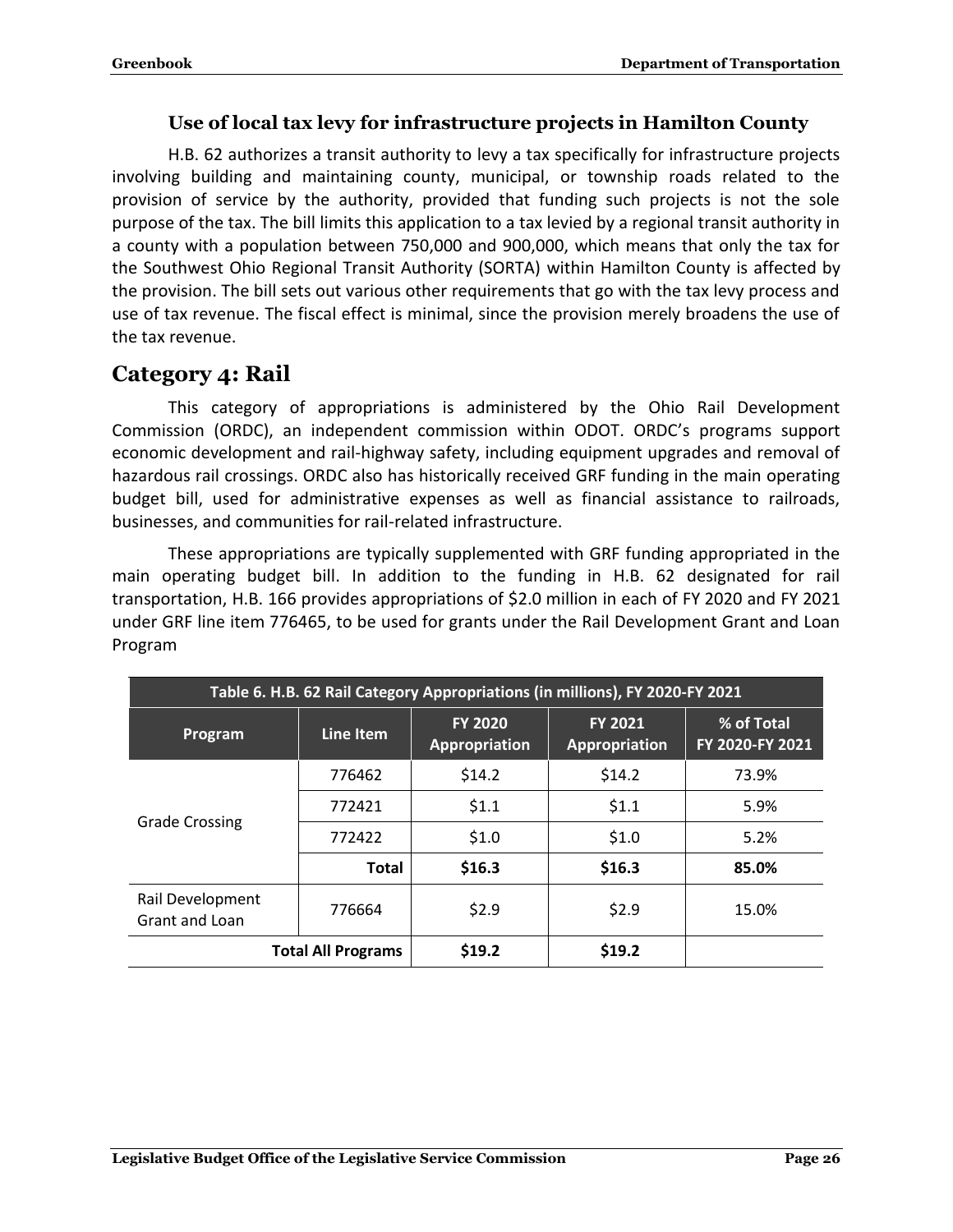| Fund/ALI                                        | <b>FY 2019</b><br>Actual | <b>FY 2020</b><br><b>Appropriation</b> | <b>FY 2021</b><br>Appropriation |
|-------------------------------------------------|--------------------------|----------------------------------------|---------------------------------|
| 7002 ALI 776462, Grade Crossings - Federal      | \$13,139,053             | \$14,172,000                           | \$14,172,000                    |
| % change                                        | --                       | 7.9%                                   | 0.0%                            |
| 7002 ALI 772421, Highway Construction - State   | \$1,131,000              | \$1,131,000                            | \$1,131,000                     |
| % change                                        | --                       | 0.0%                                   | 0.0%                            |
| 7002 ALI 772422, Highway Construction - Federal | \$100,000                | \$1,000,000                            | \$1,000,000                     |
| % change                                        |                          | 1,000.0%                               | 0.0%                            |

#### <span id="page-29-0"></span>**C4:1: Grade Crossing Program (ALIs 776462, 772421, and 772422)**

Line item 776462 provides federal funds for a federally mandated program for eliminating hazards at highway-railroad grade crossings by installing flashing lights and gates, closing and consolidating crossings, constructing grade separations, and resurfacing grade crossings. Implementing these safety measures helps to eliminate collisions between vehicles and trains. Additionally, H.B. 62 supplements the federal funding for grade crossing safety with about \$2.1 million per fiscal year in state MFT and federal highway funds appropriated under line item 772421 and line item 772422, respectively.

ORDC uses their funds to operate four grade crossing safety programs: (1) a formulabased program, allocated by statewide hazard rankings, (2) a corridor-based program, under which stretches of track with multiple grade crossings receive upgrades and improvements, including closures of redundant crossings, (3) a constituent-identified program, based on referrals from county task forces, railroads, local governments, county engineers, and ODOT districts to identify hazards and locations where warning device upgrades may be necessary, and finally, (4) a preemptive program to interconnect grade crossings and nearby highway traffic signals so that the normal sequence of a traffic signal is interrupted to clear the grade crossing area of vehicular traffic before a train arrives. According to the Railroad Information System, in Ohio there are around 5,800 public, at-grade crossings open to traffic. Of this amount, approximately 3,360 (58%) have lights and gates, 580 (10%) have lights only, and the remaining 1,860 (32%) have neither lights nor gates.

The Public Utilities Commission of Ohio (PUCO) also receives appropriations for grade crossing improvements. ORDC and PUCO collaborate to direct the rail safety funding. PUCO's appropriations are included in the main operating budget bill. H.B. 166 included appropriations of \$1.2 million for each of FY 2020 and FY 2021 for PUCO's portion of rail safety funding. PUCO receives its rail funding via transfers from the Highway Operating Fund.

| Fund/ALI                                     | <b>FY 2019</b><br>Actual | <b>FY 2020</b><br><b>Appropriation</b> | <b>FY 2021</b><br><b>Appropriation</b> |
|----------------------------------------------|--------------------------|----------------------------------------|----------------------------------------|
| 4N40 ALI 776664, Rail Transportation - Other | \$1,885,946              | \$2,875,800                            | \$2,875,800                            |
| % change                                     | $- -$                    | 52.5%                                  | $0.0\%$                                |

#### <span id="page-29-1"></span>**C4:2: Rail Development Grant and Loan Program (ALI 776664)**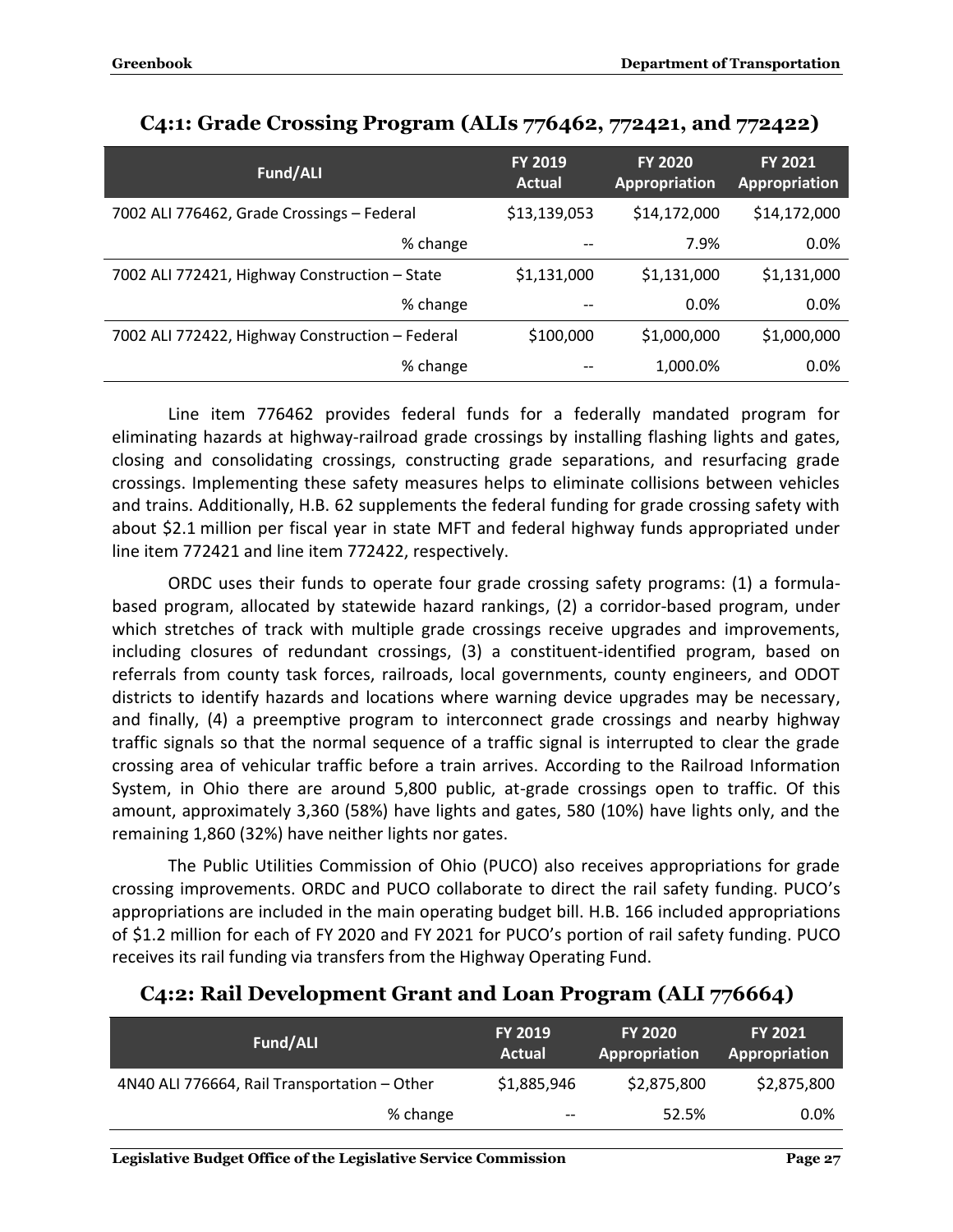ORDC awards subsidies to railroads, businesses, and communities for projects under the Rail Development Grant and Loan Program. This line item provides loans to support the rehabilitation of rail lines, the construction of rail interchanges or connections, maintenance of rail properties purchased by the state, as well as the acquisition of rail transportation or rail property. Additionally, a portion of this line item has been used to fund ORDC's operating expenses so that all GRF funds may be used for grant projects.

Grants for these same purposes are provided through GRF line item 776465, Rail Development, appropriated in the main operating budget bill. H.B. 166 includes appropriations of \$2.0 million in each of FY 2020 and FY 2021 for grants under the program.

## <span id="page-30-0"></span>**Category 5: Aviation**

This category of appropriations supports the operations of the Office of Aviation and the Ohio/Indiana Unmanned Aircraft Systems (UAS) Center. These appropriations are supplemented with GRF funding appropriated in the main operating budget bill. In addition to funding included in the transportation budget, H.B. 166 provides appropriations of approximately \$6.4 million in each of FY 2020 and FY 2021 under GRF line item 777471, to be used mainly for awards under the Ohio Airport Grant Program.

| Table 7. H.B. 62 Aviation Category Appropriations (in millions), FY 2020-FY 2021 |                           |                                        |                                 |                               |  |
|----------------------------------------------------------------------------------|---------------------------|----------------------------------------|---------------------------------|-------------------------------|--|
| Program                                                                          | Line Item                 | <b>FY 2020</b><br><b>Appropriation</b> | <b>FY 2021</b><br>Appropriation | % of Total<br>FY 2020-FY 2021 |  |
| <b>Aviation Administration</b>                                                   | 777475                    | \$7.1                                  | \$7.3                           | 70.4%                         |  |
| Aviation Infrastructure Bank                                                     | 777477                    | \$2.0                                  | \$2.0                           | 19.5%                         |  |
|                                                                                  | 777615                    | \$0.6                                  | \$0.6                           | 6.1%                          |  |
| <b>Ohio Airport Grant</b>                                                        | 777472                    | \$0.4\$                                | \$0.4                           | 4.0%                          |  |
|                                                                                  | <b>Total</b>              | \$1.0                                  | \$1.0                           | 10.0%                         |  |
|                                                                                  | <b>Total All Programs</b> | \$10.1                                 | \$10.3                          |                               |  |

### <span id="page-30-1"></span>**C5:1: Aviation Administration (ALI 777475)**

| Fund/ALI                                 | <b>FY 2019</b><br>Actual      | <b>FY 2020</b><br>Appropriation | <b>FY 2021</b><br>Appropriation |
|------------------------------------------|-------------------------------|---------------------------------|---------------------------------|
| 7002 ALI 777475, Aviation Administration | \$4,983,059                   | \$7,110,974                     | \$7,304,945                     |
| % change                                 | $\hspace{0.05cm} \textbf{--}$ | 42.7%                           | 2.7%                            |

This line item, along with a portion of a GRF allocation funded in the main operating budget bill, funds the activities of both the Office of Aviation and the UAS Center. Most of the funding supports the Office of Aviation, which is responsible for (1) maintaining the state's aircraft fleet, (2) working with airports to meet national safety standards and coordinating with the Federal Aviation Administration (FAA), (3) allocating funding to local airports to make infrastructure improvements under the Ohio Airport Grant Program, and (4) registering aircraft.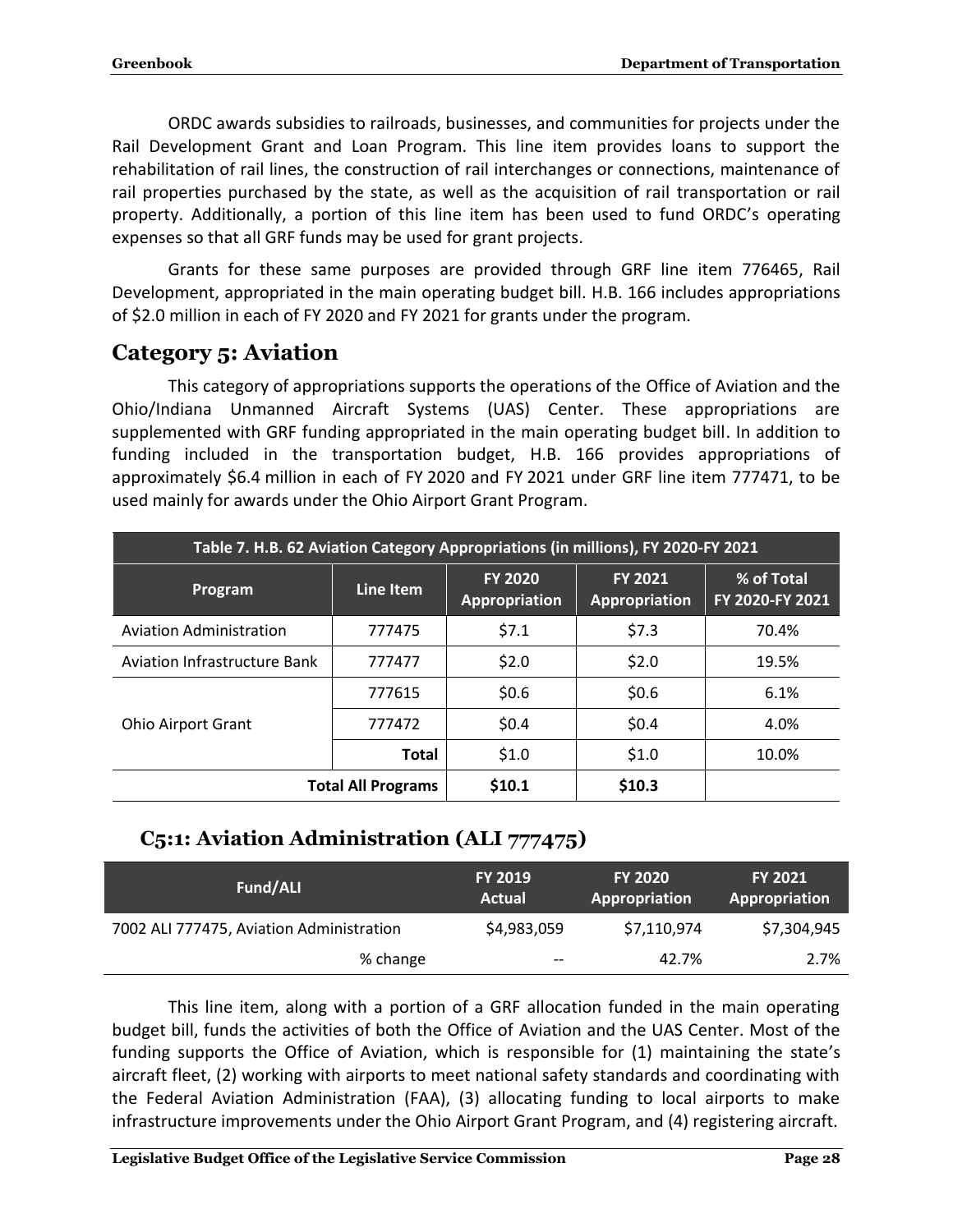ODOT aircraft are used to transport state officials, including the Governor, legislators, and state personnel on official business, and to perform ODOT missions such as aerial photography, emergency management, forestry missions, homeland security, prisoner transfers, Department of Natural Resources (DNR) missions, wild animal inoculations, and assisting in marijuana eradication. ODOT maintains a fleet of 25 state aircraft, which includes 17 owned by the Ohio State Highway Patrol, three by DNR, and five by ODOT itself. Any costs arising from nonhighway use of the aircraft, such as special mission flights for DNR, the Department of Public Safety, or other state agencies, are reimbursed to ODOT. The line item also funds the oversight of about 8,000 FAA-registered general aviation aircraft based in Ohio.

A portion of the appropriations will pay the operating costs of the UAS Center, which was established in 2013 under ODOT, operating out of Springfield. The UAS Center developed partnerships and agreements with several other entities, including local and state government agencies, academia, and industry organizations. The Center performs unmanned aircraft operations for ODOT and other state agencies, exploring ways drones may be of use to state activities. For ODOT, the UAS devices assist in such purposes as right-of-way studies, bridge inspections, and traffic monitoring.

| Fund/ALI                                        | FY 2019<br><b>Actual</b> | <b>FY 2020</b><br>Appropriation | <b>FY 2021</b><br>Appropriation |
|-------------------------------------------------|--------------------------|---------------------------------|---------------------------------|
| 5W90 ALI 777615, County Airport Maintenance     | \$394,077                | \$620,000                       | \$620,000                       |
| % change                                        | $- -$                    | 57.3%                           | $0.0\%$                         |
| 7002 ALI 777472, Airport Improvements - Federal | \$0                      | \$405,000                       | \$405,000                       |
| % change                                        | $- -$                    | --                              | 0.0%                            |

#### <span id="page-31-0"></span>**C5:2: Ohio Airport Grant Program (ALIs 777615 and 777472)**

These line items fund the non-GRF component of the Ohio Airport Grant Program, providing funds to publicly owned airports for pavement maintenance and obstruction removal. The GRF program funding is contained in the main operating budget bill. Grants under the program cover 90% of the cost of obstruction removal or pavement resurfacing or reconstruction, not including project design expenses. There are currently 96 publicly owned airports eligible for these grants. For FY 2019, the program awarded 19 grants totaling approximately \$5.1 million.

The non-GRF state funding, appropriated through line item 777615, derives from a general aviation license tax of \$15 per aircraft seat and an annual flat rate of \$15 for gliders and balloons that is deposited into the Airport Assistance Fund (Fund 5W90). Fund 5W90 receives around \$450,000 in revenues annually. The federal funding contained in line item 777472 is used any time the FAA awards funding to ODOT to support this purpose. There has been no actual spending under line item 777472 since FY 2016.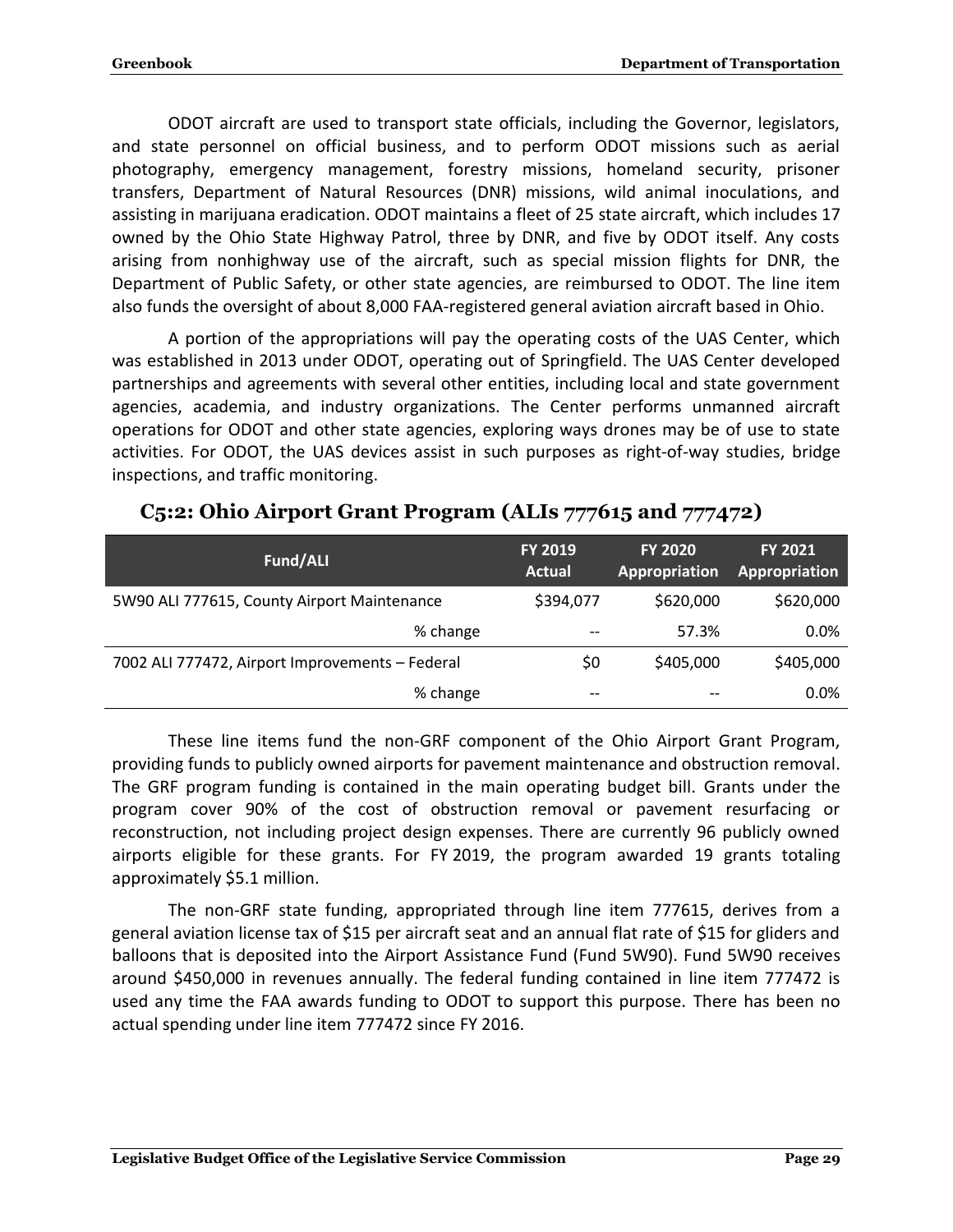| <b>Fund/ALI</b>                                       | <b>FY 2019</b><br>Actual | <b>FY 2020</b><br>Appropriation | <b>FY 2021</b><br>Appropriation |
|-------------------------------------------------------|--------------------------|---------------------------------|---------------------------------|
| 2130 ALI 777477, Aviation Infrastructure Bank - State | \$1,779,584              | \$2,000,000                     | \$2,000,000                     |
| % change                                              | $\qquad \qquad -$        | 12.4%                           | $0.0\%$                         |

#### <span id="page-32-0"></span>**C5:3: Aviation Infrastructure Bank (ALI 777477)**

This line item supports the Aviation Infrastructure Bank Loan Program, which is an additional resource that publicly owned airports may use to fund aviation projects. The Aviation Infrastructure Bank Loan Program is a part of the SIB Program. Moneys from an initial capitalization of GRF, federal, and MFT funds allow the program to operate on a revolving loan basis. The line items are used to provide low-interest loans to local governments to fund either aviation capital improvement projects at 100% or to match available federal funding. Since the program's inception, \$47.6 million in loans has been authorized for 19 airport projects.

#### <span id="page-32-1"></span>**Category 6: Debt Service**

This category of appropriations provides funding for debt service on bonds issued to pay for highway construction and maintenance, as well as other infrastructure projects under the State Infrastructure Bank.

When taking into account all types of debt service involved with ODOT, please note that the appropriations in this category do not pay debt service on (1) the state highway bonds, (2) the availability payments that ODOT must pay off from FY 2019 to FY 2054 for the construction of the Portsmouth Bypass, or (3) ODOT construction projects financed with bonds issued by the Ohio Turnpike and Infrastructure Commission. These three types of payments account for another \$451 million in costs to pay off ODOT projects over the FY 2020-FY 2021 biennium.

For the state highway bonds, the debt service is paid for in the main operating budget bill under appropriations to the Commissioners of the Sinking Fund. H.B. 166 includes appropriations for this purpose of \$152.8 million in FY 2020 and \$164.7 million in FY 2021 under line item 155902, for a total of \$317.5 million over the biennium. To pay this debt service, Ohio MFT revenue is transferred out of the Highway Operating Fund (Fund 7002) to the Highway Capital Improvement Bond Retirement Fund (Fund 7072).

The Portsmouth Bypass was constructed under a public-private partnership (P3) agreement, with ODOT paying the private entity for construction and maintenance costs, as is discussed in C1:5 of this analysis. Those payments will total about \$52 million over the biennium from the Highway Operating Fund. Finally, the Turnpike bonds are not paid off using appropriations through the state budget. Instead, the debt service is paid by the Ohio Turnpike and Infrastructure Commission. The Commission plans to pay approximately \$84 million over the next two years to cover debt service on bonds used to finance ODOT projects.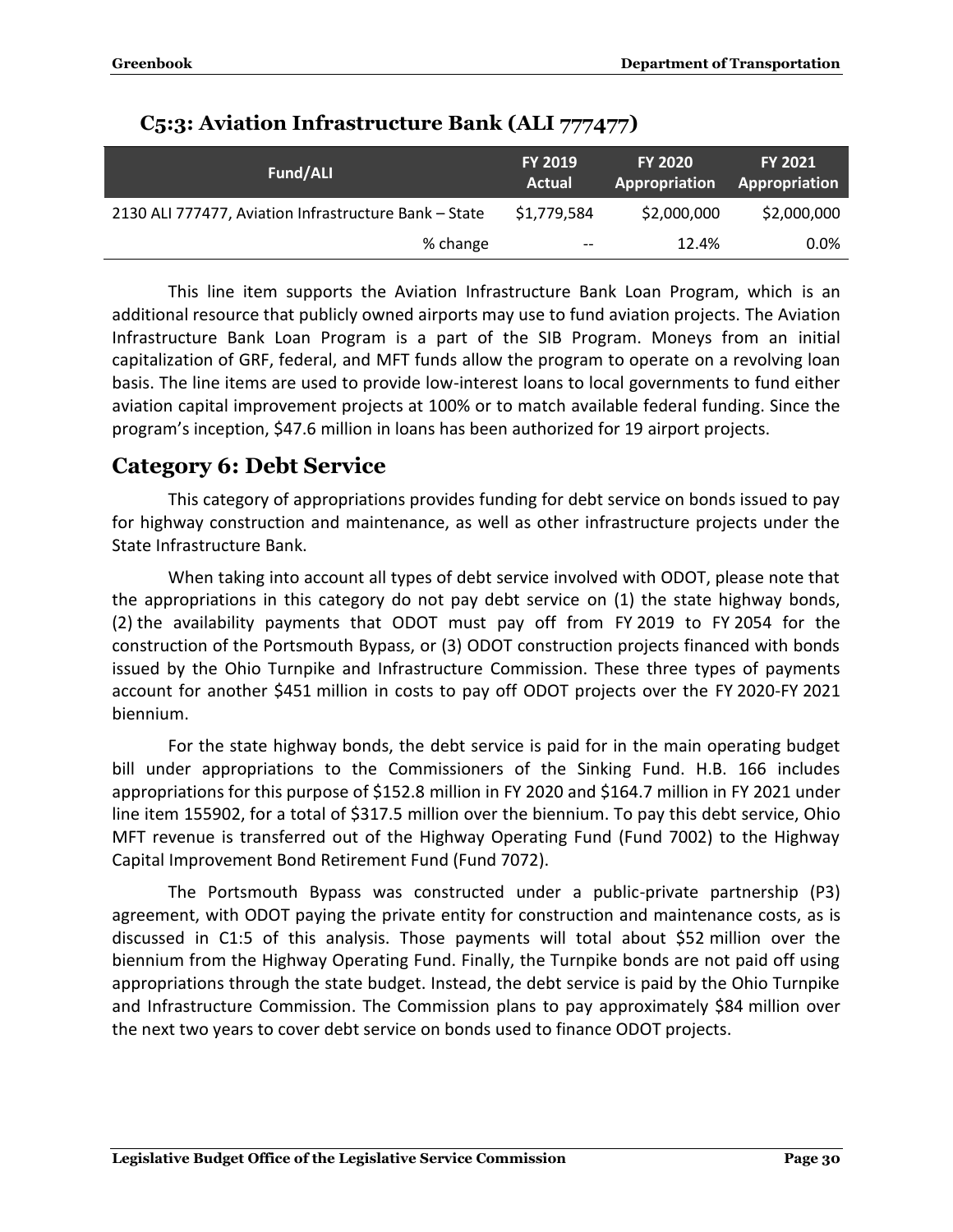| Table 8. H.B. 62 Debt Service Category Appropriations (in millions), FY 2020-FY 2021 |                        |                                        |                                 |                               |
|--------------------------------------------------------------------------------------|------------------------|----------------------------------------|---------------------------------|-------------------------------|
| <b>Debt Service Type</b>                                                             | Line Item              | <b>FY 2020</b><br><b>Appropriation</b> | <b>FY 2021</b><br>Appropriation | % of Total<br>FY 2020-FY 2021 |
|                                                                                      | 772438                 | \$162.7                                | \$151.4                         | 77.1%                         |
| Federal GARVEE bonds                                                                 | 772437                 | \$27.5                                 | \$25.0                          | 12.9%                         |
|                                                                                      | Total                  | \$190.2                                | \$176.4                         | 89.9%                         |
| <b>Transportation facilities bonds</b>                                               | 770003                 | \$17.7                                 | \$20.8                          | 9.4%                          |
|                                                                                      | 772433                 | \$0.7                                  | \$0.7                           | 0.3%                          |
| State Infrastructure Bank                                                            | 772430                 | \$0.6                                  | \$0.6                           | 0.3%                          |
|                                                                                      | Total                  | \$1.3                                  | \$1.3                           | 0.6%                          |
|                                                                                      | <b>Total All Types</b> | \$209.2                                | \$198.5                         |                               |

#### <span id="page-33-0"></span>**C6:1: Federal GARVEE Debt (ALIs 772437 and 772438)**

| Fund/ALI                                                                       | <b>FY 2019</b><br><b>Actual</b> | <b>FY 2020</b><br>Appropriation | <b>FY 2021</b><br>Appropriation |
|--------------------------------------------------------------------------------|---------------------------------|---------------------------------|---------------------------------|
| 7002 ALI 772438, Major New State Infrastructure<br>Bond Debt Service - Federal | \$157,571,253                   | \$162,741,000                   | \$151,352,500                   |
| % change                                                                       | $- -$                           | 3.3%                            | $-7.0\%$                        |
| 7002 ALI 772437, Major New State Infrastructure<br>Bond Debt Service - State   | \$26,960,129                    | \$27,462,900                    | \$24,972,600                    |
| % change                                                                       |                                 | 1.9%                            | $-9.1%$                         |

Appropriation items 772438 and 772437 provide the annual debt service for the federal GARVEE bond principal and outstanding interest. GARVEE bonds allow the state to issue debt to finance qualified construction projects using the expected federal MFT revenues appropriated from the federal Highway Trust Fund. While over three-quarters of the debt service is paid off using federal highway aid received, the state share of debt service, supported by MFT and other state-sourced revenues, is paid through line item 772437.

#### <span id="page-33-1"></span>**C6:2: Transportation Facilities Payments (ALI 770003)**

| Fund/ALI                                                                        | <b>FY 2019</b><br><b>Actual</b> | <b>FY 2020</b><br>Appropriation | <b>FY 2021</b><br>Appropriation |
|---------------------------------------------------------------------------------|---------------------------------|---------------------------------|---------------------------------|
| 7002 ALI 770003, Transportation Facilities Lease<br><b>Rental Bond Payments</b> | \$16,524,848                    | \$17,658,600                    | \$20,798,000                    |
| % change                                                                        | $- -$                           | 6.9%                            | 17.8%                           |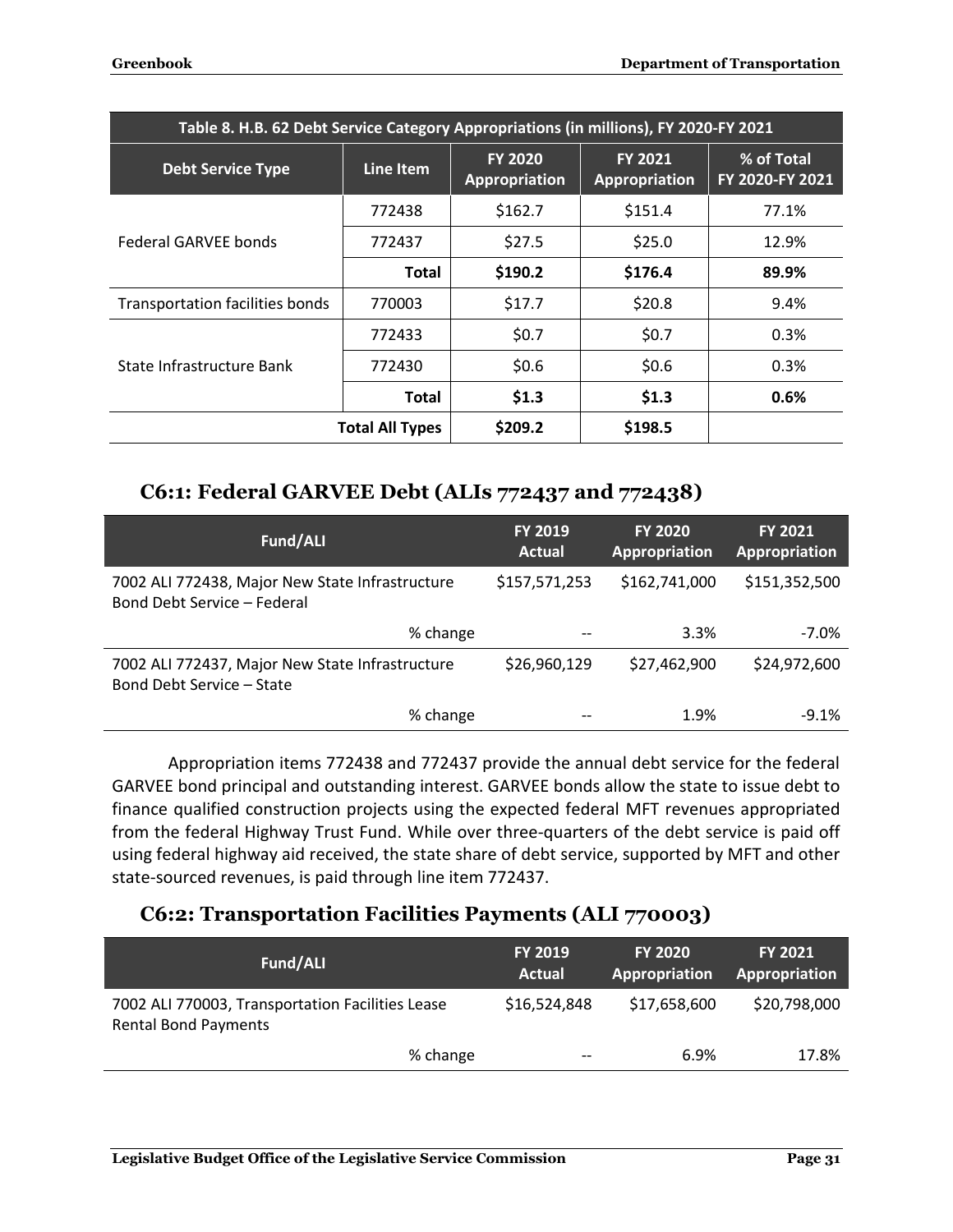This represents the amount required to cover debt service payments on bonds issued for the rehabilitation and construction of ODOT facilities. Approximately \$84.3 million in bonds were issued in 2015 for this purpose, and another \$86.5 million was issued in 2018. H.B. 529 of the 132<sup>nd</sup> General Assembly, the capital budget bill for the FY 2019-FY 2020 biennium, provided capital appropriations of \$60 million to use the bond funding to construct or improve ODOT's full-service maintenance facilities, outposts, and supply storage facilities statewide.

| <b>Fund/ALI</b>                                          | <b>FY 2019</b><br><b>Actual</b> | <b>FY 2020</b><br>Appropriation | <b>FY 2021</b><br>Appropriation |
|----------------------------------------------------------|---------------------------------|---------------------------------|---------------------------------|
| 2120 ALI 772430, Infrastructure Debt Reserve Title 23-49 | \$550,670                       | \$600,000                       | \$600,000                       |
| % change                                                 | $- -$                           | 9.0%                            | 0.0%                            |
| 2130 ALI 772433, Infrastructure Debt Reserve - State     | \$481,669                       | \$650,000                       | \$650,000                       |
| % change                                                 | --                              | 34.9%                           | 0.0%                            |

#### <span id="page-34-0"></span>**C6:3: State Infrastructure Bank (ALIs 772433 and 772430)**

Appropriation items 772433 and 772430 both pay debt service on bonds that were issued in the mid-2000s by the state to infuse capital into the SIB Program. A total of \$10 million in bonds were issued, the proceeds of which were used to make loans to political subdivisions for transportation infrastructure projects under SIB. Revenue from the loan repayments is used to make the debt service payments.

#### <span id="page-34-1"></span>**Category 7: Administration**

This category of appropriations provides for the management support of all the Department's programs, including the management support needed to operate the Director's executive leadership staff, quality and human resources, financing and forecasting, information technology, and local programs.

#### <span id="page-34-2"></span>**C7:1: Administration – State (ALI 779491)**

| Fund/ALI                                |          | <b>FY 2019</b><br>Actual      | <b>FY 2020</b><br>Appropriation | <b>FY 2021</b><br>Appropriation |
|-----------------------------------------|----------|-------------------------------|---------------------------------|---------------------------------|
| 7002 ALI 779491, Administration - State |          | \$104,108,846                 | \$107,815,669                   | \$112,116,608                   |
|                                         | % change | $\hspace{0.05cm} \textbf{--}$ | 3.6%                            | 4.0%                            |

This line item supports approximately 430 FTE positions out of a total of over 5,100 FTE positions employed by ODOT. The Administration operating program contains about \$219.9 million over the FY 2020-FY 2021 biennium. The appropriations are allotted to fund \$111.9 million (50.9%) in personal services expenditures, \$45.5 million (20.7%) for purchased personal services, \$48.5 million (22.1%) for supplies and maintenance, and \$14.1 million (6.4%) for equipment.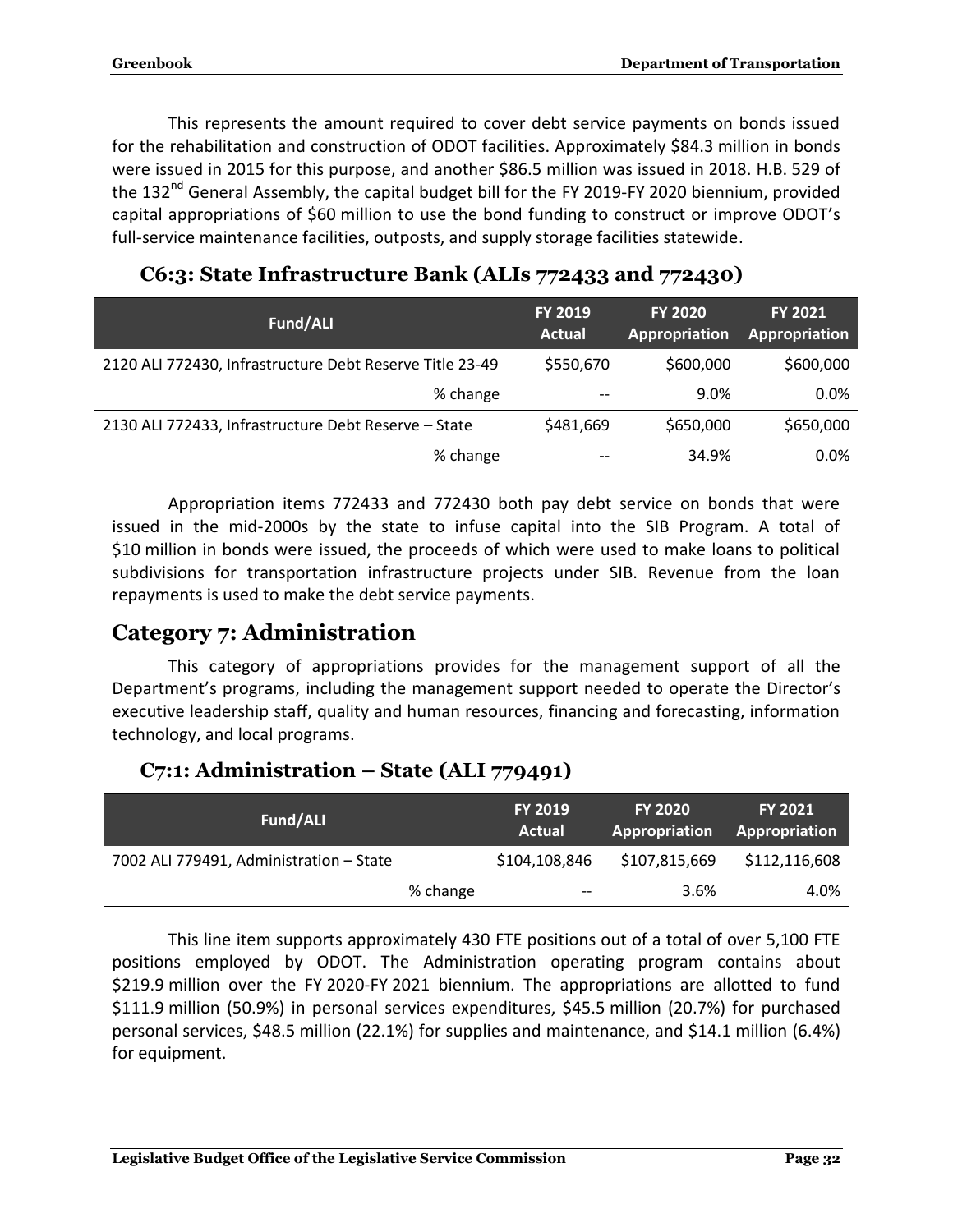## <span id="page-35-0"></span>**Ohio transportation system statistics**

| <b>Table 9. Ohio Transportation Statistics</b>                         |                       |                     |                            |  |
|------------------------------------------------------------------------|-----------------------|---------------------|----------------------------|--|
| <b>Measurement</b>                                                     | <b>Ohio Statistic</b> | <b>Ohio Ranking</b> | 50-State<br><b>Average</b> |  |
| <b>Infrastructure</b>                                                  |                       |                     |                            |  |
| Total area of state (square miles)                                     | 44,826                | 34 <sup>th</sup>    | 75,934                     |  |
| Area of state that is water (%)                                        | 8.8%                  | $15^{\text{th}}$    | 8.3%                       |  |
| <b>Bridges</b>                                                         | 27,345                | 2 <sup>nd</sup>     | 12,248                     |  |
| Centerline road miles                                                  | 122,974               | 7 <sup>th</sup>     | 82,772                     |  |
| Freight railroad miles                                                 | 5,288                 | 5 <sup>th</sup>     | 2,770                      |  |
| Inland waterway miles                                                  | 440                   | $21^{st}$           | 759                        |  |
| Public transit vehicles (urban and rural)                              | 3,024                 | $12^{th}$           | 2,664                      |  |
| <b>Annual Usage</b>                                                    |                       |                     |                            |  |
| Motor vehicle registrations                                            | 10,686,057            | 6 <sup>th</sup>     | 5,369,240                  |  |
| Licensed drivers per 1,000 in driving age<br>population                | 856                   | 39 <sup>th</sup>    | 929                        |  |
| Vehicle miles traveled (VMT) (millions)                                | 118,608               | 6 <sup>th</sup>     | 63,416                     |  |
| VMT per capita                                                         | 10,212                | 30 <sup>th</sup>    | 10,491                     |  |
| Public transit passenger trips (urban and rural)                       | 115,093,894           | $14^{th}$           | 202,181,348                |  |
| Airport enplanements                                                   | 9,641,985             | 24 <sup>th</sup>    | 15,254,782                 |  |
| Commercial Activity - Freight Originating in the State (in 1,000 tons) |                       |                     |                            |  |
| Truck freight                                                          | 454,525               | 5 <sup>th</sup>     | 232,267                    |  |
| Rail freight                                                           | 45,152                | $12^{th}$           | 36,704                     |  |
| Waterborne freight                                                     | 4,376                 | $18^{\text{th}}$    | 18,039                     |  |
| Air freight                                                            | 147                   | 13 <sup>th</sup>    | 106                        |  |

Sources: U.S. Geological Survey, Federal Highway Administration, Association of American Railroads and Federal Railroad Administration, U.S. Army Corps of Engineers, American Public Transportation Association and Federal Transit Administration, Federal Aviation Administration, FHWA, and Bureau of Transportation Statistics – Freight Analysis Framework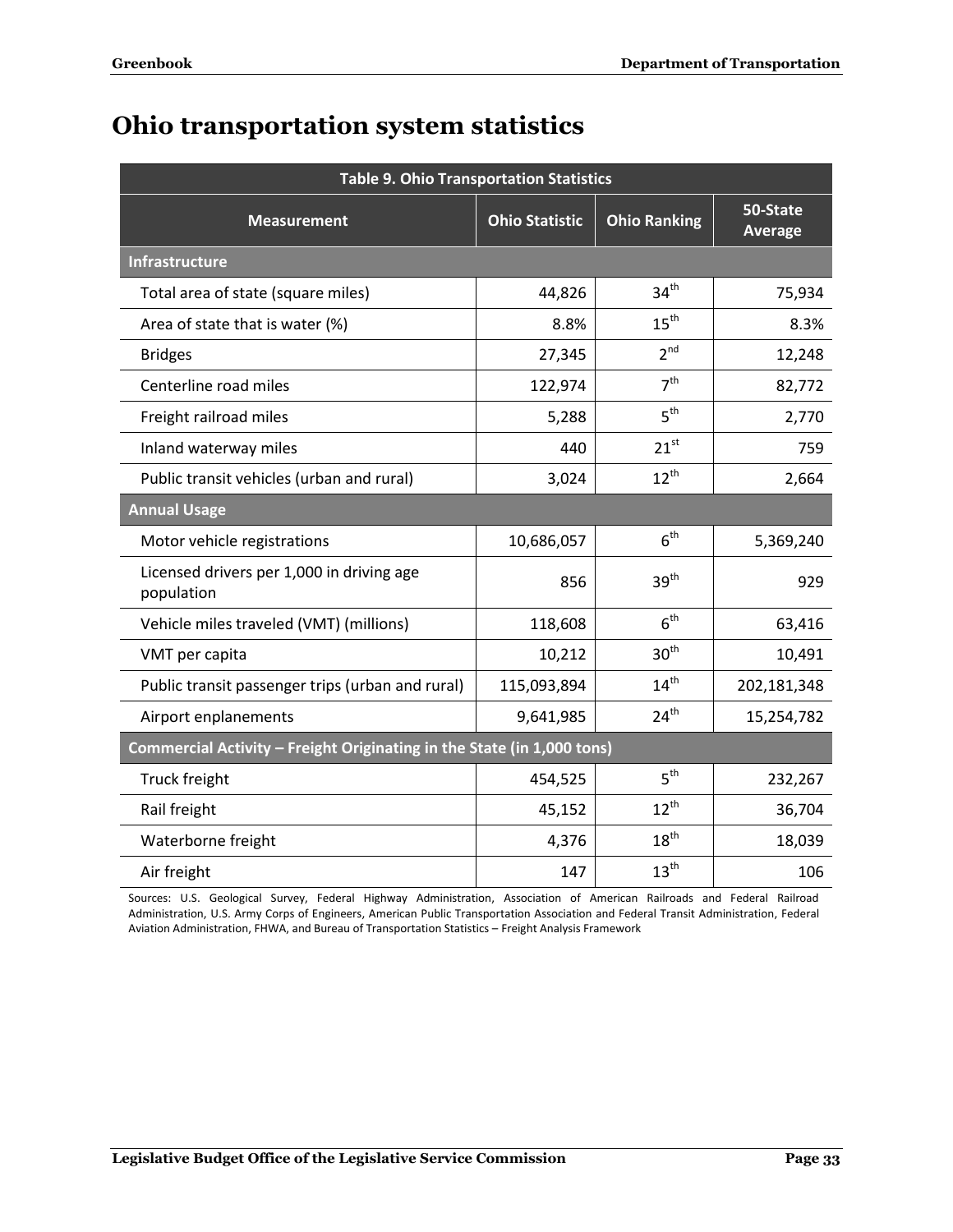| Table 10. Maintenance of Centerline Miles* of Roads by Roadway Type |                        |                           |              |  |  |  |
|---------------------------------------------------------------------|------------------------|---------------------------|--------------|--|--|--|
| <b>Roadway Type</b>                                                 | <b>ODOT Maintained</b> | <b>Locally Maintained</b> | <b>Total</b> |  |  |  |
| Interstate Routes**                                                 | 1,333                  |                           | 1,333        |  |  |  |
| U.S. Routes                                                         | 3,022                  | 896                       | 3,918        |  |  |  |
| <b>State Routes</b>                                                 | 11,667                 | 2,317                     | 13,984       |  |  |  |
| Local Public Roadways                                               |                        | 102,346                   | 102,346      |  |  |  |
| <b>Total</b>                                                        | 16,022                 | 105,559                   | 121,581      |  |  |  |

Source: Ohio Department of Transportation

\*Centerline miles are used to measure the total linear mileage of a roadway, regardless of the number of lanes. For example, a one-mile road with a lane in each direction and one mile of a divided freeway with four lanes in each direction are equal in centerline mile distance.

\*\*The Ohio Turnpike is not included in this figure. The Ohio Turnpike and Infrastructure Commission operates this 241-mile stretch of highway across northern Ohio.

| Table 11. Vehicle Miles Traveled (VMT) in Ohio, by Roadway Type (millions) |                                   |                            |                  |                   |  |  |  |
|----------------------------------------------------------------------------|-----------------------------------|----------------------------|------------------|-------------------|--|--|--|
| <b>Roadway Type</b>                                                        | <b>VMT Urban</b><br><b>System</b> | <b>VMT Rural</b><br>System | <b>VMT Total</b> | <b>% of Total</b> |  |  |  |
| Interstate Routes                                                          | 24,871                            | 8,762                      | 33,633           | 28.4%             |  |  |  |
| Other Roads                                                                | 58,897                            | 26,078                     | 84,795           | 71.6%             |  |  |  |
| Total                                                                      | 83,768                            | 34,840                     | 118,608          |                   |  |  |  |
| % of Total                                                                 | 70.6%                             | 29.4%                      |                  |                   |  |  |  |

Source: Federal Highway Administration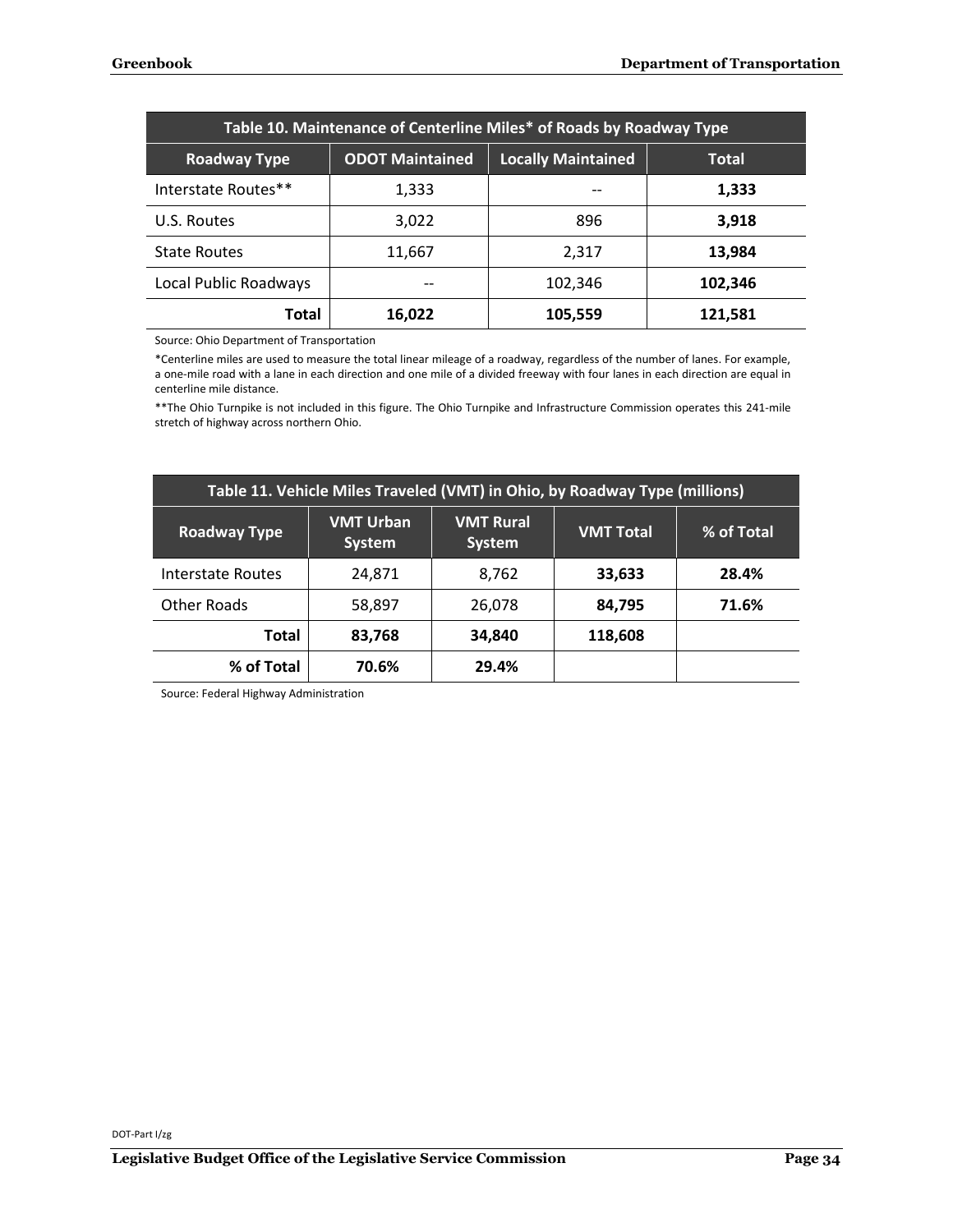## **FY 2020 - FY 2021 Final Appropriations**

## **All Fund Groups**

| <b>Line Item Detail by Agency</b> |                                   |                                                             |                 |                            | Appropriations FY 2019 to FY 2020 Appropriations FY 2020 to FY 2021 |                             |                    |               |
|-----------------------------------|-----------------------------------|-------------------------------------------------------------|-----------------|----------------------------|---------------------------------------------------------------------|-----------------------------|--------------------|---------------|
|                                   |                                   |                                                             | <b>FY 2018</b>  | FY 2019                    | <b>FY 2020</b>                                                      | % Change                    | <b>FY 2021</b>     | % Change      |
|                                   |                                   | <b>Report For: Transportation Budget</b>                    |                 | <b>Version: As Enacted</b> |                                                                     |                             |                    |               |
| DOT                               |                                   | <b>Department of Transportation</b>                         |                 |                            |                                                                     |                             |                    |               |
| GRF                               | 775470                            | <b>Public Transportation-State</b>                          | \$0             | \$0                        | \$70,000,000                                                        | N/A                         | \$70,000,000       | 0.00%         |
|                                   | <b>General Revenue Fund Total</b> |                                                             | \$0             | \$0                        | \$70,000,000                                                        | $N/\Lambda$                 | \$70,000,000       | 0.00%         |
| 2120                              | 772426                            | Highway Infrastructure Bank - Federal                       | \$4,519,878     | \$6,344,422                | \$5,000,000                                                         | $-21.19%$                   | \$5,000,000        | 0.00%         |
| 2120                              | 772427<br>.                       | Highway Infrastructure Bank - State                         | \$18,869,636    | \$18,200,343               | \$15,250,000                                                        | $-16.21%$                   | \$15,250,000       | 0.00%<br>.    |
| <br>2120                          | 772430                            | Infrastructure Debt Reserve Title 23-49                     | \$525,000       | \$550,670                  | \$600,000                                                           | 8.96%                       | \$600,000          | 0.00%         |
| 2130                              | 772431                            | Roadway Infrastructure Bank - State                         | \$3,089,114     | \$3,485,204                | \$3,500,000                                                         | 0.42%<br>------             | \$3,500,000        | 0.00%<br>.    |
| <br>2130<br>                      | 772433<br>                        | Infrastructure Debt Reserve - State                         | \$525,474       | \$481,669                  | \$650,000                                                           | 34.95%<br><u>--------</u> - | \$650,000          | 0.00%<br>.    |
| 2130                              | 777477                            | Aviation Infrastructure Bank - State                        | \$105,699       | \$1,779,584                | \$2,000,000                                                         | 12.39%                      | \$2,000,000        | 0.00%         |
| 7002                              | 770003                            | <b>Transportation Facilities Lease Rental Bond Payments</b> | \$8,154,967     | \$16,524,848               | \$17,658,600                                                        | 6.86%                       | \$20,798,000       | 17.78%        |
| <br>7002                          | 771411                            | Planning and Research - State                               | \$24.011.256    | \$25,288,495               | \$27,591,086                                                        | 9.11%                       | \$28.089.039       | .<br>1.80%    |
| 7002                              | 771412                            | Planning and Research - Federal                             | \$32,353,524    | \$37,642,567               | \$41,742,250                                                        | <br>10.89%                  | \$41,742,251       | 0.00%         |
| .<br>7002                         | .<br>772421                       | Highway Construction - State                                | \$544,236,153   | \$510,951,198              | \$932,734,023                                                       | <u>.</u><br>82.55%          | \$925,604,799      | .<br>$-0.76%$ |
| .<br>7002                         | 772422                            | Highway Construction - Federal                              | \$1,175,107,315 | \$1,205,967,481            | \$1,228,078,291                                                     | 1.83%                       | \$1,238,839,103    | 0.88%         |
| <br>7002                          | 772424                            | Highway Construction - Other                                | \$62,891,273    | \$58,833,343               | \$80,000,000                                                        | 35.98%                      | \$80.000.000       | 0.00%         |
| <br>7002                          | .<br>772425                       | Highway Construction - Turnpike                             | \$81.245.440    | \$69,409,604               | \$0                                                                 | <br>$-100.00\%$             | \$0                | N/A           |
| 7002                              | 772437                            | Maior New State Infrastructure Bond Debt Service - State    | \$23,409,313    | \$26,960,129               | \$27,462,900                                                        | 1.86%                       | \$24,972,600       | $-9.07%$      |
| <br>7002                          | 772438                            | Major New State Infrastructure Bond Debt Service - Federal  | \$125,277,779   | \$157,571,253              | \$162,741,000                                                       | 3.28%                       | \$151,352,500      | $-7.00%$      |
| <br>7002                          | .<br>773431                       | Highway Maintenance - State                                 | \$524,287,140   | \$586,541,430              | .<br>\$603,832,334                                                  | .<br>2.95%                  | .<br>\$595,209,104 | .<br>$-1.43%$ |
| 7002                              | 775452                            | <b>Public Transportation - Federal</b>                      | \$34,144,344    | \$35,602,016               | \$35,143,571                                                        | $-1.29%$                    | \$35,846,442       | 2.00%         |
| <br>7002                          | 775454                            | Public Transportation - Other                               | \$998,462       | \$593,436                  | \$1,500,000                                                         | 152.77%                     | \$1,500,000        | .<br>0.00%    |
| <br>7002                          | 776462                            | Grade Crossings - Federa                                    | \$10,646,394    | \$13,139,053               | \$14,172,000                                                        | 7.86%                       | \$14,172,000       | 0.00%         |
| <br>7002                          | .<br>777472                       | Airport Improvements-Federal                                | \$0             | \$0                        | \$405,000                                                           | N/A                         | \$405,000          | .<br>0.00%    |
| .<br>7002                         | 777475                            | <b>Aviation Administration</b>                              | \$4,798,788     | \$4,983,059                | \$7,110,974                                                         | 42.70%                      | \$7,304,945        | 2.73%         |
| 7002                              | 779491                            | Administration - State                                      | \$108,252,597   | \$104,108,846              | \$107,815,669                                                       | 3.56%                       | \$112,116,608      | 3.99%         |
|                                   |                                   | <b>Highway Operating Fund Group Total</b>                   | \$2,787,449,546 | \$2,884,958,650            | \$3,314,987,698                                                     | 14.91%                      | \$3,304,952,391    | $-0.30%$      |
| 4N40                              | 776664                            | Rail Transportation - Other                                 | \$1,750,223     | \$1,885,946                | \$2,875,800                                                         | 52.49%                      | \$2,875,800        | 0.00%         |
| 5W90                              | 777615                            | <b>County Airport Maintenance</b>                           | \$454,969       | \$394,077                  | \$620,000                                                           | 57.33%                      | \$620,000          | 0.00%         |